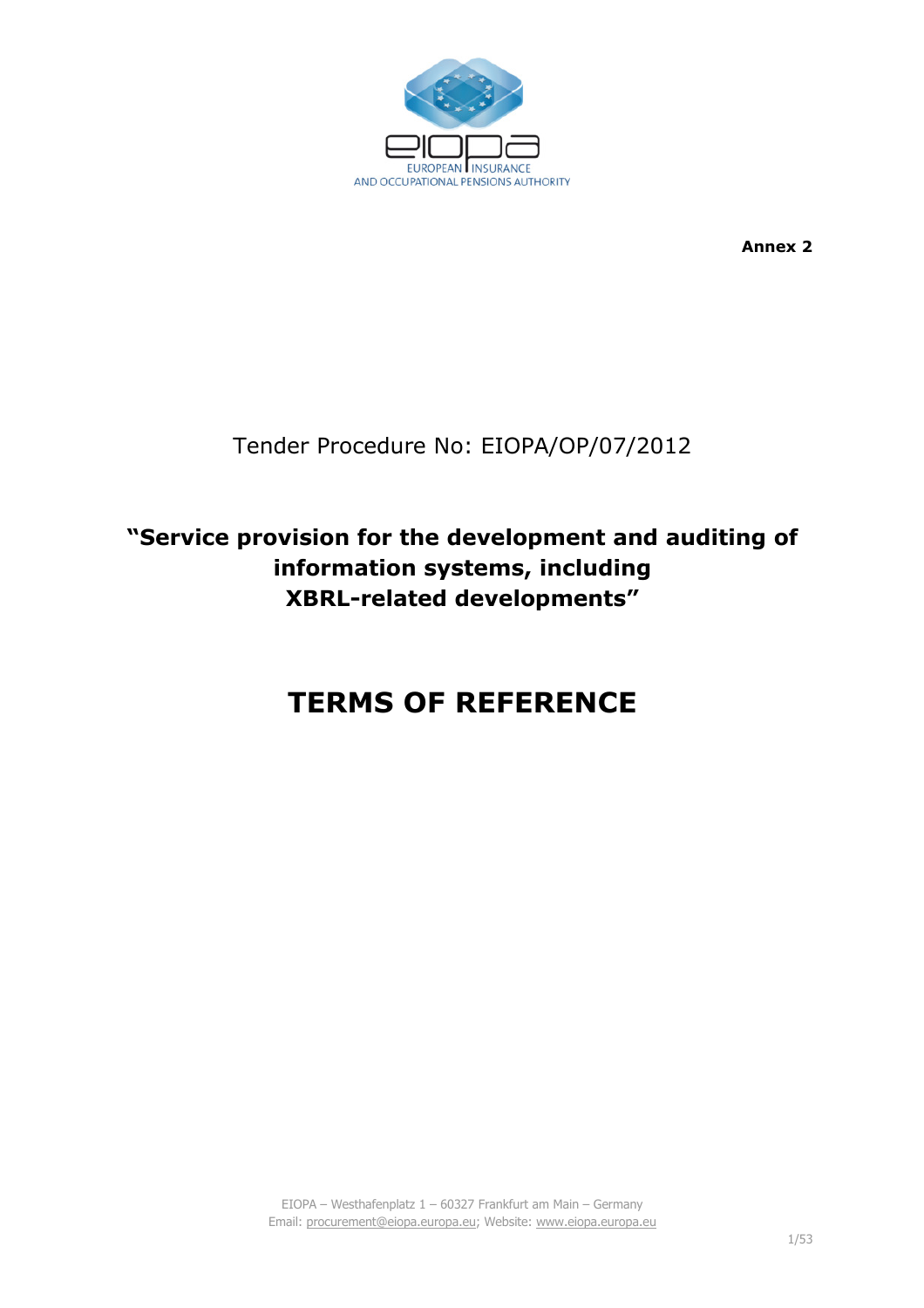## **Table of Contents**

| $\mathbf I$ |                                                                                                                                    |  |
|-------------|------------------------------------------------------------------------------------------------------------------------------------|--|
| I.1         | EIOPA's IT & data strategy implementation programme  4                                                                             |  |
| I.2         |                                                                                                                                    |  |
| $_{\rm II}$ |                                                                                                                                    |  |
| III         |                                                                                                                                    |  |
| III.1       |                                                                                                                                    |  |
| III.2       |                                                                                                                                    |  |
| III.3       |                                                                                                                                    |  |
| III.3.1     |                                                                                                                                    |  |
| III.3.2     |                                                                                                                                    |  |
| IV          |                                                                                                                                    |  |
| IV.1        |                                                                                                                                    |  |
| IV.2        |                                                                                                                                    |  |
| IV.2.1      |                                                                                                                                    |  |
| IV.2.2      |                                                                                                                                    |  |
| IV.3        |                                                                                                                                    |  |
| IV.4        |                                                                                                                                    |  |
| IV.5        |                                                                                                                                    |  |
| IV.6        |                                                                                                                                    |  |
| IV.7        |                                                                                                                                    |  |
| IV.8        |                                                                                                                                    |  |
| IV.9        |                                                                                                                                    |  |
| $\vee$      |                                                                                                                                    |  |
| VI          |                                                                                                                                    |  |
| VII         |                                                                                                                                    |  |
| <b>VIII</b> |                                                                                                                                    |  |
| VIII.1      |                                                                                                                                    |  |
| VIII.2      | Lot 1: Service provision for information technology architecture,                                                                  |  |
|             | software development, quality assurance and project management                                                                     |  |
| VIII.2.1    |                                                                                                                                    |  |
| VIII.2.2    |                                                                                                                                    |  |
| VIII.3      |                                                                                                                                    |  |
| VIII.3.1    |                                                                                                                                    |  |
| VIII.3.2    |                                                                                                                                    |  |
| VIII.4      | Lot 3: Service provision for XBRL software development  19                                                                         |  |
|             | EIOPA - Westhafenplatz $1 - 60327$ Frankfurt am Main - Germany<br>Email: procurement@eiopa.europa.eu; Website: www.eiopa.europa.eu |  |
|             |                                                                                                                                    |  |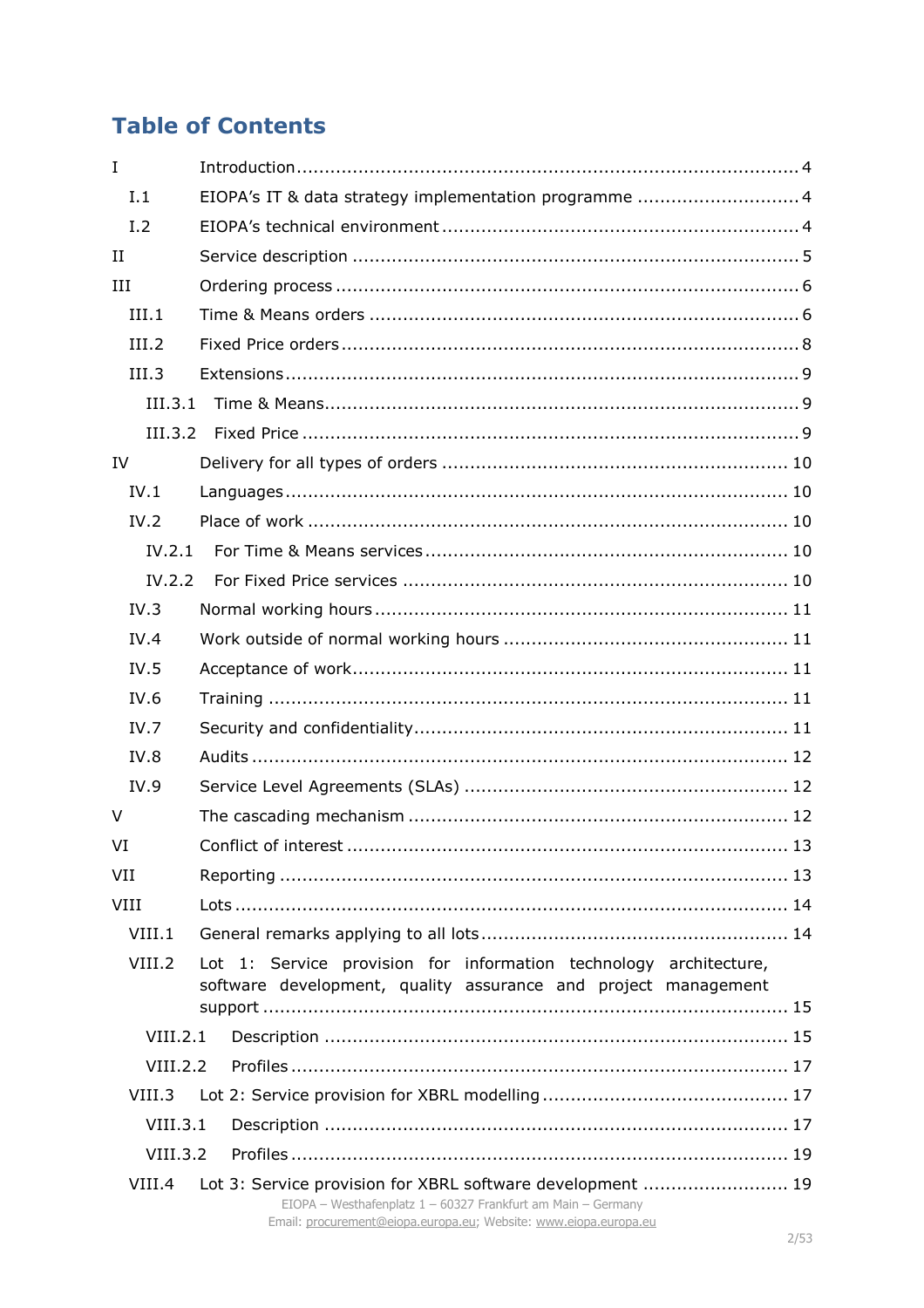|    | VIII.4.1 |                                                                            |  |
|----|----------|----------------------------------------------------------------------------|--|
|    | VIII.4.2 |                                                                            |  |
|    | VIII.5   | Lot 4: Service provision for information technology audits and studies  21 |  |
|    | VIII.5.1 |                                                                            |  |
|    | VIII.5.2 |                                                                            |  |
| IX |          |                                                                            |  |
|    | IX.1     |                                                                            |  |
|    | IX.2     |                                                                            |  |
|    | IX.3     |                                                                            |  |
|    | IX.3.1   |                                                                            |  |
|    | IX.3.2   |                                                                            |  |
|    | IX.3.3   |                                                                            |  |
|    | IX.3.4   |                                                                            |  |
|    | IX.3.5   |                                                                            |  |
|    | IX.3.6   |                                                                            |  |
|    | IX.3.7   |                                                                            |  |
|    | IX.3.8   |                                                                            |  |
|    | IX.3.9   |                                                                            |  |
|    | IX.3.10  |                                                                            |  |
|    | IX.3.11  |                                                                            |  |
|    | IX.3.12  |                                                                            |  |
|    | IX.3.13  |                                                                            |  |
|    | IX.3.14  |                                                                            |  |
|    | IX.3.15  |                                                                            |  |
|    | IX.3.16  |                                                                            |  |
|    | IX.3.17  |                                                                            |  |
|    | IX.3.18  |                                                                            |  |
| X  |          |                                                                            |  |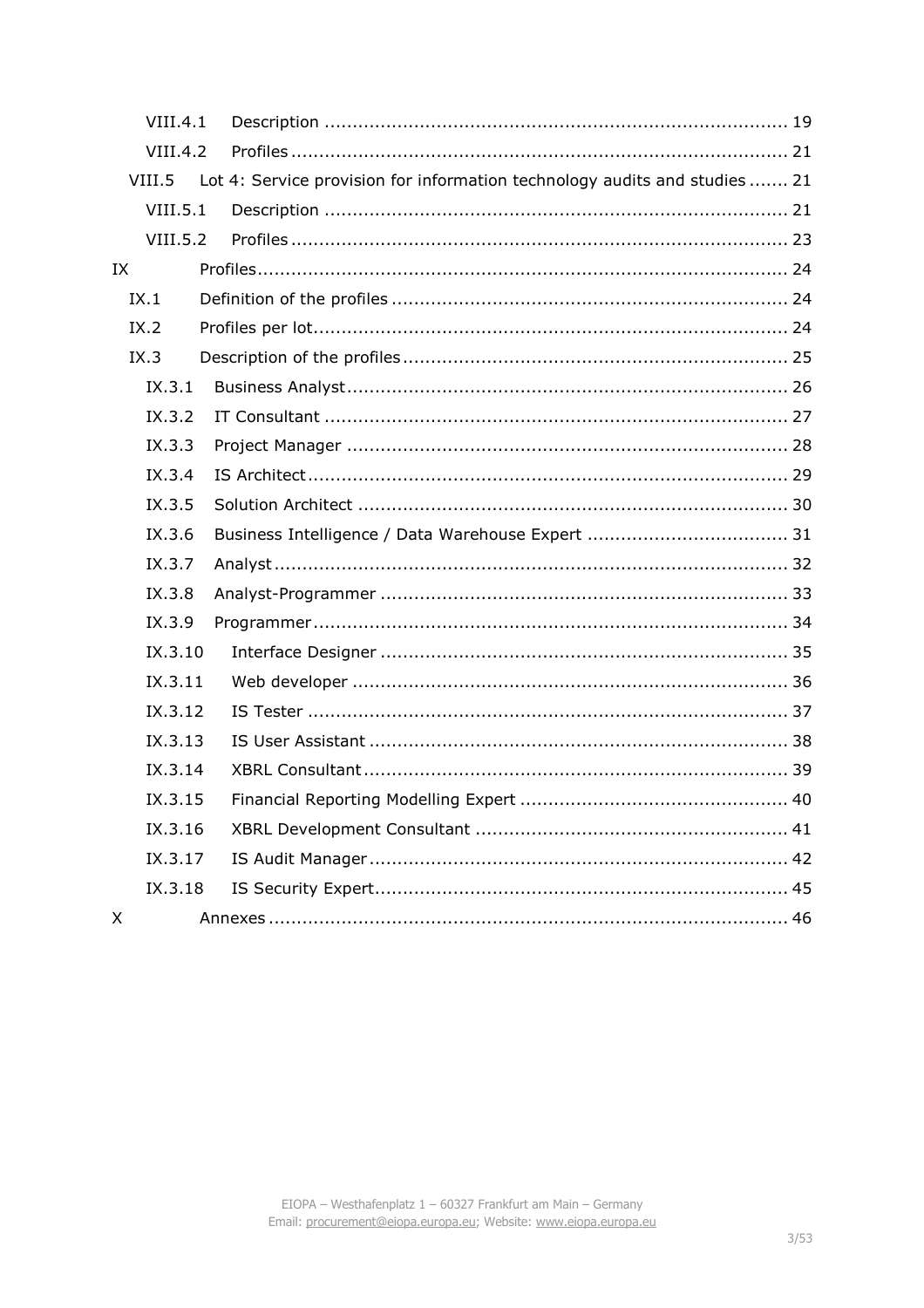## **I Introduction**

These Terms of Reference:

- Describe the required services;
- Describe EIOPA's procedures;
- Give a description of the lots;
- Give a description of the staff profiles that are required in the different lots.

The Terms of Reference are fully applicable in all contracts linked to this procurement procedure.

## **I.1 EIOPA's IT & data strategy implementation programme**

The European Insurance and Occupational Pensions Authority (EIOPA) started to be operational on January  $1<sup>st</sup>$  2011 and is currently in the process of developing its information system (IS) environment.

To this end, an IT & data strategy was adopted. The implementation plan, which is based on this strategy, includes projects in the following domains:

- Change management, quality assurance and design
- XBRL taxonomy modelling and software tool developments
- Operational database and data warehouse developments
- Business intelligence system developments
- Document management system developments
- Web content management system developments
- Information system audits

## **I.2 EIOPA's technical environment**

EIOPA's technical infrastructure is currently based at its premises in Frankfurt/Main.

EIOPA occupies four floors in the Westhafen Tower in Frankfurt. Three rooms in this building are dedicated to hosting IT equipment. These rooms hold the existing EIOPA IT infrastructure which is listed below.

- Network infrastructure (LAN), including firewalls
- sTesta network access node (private network of the European Commission)
- E-mail protection gateways
- Telecommunication system
- Microsoft Windows environment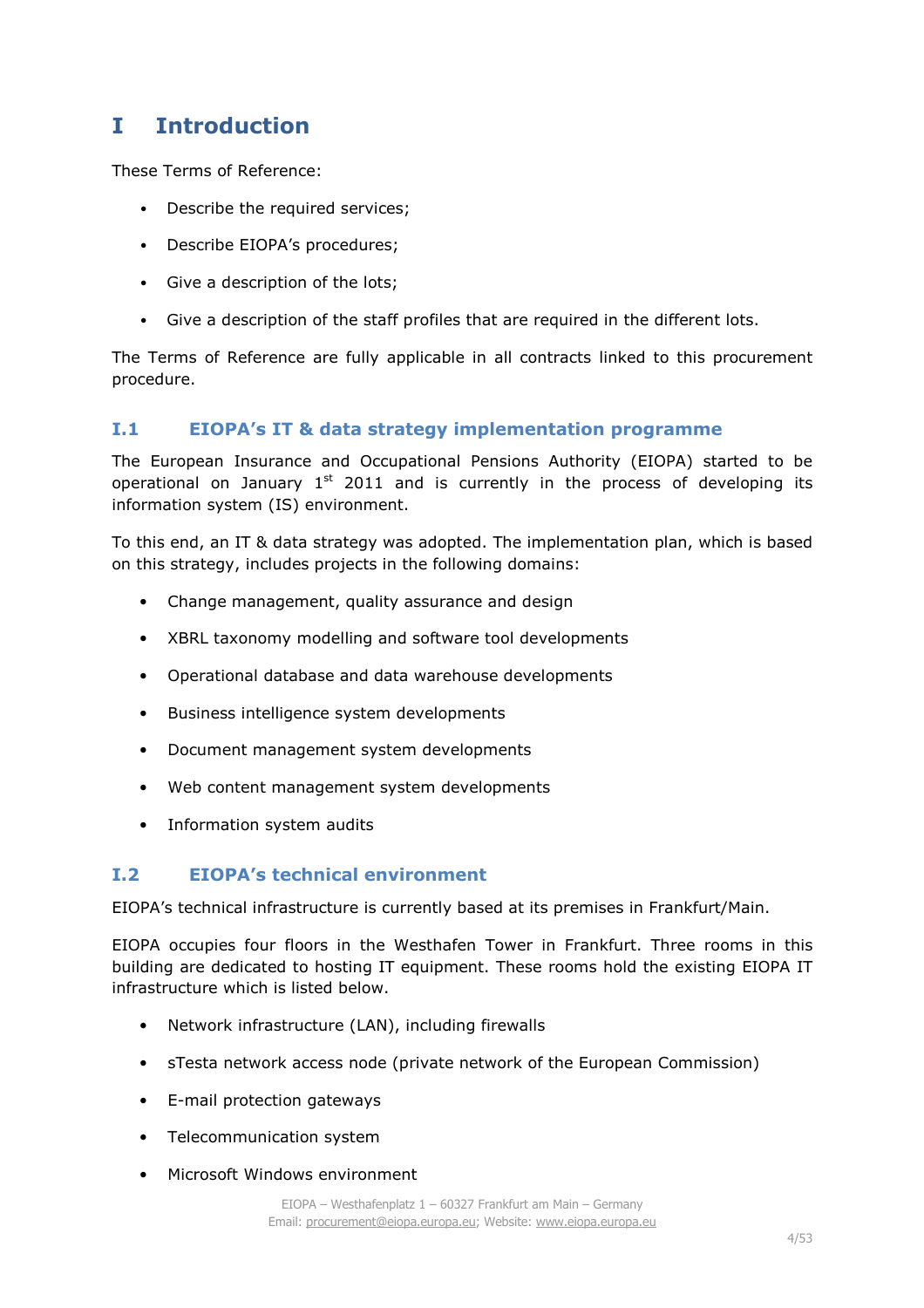- Storage and backup devices
- Desktop environnement (desktops, laptops, printers)
- Applications, including e-mail

New external data centres will probably become operational in 2013. All applications will be hosted in these data centres.

EIOPA currently uses the following information systems, software products and development environment:

- Individual PCs and Laptops predominantly run on MS Windows 7 (some still use Windows XP)
- Microsoft Office 2010 Professional, including Microsoft Visio and Microsoft Project
- Microsoft SharePoint 2010 for collaboration and document management
- Microsoft SQL Server 2008
- Microsoft Exchange 2010
- Microsoft Windows Deployment Services
- Microsoft Visual Studio 2010

It is of the utmost importance to exploit this technical environment for future developments, ensuring continuous high availability, interoperability and security.

## **II Service description**

The goal of this call for tenders is to establish multiple Framework Contracts with a group of suppliers that will support EIOPA's IT strategy implementation programme. EIOPA is looking for a high level of integration with existing internal IT processes and wishes to establish long-term relationships with the selected suppliers.

The services required are organised into **4 distinct lots**.

- **Lot 1:** Service provision for information technology architecture, software development, quality assurance and project management support
- **Lot 2:** Service provision for XBRL taxonomy modelling
- **Lot 3:** Service provision for XBRL software development
- **Lot 4:** Service provision for information technology audits and studies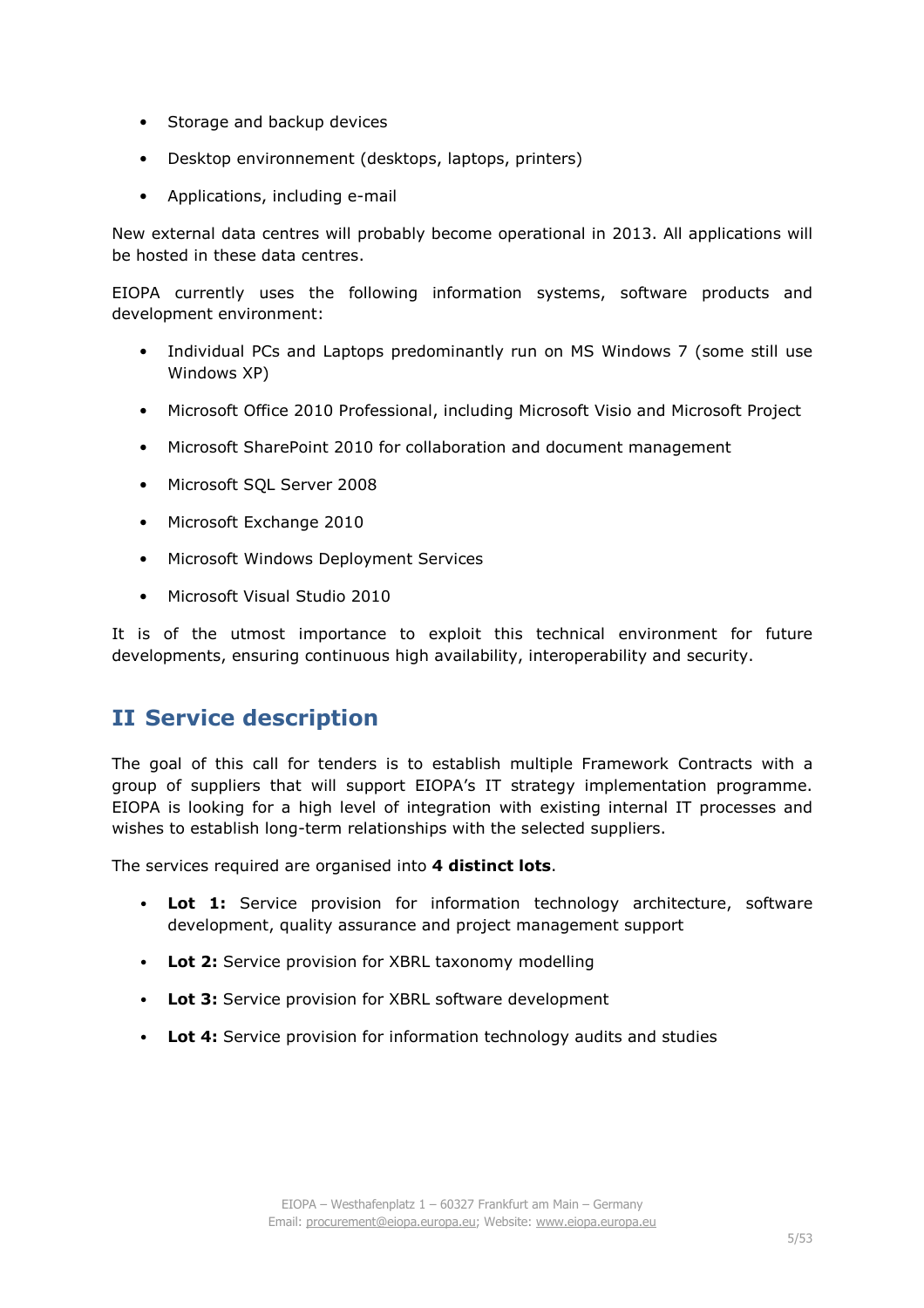## **III Ordering process**

Services shall be provided on the basis of two different kinds of orders:

- Time & Means (TM) orders, which correspond to the order of a number of days for defined profiles;
- Fixed-price (FP) orders, which correspond to the order of a defined work.

The ordering process is initiated by EIOPA via a request form sent to the Contractor describing the required service. On receipt, the Contractor must, within a given time period, either decline the request or make a proposal to EIOPA for the execution of the request. The process culminates in the signature of a Specific Contract (i.e. an order), or in the withdrawal of the request form. The request forms are attached in the annex to this document.

The chosen Contractor must have the capacity to carry out several individual orders in parallel, starting immediately after the Framework Contracts are in place. The Contractor must be capable of providing the services ordered rapidly and with a high degree of quality.

## **III.1 Time & Means orders**

Time & Means orders (TM) are mainly executed on EIOPA's premises (called 'on-site' or 'intra-muros').

In a Time & Means order EIOPA specifies the **workload** (e.g. person-days) and its specific **needs for requested profiles**.

The following conditions relating to Time & Means (TM) orders apply:

- The Contractor must present proposals meeting the requirements as specified in the request forms and associated documents. The Contractor's proposed staff must match the requested profile description and the specific needs indicated in the request form.
- The Contractor must be able to propose per requested profile at least two qualified persons to choose from, and supply CVs for these persons.
- Pre-defined CV forms must be used (see annex). All information indicated in the CV has to be correct and validated by the Contractor.
- Persons proposed must be available at the start of the project.
- Work is normally performed at EIOPA's premises.
- In some exceptional cases, and on EIOPA's request, trips outside the normal location can be required.
- On EIOPA's demand, the Contractor must replace personnel who prove incapable of carrying out the specified tasks to the required standards. The replacement candidate will be given sufficient training during an adequate handover period, so that he/she may be immediately operational when the original candidate is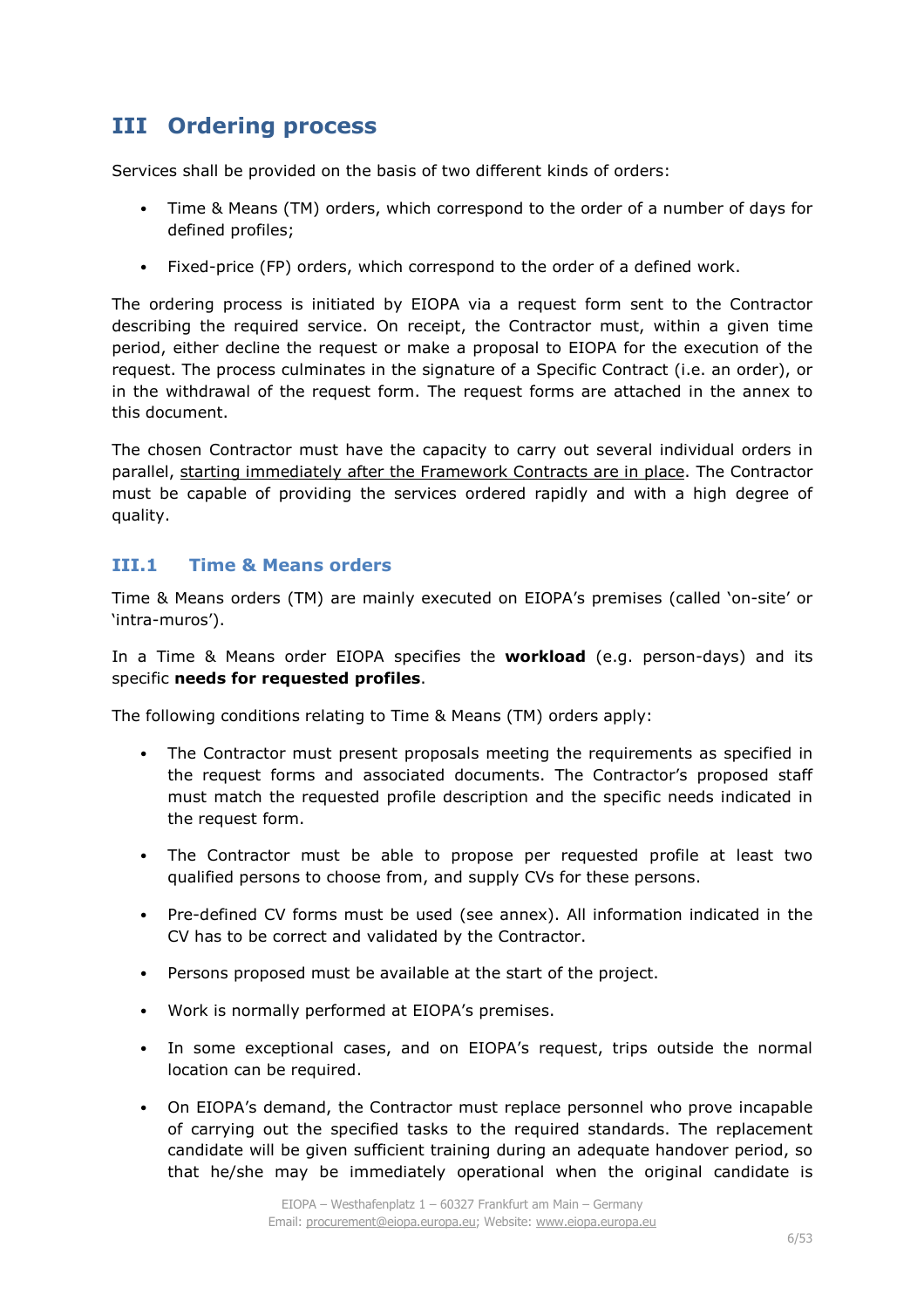withdrawn. Any such replacement and training, if required, will be carried out at no additional cost to EIOPA.

- When the total duration of the Specific Contract is more than 3 months the Contractor shall give a month's notice to EIOPA if any personnel leave before the end of a Specific Contract.
- If the original person is no longer able to carry out the work, the Contractor is obliged to immediately inform EIOPA, provide a competent replacement person and arrange sufficient training (during a handover period where possible) to guarantee continuity of the service provided to EIOPA. Any such replacement will be effected at no additional cost to EIOPA.
- In case of replacement, the Contractor should propose a minimum of two replacement persons with the required qualifications and experience for the profile. If the Contractor does not propose suitable replacement staff, EIOPA may immediately terminate the contract with a penalty of 10 days free of charge.
- In case of replacement, the handover period must normally be at least 10 days, free of charge for EIOPA. If no handover is possible and additional training is needed for the replacement person, at least 15 days (free of charge for EIOPA) must be performed by the replacement person. The days free of charge will be the first working days of the replacement person.
- When a person is no longer available before the start of a new contract, the Contractor is obliged to inform EIOPA immediately. If the Specific Contract is not yet signed by both parties, the Contractor is not authorised to propose new candidates. If the Specific Contract is signed, EIOPA can cancel the contract.
- Only in case of "force majeure" (like an accident or a serious illness) or if the replacement is on EIOPA's demand the penalty may not apply. However, the necessary training and information to guarantee the continuity of service have to be carried out at the Contractor's expense.
- On EIOPA's demand, during holidays or other periods of planned absence by the person employed, the Contractor may be required to provide an adequate replacement. The replacement person will be given sufficient training and provided with all information necessary to guarantee continuity of the service provided to EIOPA. All such training and handover work will be carried out at the Contractor's expense.
- The invoicing is based on the number of days performed. The minimum unit is a half-day.
- When a replacement procedure is on-going the Contractor cannot invoice 10 days on the Specific Contract until the replacement is effectively done.

## Remarks:

- One full year corresponds in principle to an effective workload of 220 days.
- The request form can combine different profiles, with the requested quantity and workload for each profile.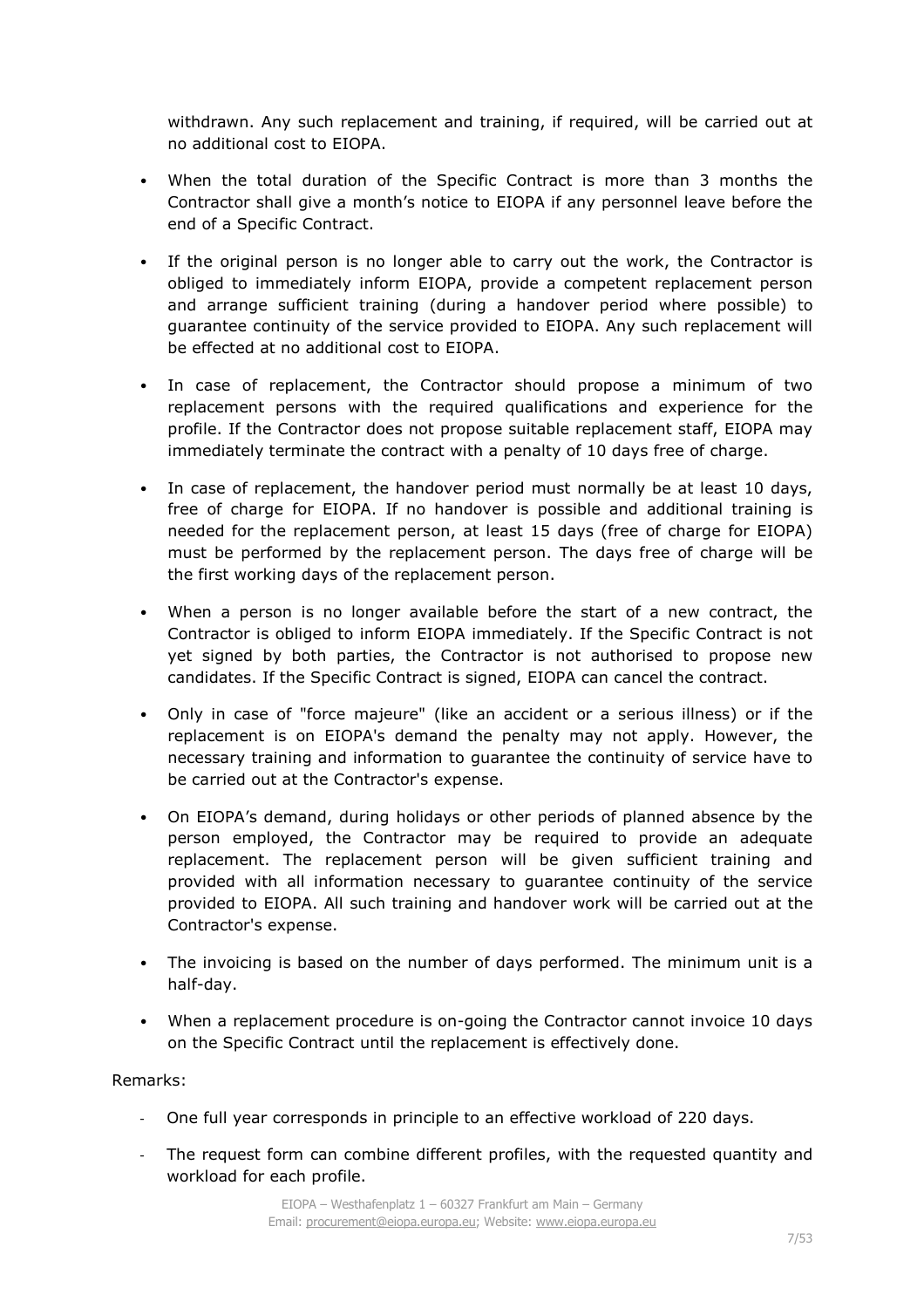## **III.2 Fixed Price orders**

Fixed Price orders (FP) are generally executed outside EIOPA's premises (i.e. 'off-site' or 'extra-muros').

In a Fixed Price order EIOPA specifies the **deliverables** corresponding to the work to be delivered within defined deadlines.

The following conditions relating to Fixed Price orders apply:

- The Contractor must present proposals meeting the requirements as specified in the request forms and associated annexes (specifications, work packages, deliverables, activities, deadlines etc.).
- The offer must include a technical analysis based on the requirements.
- The offer must include a project plan. It has to indicate the proposed activities, the team structure, profiles, roles, responsibilities and workloads.
- A methodology agreed by EIOPA has to be used for the calculation of the workload of the different tasks. Based on this, the financial offer must be based on the estimation of the number of days for each activity and the prices quoted for the profiles used.
- Work is normally performed off-site, typically on the Contractor's premises. The Contractor shall provide the necessary infrastructure on his premises for the successful execution of the work.
- The deliverables must be on time, and conform to the specifications as described in the Specific Contract.
- The invoicing is based on the acceptance of the deliverables by EIOPA (and not on the effective workload).
- Technical intra-muros interventions can be foreseen on EIOPA's premises for specific tasks like installations, configurations, acceptance tests, technical analysis or maintenance tasks.
- Extra-muros interventions with delivery outside the normal place of delivery can be foreseen for specific tasks like end user training, participation in conferences, installations, configurations, acceptance tests, technical analysis or maintenance tasks.
- EIOPA can combine different modes of delivery (extra-muros, extra-muros interventions with delivery outside Frankfurt/Main and intra-muros interventions) under the same request.
- Meetings at the location of delivery with members of the team can be required without any additional cost by EIOPA.
- A warranty applies to the deliverables accepted by EIOPA.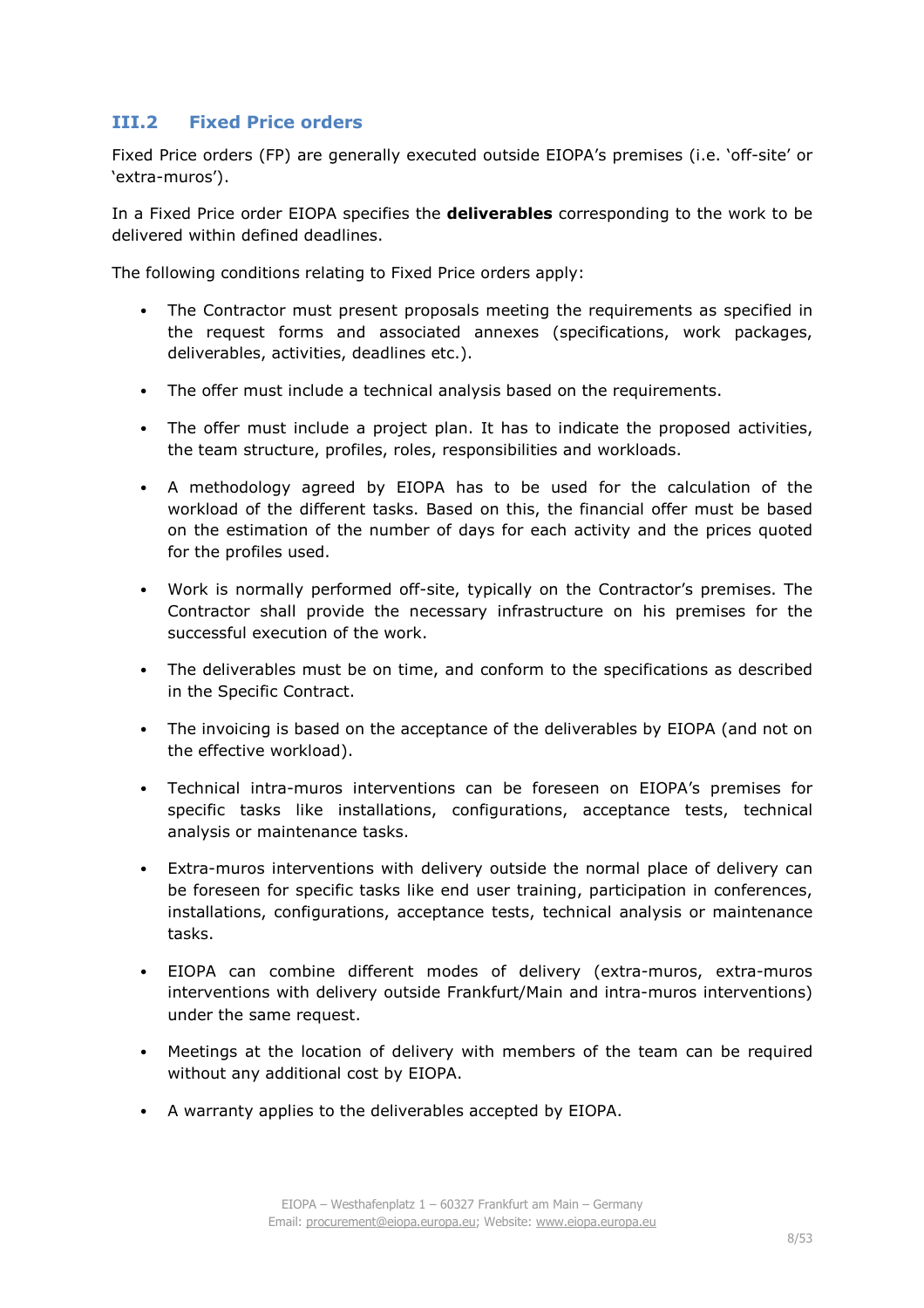## **III.3 Extensions**

An extension is a prolongation based on the initial request and the initial proposal when all the requested tasks have not been achieved by the previous Specific Contracts.

The extension results in a new Specific Contract.

#### **III.3.1 Time & Means**

If the amount of days foreseen in the request form has not been covered completely by corresponding Specific Contracts, EIOPA can conclude another Specific Contract without having to send again a request form and follow the complete order cycle.

To extend a Time & Means Specific Contract:

- EIOPA checks if the days on the corresponding initial request form have been used up. If they have not, a new Specific Contract can be concluded on the basis of the initial request form. If the number of days specified in the initial request form is reached, it is not possible to request an extension and the normal procedure applies.
- EIOPA asks for an offer from the Contractor for the period they want an extension for, making a reference to the original request form sent, and including a technical annex related to the extension. The offer delivered by the supplier should contain the name of the person(s) executing the service and price.
- Profiles, projects and tasks defined in the initial request form must not change for the extension.
- EIOPA prepares the new Specific Contract.
- In case of non-availability of a person for a future extension, the Contractor has to inform EIOPA as soon as possible.
- If the initial person is no longer available and a suitable replacement is accepted by EIOPA, the replacement conditions are applicable.

## **III.3.2 Fixed Price**

Two cases are foreseen:

1. The initial request form contains a list of tasks (modules, work packages) corresponding to deliverables. The Contractor has made a proposal according to this request. The Specific Contract may have covered only a part of the project corresponding to some deliverables. In this case, EIOPA can conclude one or more new Specific Contracts for the remaining work without having to send again a request form and follow the complete order cycle.

The new Specific Contracts have to cover tasks included in the initial request under the conditions of the original offer. The technical annex can be updated if necessary, but the global conditions (including defined deliverables and price) cannot be modified. The total price of the project may not exceed the price quotation given in the initial offer (except for indexation).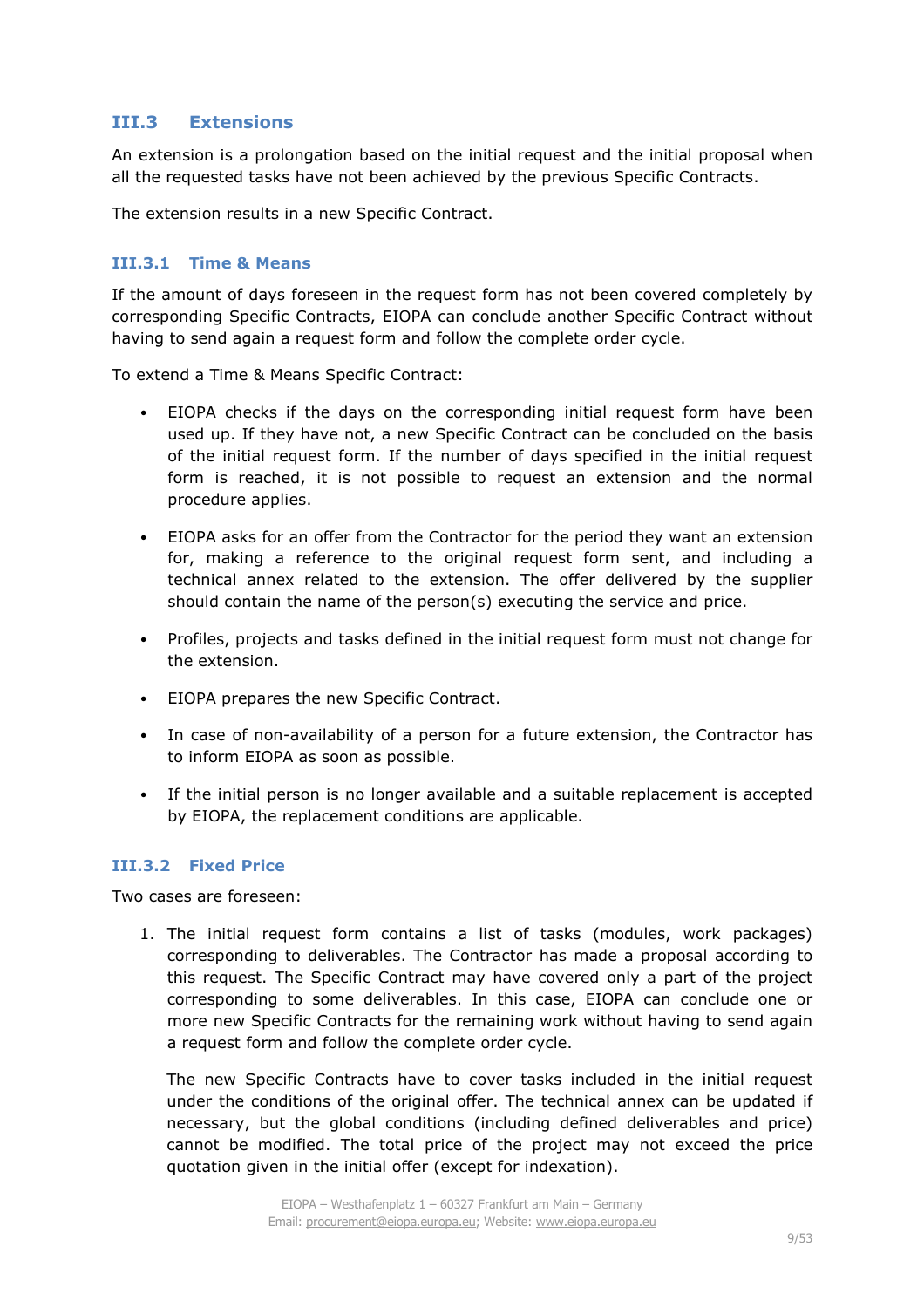2. In case additional tasks are deemed necessary to complete the work on the same project and in conformance with the initial request, extensions are possible for a maximum of 50% of the amount of the accepted original proposal. In such a case the Contractor provides a new offer for the additional tasks described in a new technical annex prepared by EIOPA.

Typically, each extension results in a new Specific Contract.

## **IV Delivery for all types of orders**

## **IV.1 Languages**

All required services must be provided in English. Official project documentation (e.g. manuals, reports) must be provided by staff with a very good command of English.

## **IV.2 Place of work**

Depending on the request, work can be executed on EIOPA's premises (so-called on-site or intra-muros work) or on the Contractor's premises (so-called off-site or extra-muros work). EIOPA indicates on the request form where and how the work has to be delivered.

In exceptional cases, extra-muros interventions with delivery outside EIOPA's premises can be foreseen.

#### **IV.2.1 For Time & Means services**

Time & Means services are to be rendered mainly on EIOPA's premises in Frankfurt/Main, Germany (i.e. intra-muros). In exceptional cases, and on EIOPA's request, trips outside the normal location can be required. The infrastructure will usually be provided by EIOPA, except if a Specific Contract reflects a different approach. The personnel providing the service will use only the standard software packages in use at EIOPA, and no other software may be installed or used without the written authorisation of EIOPA.

## **IV.2.2 For Fixed Price services**

Fixed price services are usually executed on the Contractor's premises (i.e. extramuros). Project meetings are typically held in Frankfurt/Main, Germany. Deliverables have to be formally submitted at this location. Travel costs to the place of delivery are not reimbursed. The Contractor shall provide all deliverables in the form and format specified in the order and shall guarantee their integration into the target informatics environment.

In the case of extra-muros interventions, delivery will be necessary outside Frankfurt/Main, Germany. Travel costs to the place of delivery are not reimbursed.

In the case of intra-muros interventions, the work will be performed on EIOPA's premises.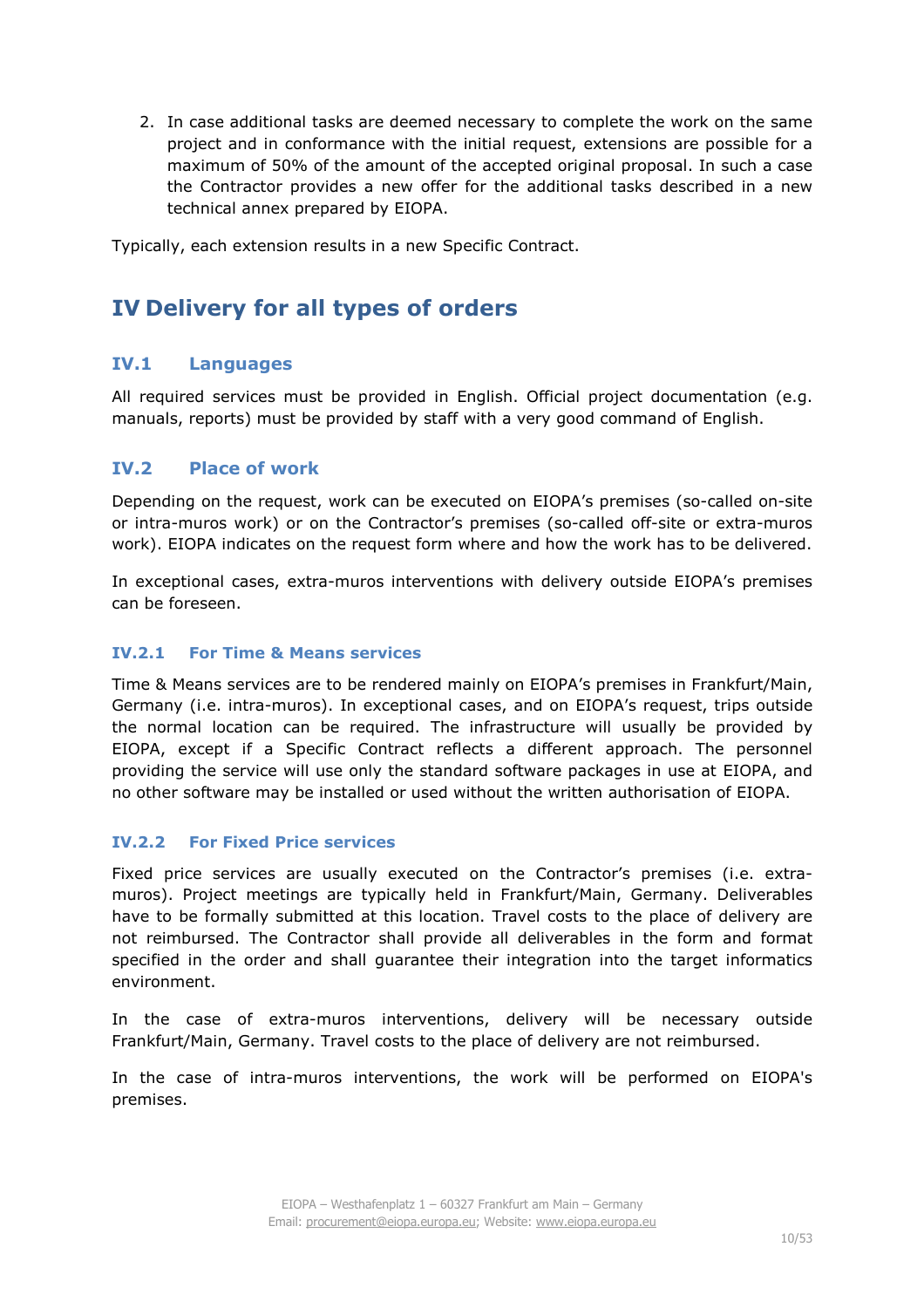## **IV.3 Normal working hours**

For Time & Means delivery, a normal working day corresponds to 7 hours 30 minutes per day (37 hours 30 minutes per week). The daily working time frame is between 8:00 and 18:30 and presence is normally required between 9:30 and 12:00 and between 15:00 and 16:30 (16:00 on Fridays).

The periods of on-site presence by service providers have to be agreed by EIOPA. No overtime is possible.

In exceptional cases of extended services (e.g. continuous support service between 8:00 and 18:30), specific time frames can be requested from EIOPA (e.g. from 8:00 to 16:00 and from 10:30 from 18:30 with a pause of 30 minutes).

## **IV.4 Work outside of normal working hours**

As an exception, EIOPA may request delivery of services outside of the normal working hours, as defined in the General Terms and Conditions for the Framework Contract. For these situations, the following surcharges will be added to the applicable day rates:

- For normal working days before 8:00 and after 18:30: 50 %
- For weekends and holidays: 100 %

The surcharge will only apply if at least 3 hours 45 minutes (half a person day) of service is delivered outside of normal working hours.

## **IV.5 Acceptance of work**

For orders, official acceptance of the work carried out will take place at milestones during and at the end of each order execution using a procedure agreed to at the beginning of the order. Invoices may be issued only for executed orders and tasks that have been completed and duly accepted.

## **IV.6 Training**

l

As a rule, EIOPA will not take charge of the training of the Contractor's staff. When needed, training courses must be followed outside EIOPA's premises.

## **IV.7 Security and confidentiality**

The Contractor shall comply with EIOPA's security rules<sup>1</sup>. The Contractor's staff working for EIOPA will be requested to sign a confidentiality agreement. For sensitive tasks, EIOPA may exceptionally request personnel working for EIOPA to provide a certificate of

<sup>1</sup> EIOPA manages information security to meet the rules set out as follows:

<sup>•</sup> European Commission, Commission Decision of 29 November 2001 (2001/844/EC, ECSC, Euratom), 2001

<sup>•</sup> European Commission, Commission Decision of of 2 August 2006 amending Decision 2001-844-EC, ECSC, Euratom (2006-548-EC, Euratom), 2006

<sup>•</sup> European Commission, Information System Security Policy; Guidelines on Asset Classification; Version 2 of 02/09/2011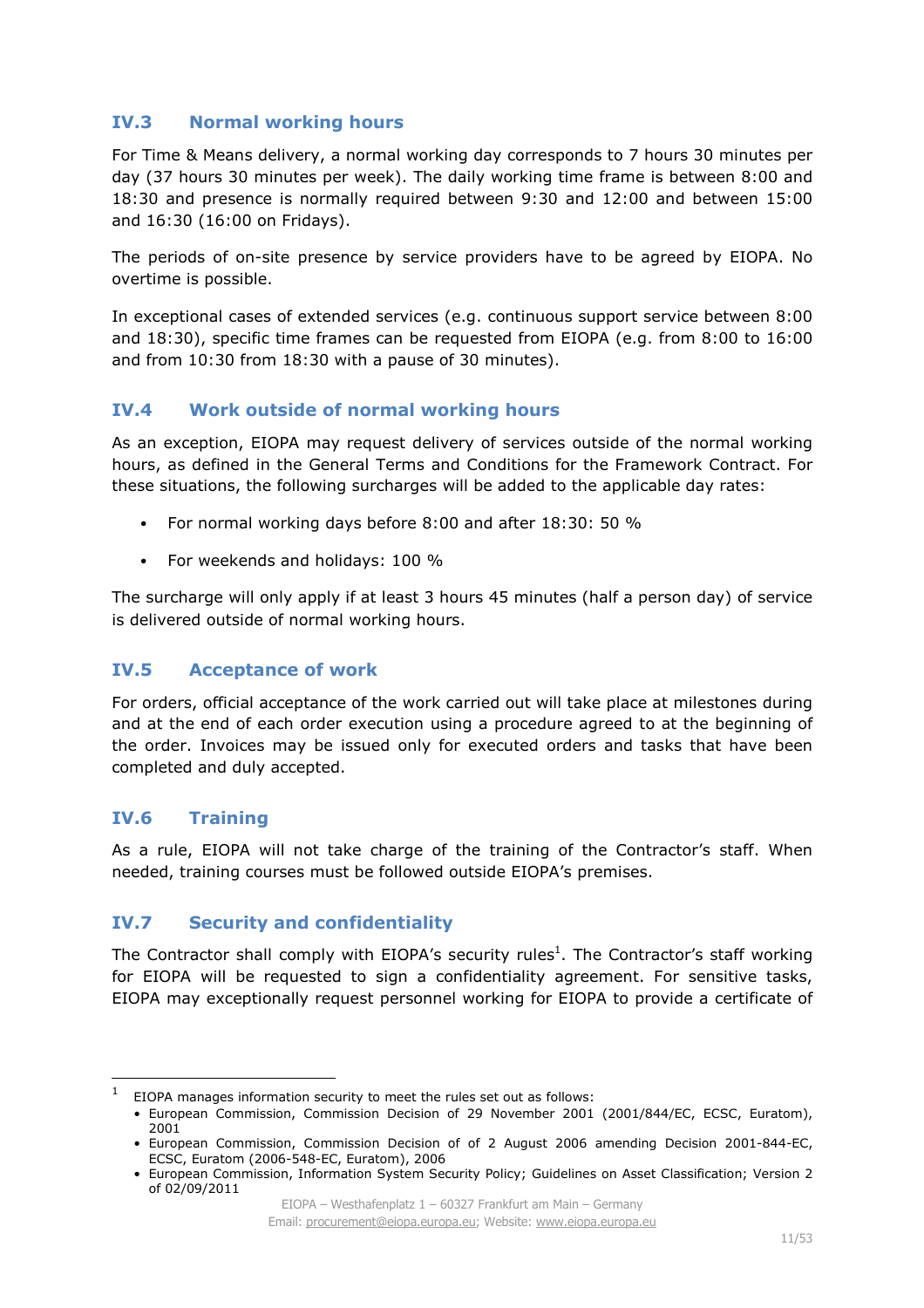good conduct or equivalent (e.g. criminal records). In such a case, EIOPA will specify this requirement in the request form.

## **IV.8 Audits**

The Framework Contract shall provide for the possibility for EIOPA to conduct audits (security or other) on the Contractor's deliverables by third parties.

## **IV.9 Service Level Agreements (SLAs)**

The Framework Contract shall include a Service Level Agreement.

Additional Service Level Agreements shall be included in the Specific Contracts when needed (e.g. covering the provision of user support after an application has been developed).

## **V The cascading mechanism**

This call for tenders will provide multiple Framework Contracts with a "cascading mechanism".

Where more than one Contractor is nominated, the following rules shall apply to requests for the supply of services.

- 1. For each case, EIOPA shall determine the specifications of the services required, hereinafter referred as project, and the relevant response time. The Contractor shall make an offer in response to EIOPA's specifications within this time limit.
- 2. When requesting an offer to supply services, EIOPA shall initially address its request to the Contractor who has been nominated in first place on the basis of the results of the evaluation of the call for tenders cited in the Contract. If this first Contractor meets the criteria for response time and fulfils the specifications, then he shall be awarded the project in question.
- 3. If the first Contractor does not meet either of these criteria, he shall be regarded as being unable to supply the services requested. In this case, EIOPA shall then address the same request to the Contractor who has been nominated in second place on the basis of the results of the evaluation of the call for tenders cited in the Contract. If this second Contractor is in a position to meet the criteria for response time and specifications, then he shall be awarded the project in question.
- 4. If this second Contractor is unable to meet either of these criteria, then he shall be considered unable to supply the services requested. In that event, EIOPA shall repeat this process with the Contractor who has been nominated in third place.
- 5. This process will terminate either with the award of the project in question to one of the Contractors who has been nominated, or with the failure to award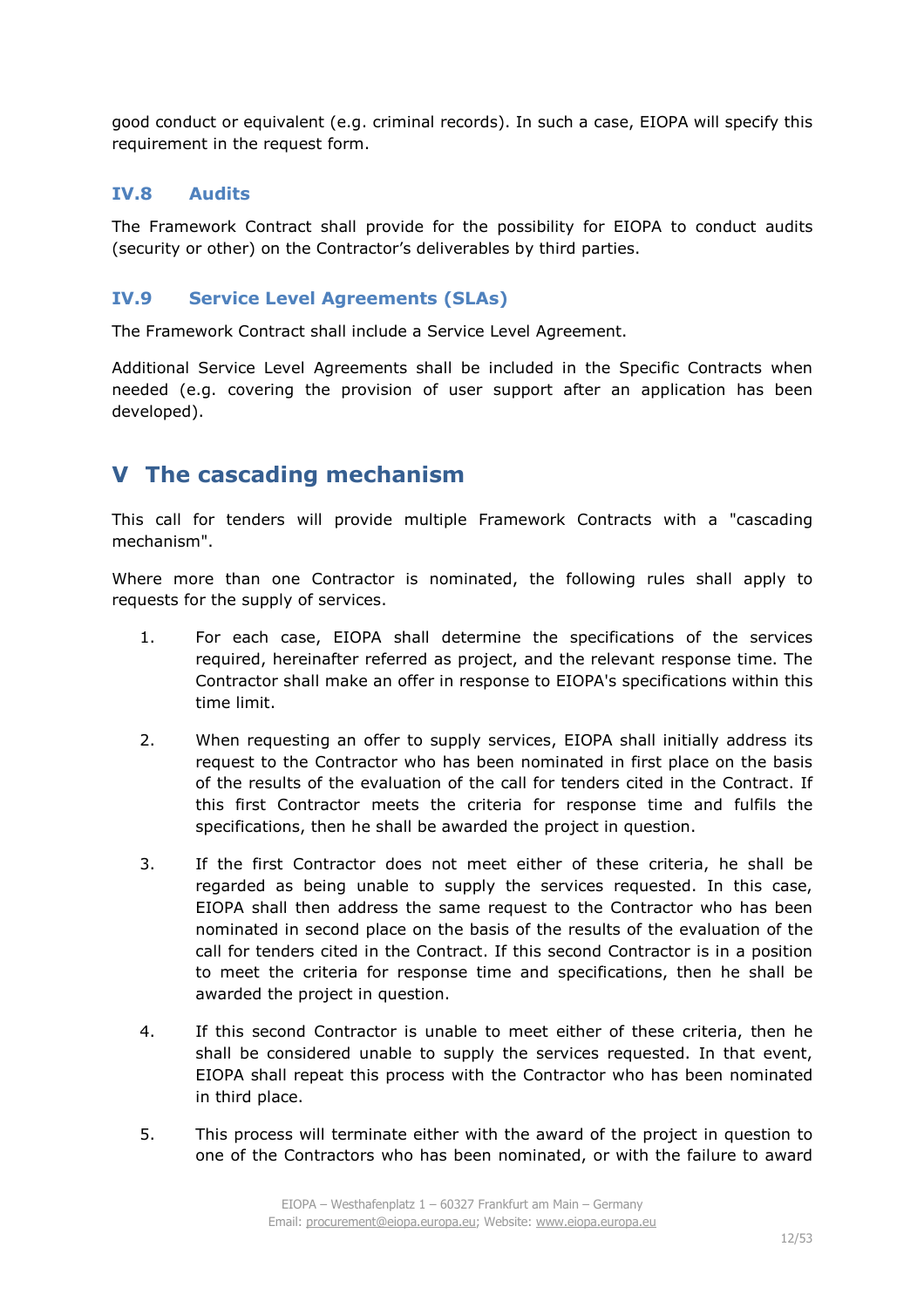the project to any Contractor. In the event of failure EIOPA may redefine the project or start the procedure again on the same project at a later time.

6. The inability of the Contractor to supply the services for a project, requested under the conditions  $(1) - (5)$ , shall not be considered as such to afford grounds for terminating the Framework Contract, nor shall it affect the order in which the Contractor is to be addressed for subsequent projects.

During the cascade mechanism the request form specifications may not change (e.g. profiles and/or technical annexes must remain the same).

## **VI Conflict of interest**

In the event that a Contractor is awarded a Framework Contract for two or more lots, EIOPA may conclude that a specific project in the first area and specific project in the second area cannot be carried out by the same Contractor (or group member or subcontractor). In this case, the Contractor will not be asked to provide the services related to the second project and will not be part of the cascade for this specific request.

## **VII Reporting**

The Contractor offering services must provide monthly reports to the responsible service manager at EIOPA.

The report, with complete and accurate information at the end of the previous month, must be delivered at least on the 16th of the on-going month.

The monthly report will include:

- A summary of the activities;
- Data on the request processing and Specific Contracts from the start of the Framework Contract;
- The values of SLA quality indicators (as calculated by the Contractor);
- The risks identified and the problems encountered.

The content and layout of the report shall be proposed by the Contractor and approved by EIOPA at the start of each project.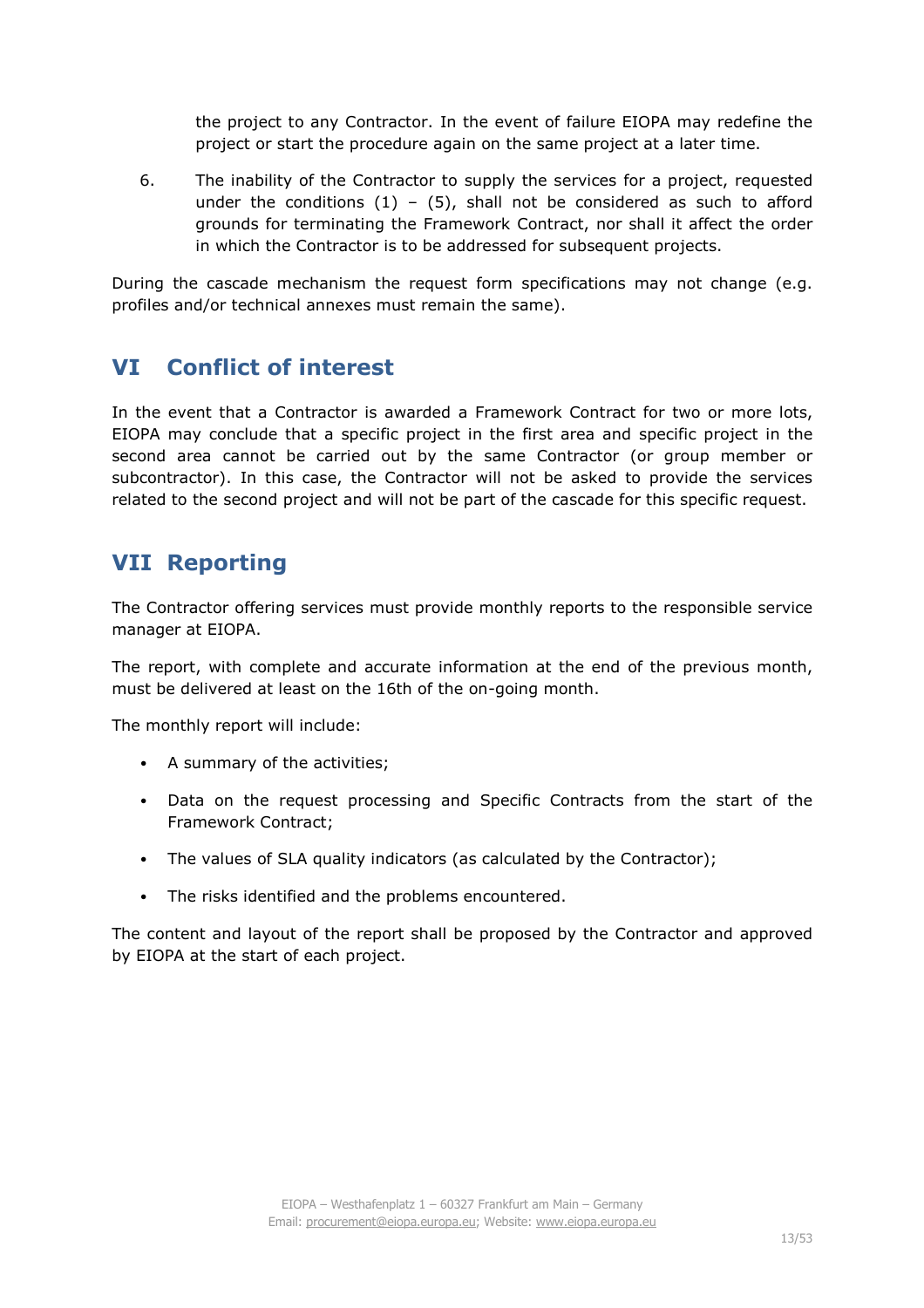## **VIII Lots**

As mentioned in the service description above, the services required are organised into 4 distinct **lots**. This section provides more information on these lots.

## **VIII.1 General remarks applying to all lots**

As part of its IT governance framework, EIOPA aims to apply IT methodologies based on industry best practice. The following table sets out industry standard methodologies that EIOPA IT processes should use:

| <b>IT Process</b>                                       | <b>Methodology</b>                                                                                | <b>Reference</b>                                                                               |
|---------------------------------------------------------|---------------------------------------------------------------------------------------------------|------------------------------------------------------------------------------------------------|
| <b>IT business case</b><br>development                  | <b>ISACA VAL IT framework</b>                                                                     | http://www.isaca.org/Kno<br>wledge-Center/Val-IT-IT-<br>Value-Delivery-<br>/Pages/Val-IT1.aspx |
| <b>IT Strategy</b>                                      | <b>ISACA Control Objectives</b><br>for Information and related<br>Technology (COBIT)<br>Version 4 | http://www.isaca.org/Kno<br>wledge-<br>Center/COBIT/Pages/Over<br>view.aspx                    |
| <b>IT Architecture</b>                                  | The Open Group<br>Architecture Framework<br>(TOGAF) Version 9                                     | http://www.opengroup.or<br>g/togaf/                                                            |
| <b>IT Service Management</b>                            | <b>Information Technology</b><br>Infrastructure Library<br>(ITIL) Version 3                       | http://www.itil-<br>officialsite.com/                                                          |
| <b>IT Project and</b><br>Programme<br><b>Management</b> | Project Management Body<br>of Knowledge (PMBOK<br>Guide)                                          | http://www.unipi.gr/akad<br>tmhm/biom dioik tech/fi<br>les/pmbok.pdf                           |
| <b>IT Security</b>                                      | SO/IEC 27001: Information<br>Security Management<br>System (ISMS) standard                        | http://en.wikipedia.org/wi<br>ki/ISO/IEC_27001                                                 |

EIOPA uses Microsoft Office for office automation and Microsoft Project for project scheduling.

EIOPA's software environment is based to a great extent on solutions provided by Microsoft. All provided services may require the use of technologies used at EIOPA (see also chapter I.2).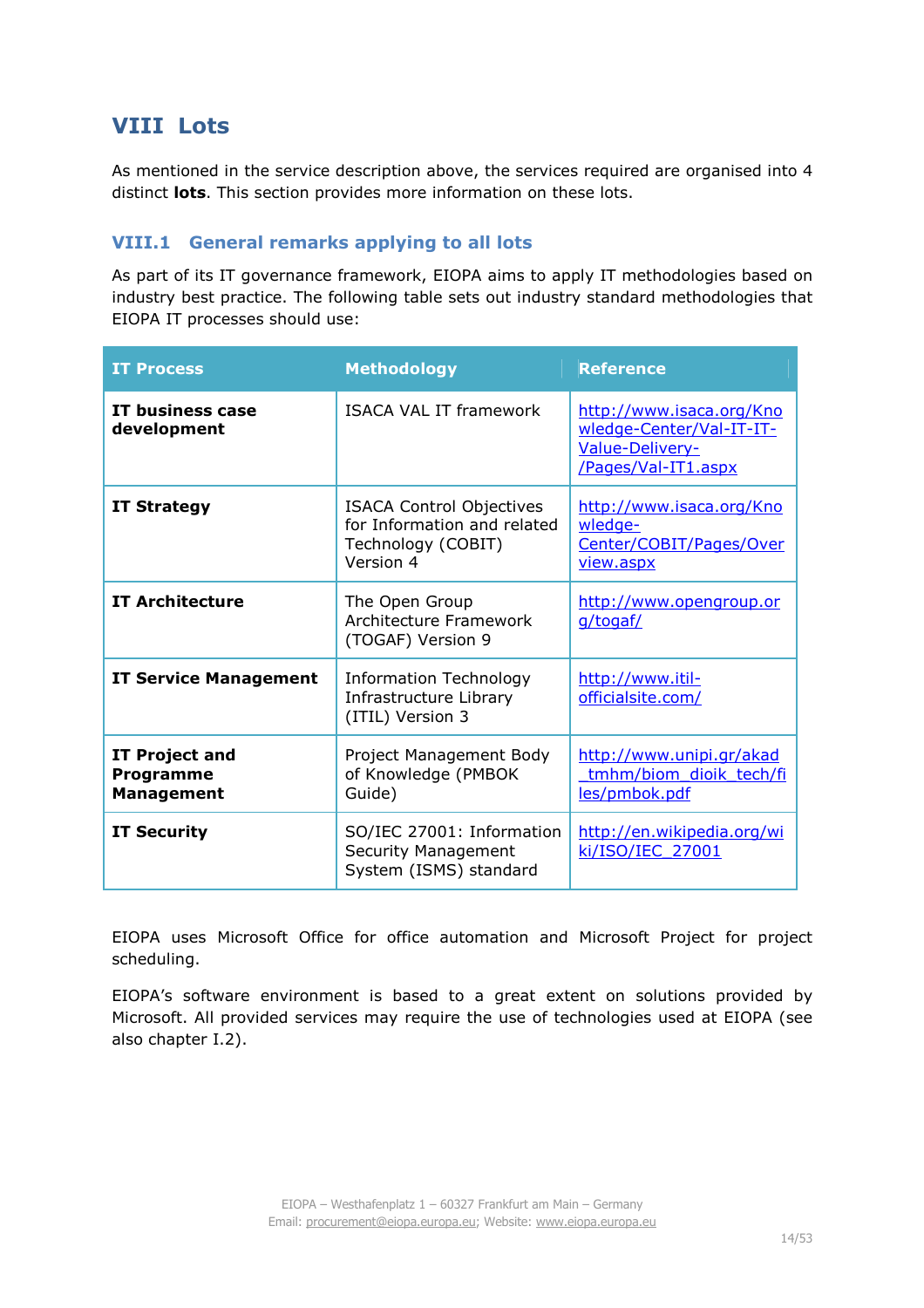## **VIII.2 Lot 1: Service provision for information technology architecture, software development, quality assurance and project management support**

#### **VIII.2.1 Description**

Services in this lot shall be executed by the Contractor's staff on the basis of Time & Means or Fixed Price orders.

This lot covers the design of information systems, their implementation, quality assurance and maintenance.

Typical examples of activities include, but are not limited to:

- Development and constant improvement of the business, data, application and technology architectures for EIOPA;
- Design and development of database management systems and related tools;
- Design and development of data warehouses, data marts and related tools;
- Design and development of business intelligence solutions;
- Design and development of document and content management systems;
- Design and development of collaboration platforms;
- Design and development of portals and web sites (external web sites, extranets and intranets);
- Design and development of desktop applications and Windows services;
- Quality assurance and support;

Typical services to be provided include, but are not limited to:

#### **Enterprise architecture**

- Analysis of information systems portfolios
- Analysis and modelling of business processes
- Analysis of organisational structures
- Cost/benefit analysis
- Development and enhancement of information system architectures
- Assistance with the implementation of the architecture
- Architecture maturity assessment
- Data flow analysis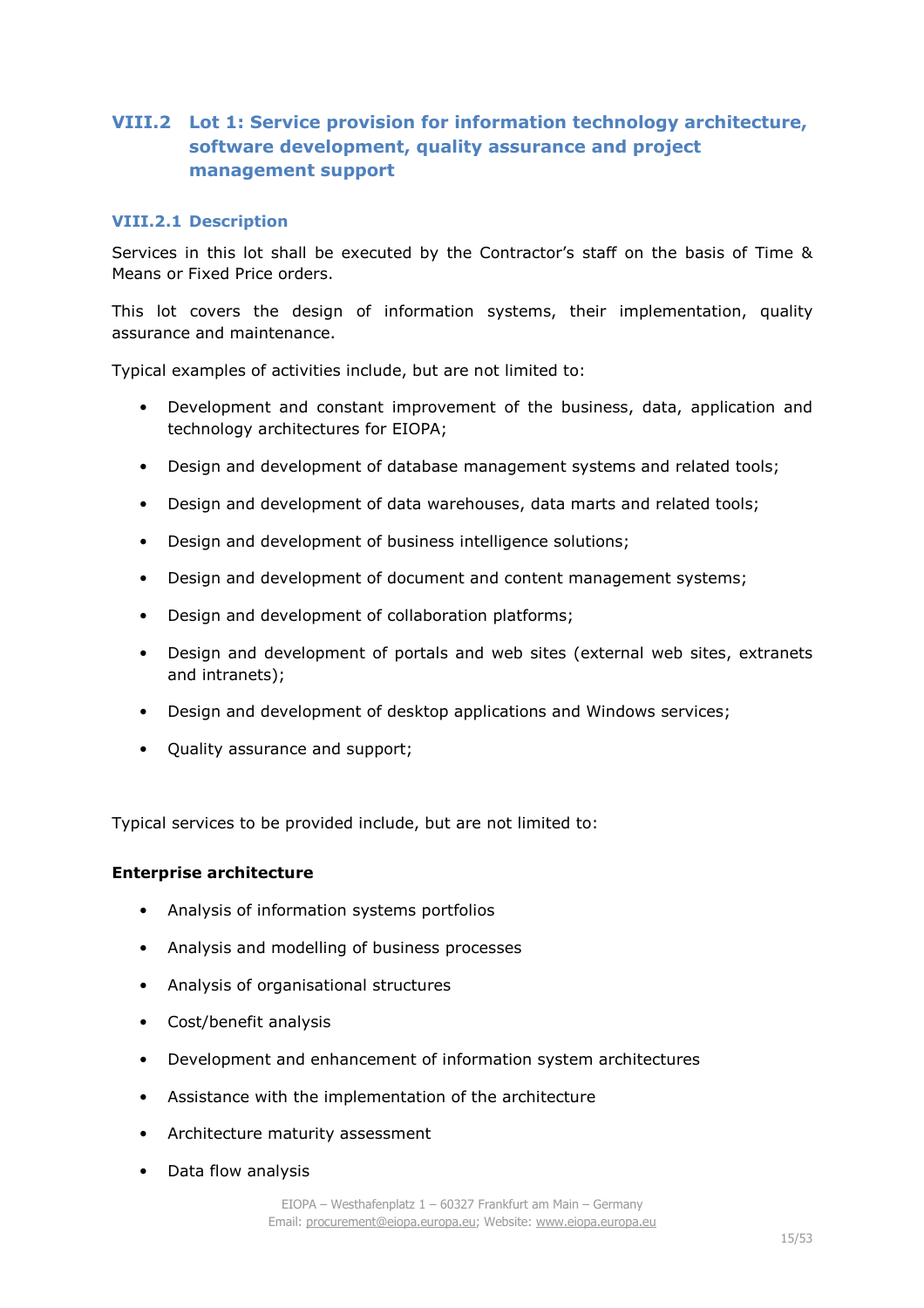## **Information system (IS) requirements analysis**

- Development of vision documents and business cases
- Business case modelling
- Design of information systems
- Risk analysis

#### **Technical implementation**

- 1. Project management and consulting
- 2. Analysis
- 3. Prototyping
- 4. Design
- 5. Programming
- 6. Testing
- 7. Deployment and configuration
- 8. Hand-over
- 9. Take-over
- 10. Customisation
- 11. Corrective maintenance
- 12. Technical support
- 13. Technical documentation
- 14. Technical and end-user training

This lot may require expertise in the following technologies (non-exhaustive lists):

#### **Languages and protocols:**

- 1. SQL, PL/SQL
- 2. C# and VB.NET, .NET Entity Framework, LINQ, ASP, VBA
- 3. HTML, CSS, JavaScript
- 4. C, C++
- 5. XML, XSLT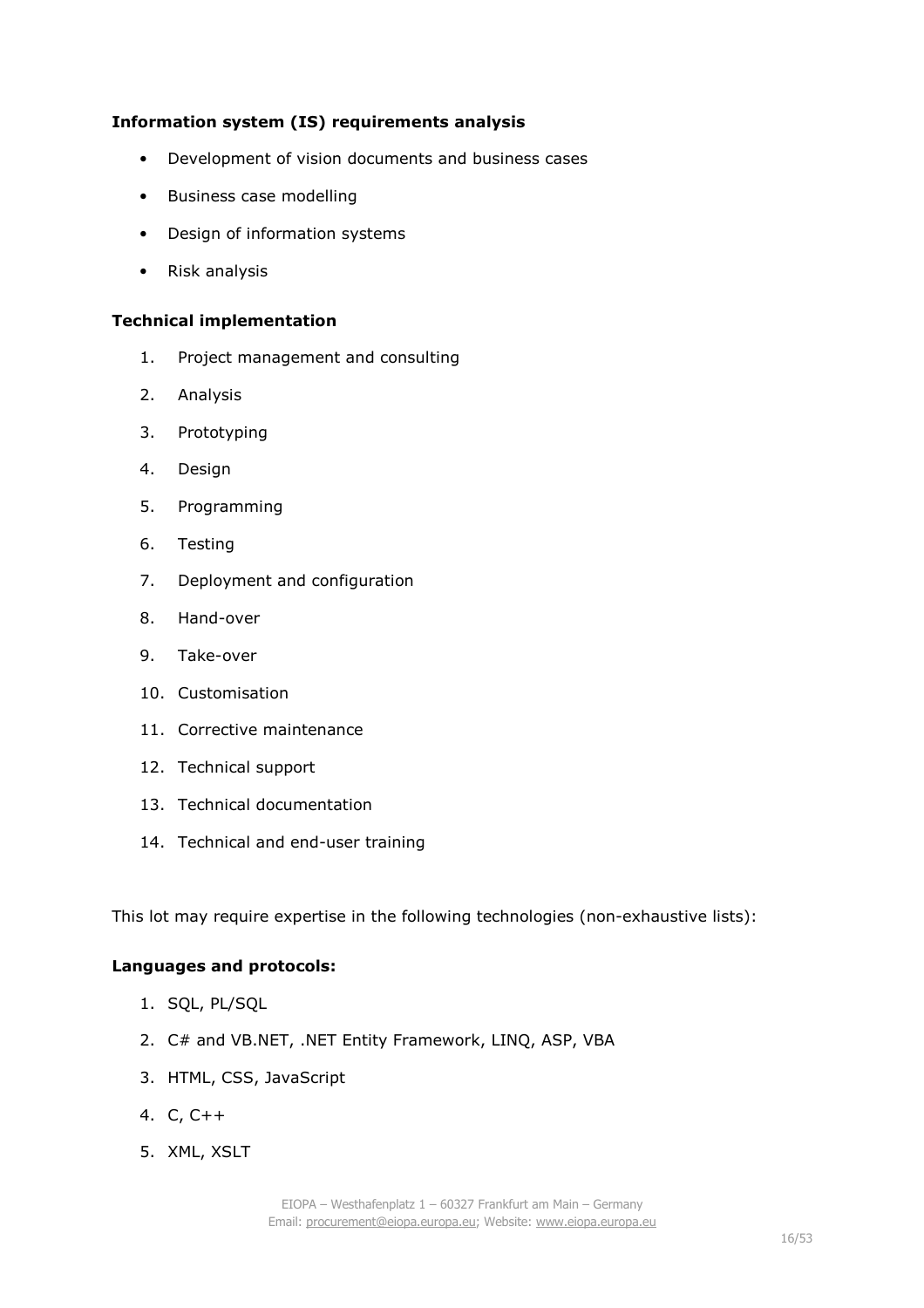- 6. SOAP
- 7. UML
- 8. BPMN

#### **Products<sup>2</sup> :**

- 1. Microsoft SQL Server 2008 and above
- 2. Microsoft SharePoint 2010 and above
- 3. Microsoft Power Pivot
- 4. Microsoft Excel 2010
- 5. Oracle RDBMS

When work is performed on the Contractor's premises, the Contractor shall provide the necessary infrastructure. Technical interventions can be foreseen on EIOPA's premises or its data centres for specific tasks like installations, configurations, acceptance tests, technical analysis or maintenance.

Depending on the project, expertise in particular products or tools could be required.

Specific infrastructure could be needed for extra-muros projects.

## **VIII.2.2 Profiles**

The profiles needed in this lot are listed in the matrix available in IX.2 Profiles per lot.

## **VIII.3 Lot 2: Service provision for XBRL modelling**

#### **VIII.3.1 Description**

Services in this lot shall be executed by the Contractor's staff on the basis of Time & Means or Fixed Price orders.

This lot covers the data modelling, quality assurance and constant updating of  $XBRL<sup>3</sup>$ taxonomies in the context of EIOPA's Solvency II projects<sup>45</sup>.

Typical examples of activities include, but are not limed to:

• XBRL project management;

 2 EIOPA could update products when new versions become available.

<sup>3</sup> eXtensible Business Reporting Language. More information at http://www.xbrl.org.

<sup>&</sup>lt;sup>4</sup> https://eiopa.europa.eu/activities/insurance/solvency-ii/index.html 5 Current version of the Quantitative Reporting Templates:

https://eiopa.europa.eu/consultations/consultation-papers/2011-closed-consultations/november-2011/draft-proposal-on-quantitative-reporting-templates-and-draft-proposal-for-quidelines-on-narrativepublic-disclosure-supervisory-reporting-predefined-events-and-processes-for-reportingdisclosure/index.html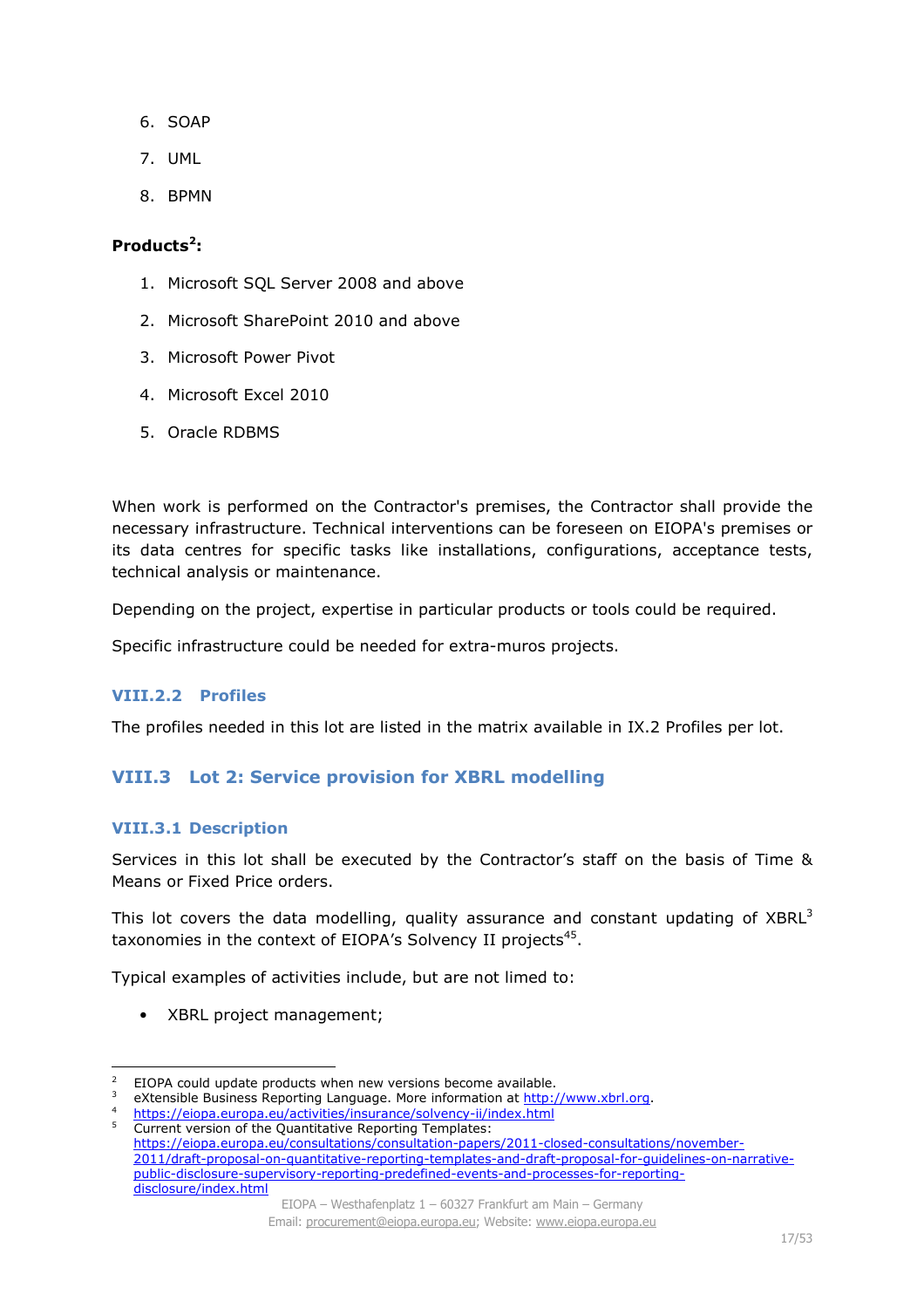- Modelling, development and improvement of XBRL taxonomies, based on constantly evolving harmonised Quantitative Reporting Templates;
- Writing technical documentation;
- Taxonomy quality assurance and reviews;
- Training key users in EIOPA and the National Supervisory Authorities;
- Assisting at EIOPA's internal meetings, public events and EIOPA's collaborative networks<sup>6</sup>.

Typical services to be provided include, but are not limed to:

- 1. Project management and consulting
- 2. XBRL and Data Point Modelling (DPM) analysis
- 3. Prototyping
- 4. Design of data models and XBRL taxonomies
- 5. Implementation of data models and XBRL taxonomies
- 6. Testing
- 7. Preparation for publication
- 8. Technical documentation
- 9. Technical and end user training
- 10. Presentations and public events
- 11. Technical reviews and quality check
- 12. Support

This lot may require expertise in the following technologies (non-exhaustive lists):

#### **Languages, protocols and standards:**

- 1. XBRL 2.1 and XBRL Dimensions 1.0, including formulas, table linkbases and related concepts
- 2. XML

l

3. Database modelling

<sup>&</sup>lt;sup>6</sup> EBA and EIOPA collaborative public network: http://www.eurofiling.info/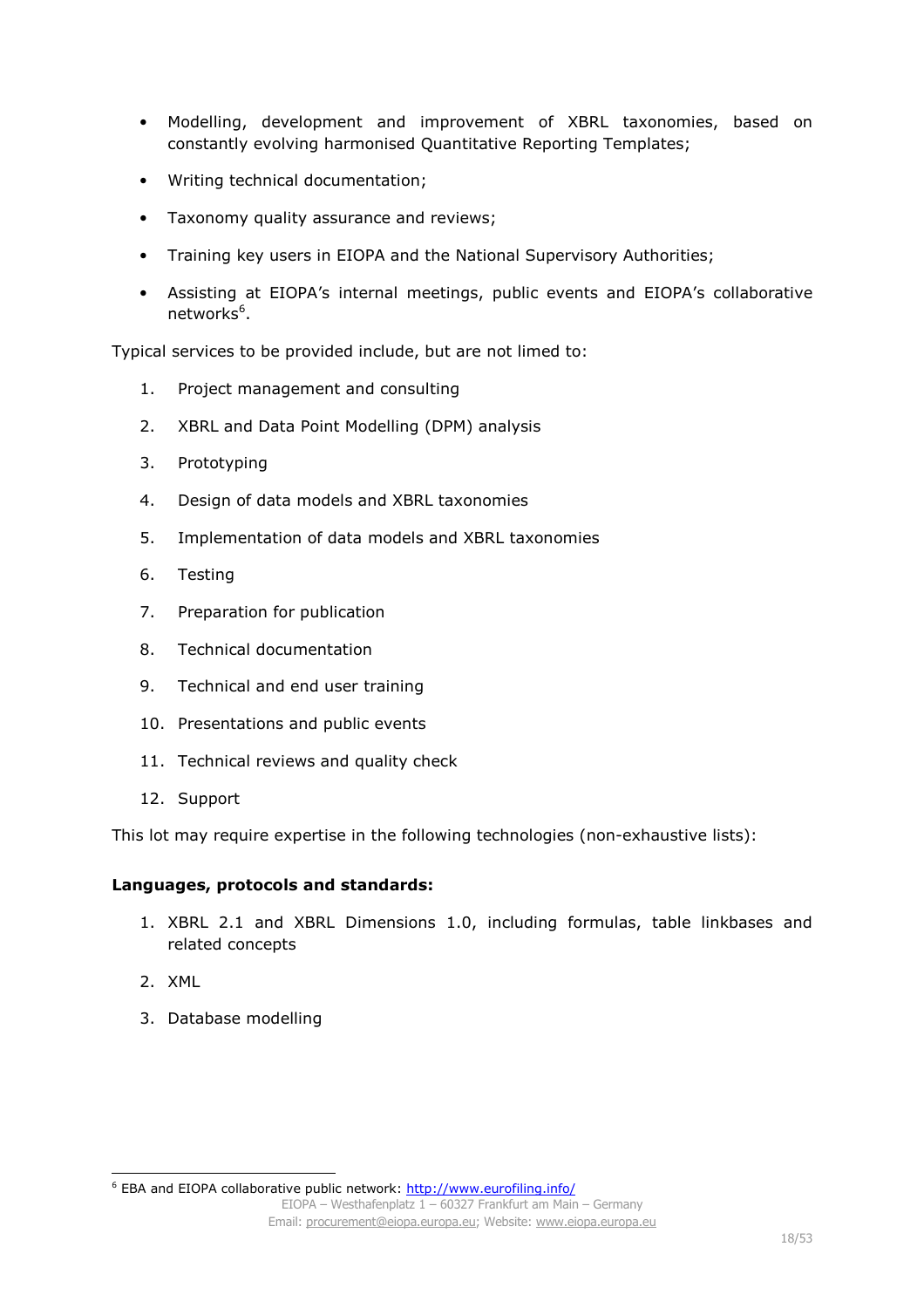## **Products<sup>7</sup> :**

- 1. XBRL platform solutions, e.g. Fujitsu Interstage XWand, Arelle, UBMatrix Taxonomy Designer or Altova MissionKit
- 2. Microsoft SQL Server 2008 and above
- 3. Microsoft Excel 2003 and above
- 4. Oracle RDBMS 11g

In addition to the above-mentioned expertise, this lot requires a deep understanding of the Solvency II framework as well as other financial frameworks like Corep, Finrep and IFRS.

## **VIII.3.2 Profiles**

The profiles needed in this lot are listed in the matrix available in IX.2 Profiles per lot.

## **VIII.4 Lot 3: Service provision for XBRL software development**

#### **VIII.4.1 Description**

Services in this lot shall be executed by the Contractor's staff on the basis of Time & Means or Fixed Price orders.

This lot covers the modelling, quality assurance and constant updating of  $XBRL<sup>8</sup>$  based software and components in the context of EIOPA's Solvency II projects<sup>9</sup>.

Typical examples of activities include, but are not limited to:

- Managing and executing the whole life cycle of a specific software solution to easily create, complete and validate XBRL instances in order to help companies without XBRL knowledge to implement Solvency II harmonized quantitative reporting in XBRL;
- Designing, developing, testing, maintaining, supporting and deploying other XBRL-based software solutions in the financial reporting chain<sup>10</sup>;
- Developing, maintaining and promoting open source solutions;
- Training key users from the National Supervisory Authorities and EIOPA on how to use, maintain and upgrade the solutions;
- Providing technical support.

i,

 $7$  EIOPA could update products when new versions become available.

<sup>8</sup> eXtensible Business Reporting Language. More information at http://www.xbrl.org.

<sup>9</sup> https://eiopa.europa.eu/activities/insurance/solvency-ii/index.html

 $10$  This includes components and solutions for creation, transmission, processing, analysing (business intelligence) and publication of XBRL information. For example: XBRL viewers, taxonomy editors and repositories, XBRL validation services, etc.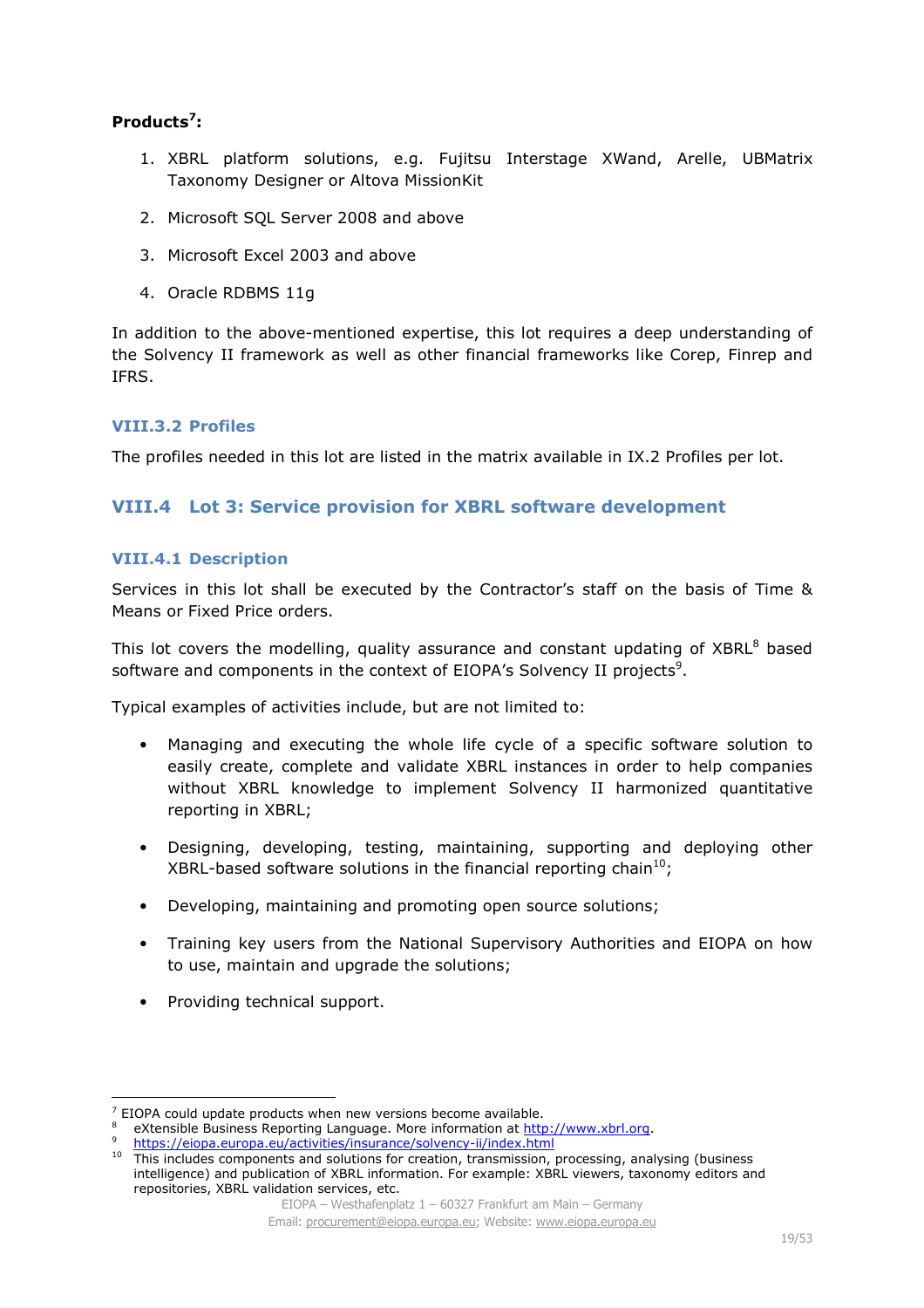Typical services to be provided include, but are not limited to:

- 1. Project management and consulting
- 2. Analysis
- 3. Prototyping
- 4. Design
- 5. Programming
- 6. Testing
- 7. Preparation for publication
- 8. Customisation
- 9. Technical documentation
- 10. Technical and end user training
- 11. Presentations and public events
- 12. Reviews
- 13. First and second level support

This lot may require expertise in the following technologies (non-exhaustive lists):

#### **Languages, protocols and standards:**

- 1. XBRL 2.1 and XBRL Dimensions 1.0
- 2. XML
- 3. C# and VB.NET, .NET Entity Framework, LINQ, ASP, VBA
- 4. Python
- 5. J2EE
- 6. SQL, PL/SQL
- 7. UML
- 8. Unified Process (Rational Unified Process and/or Eclipse Open UP)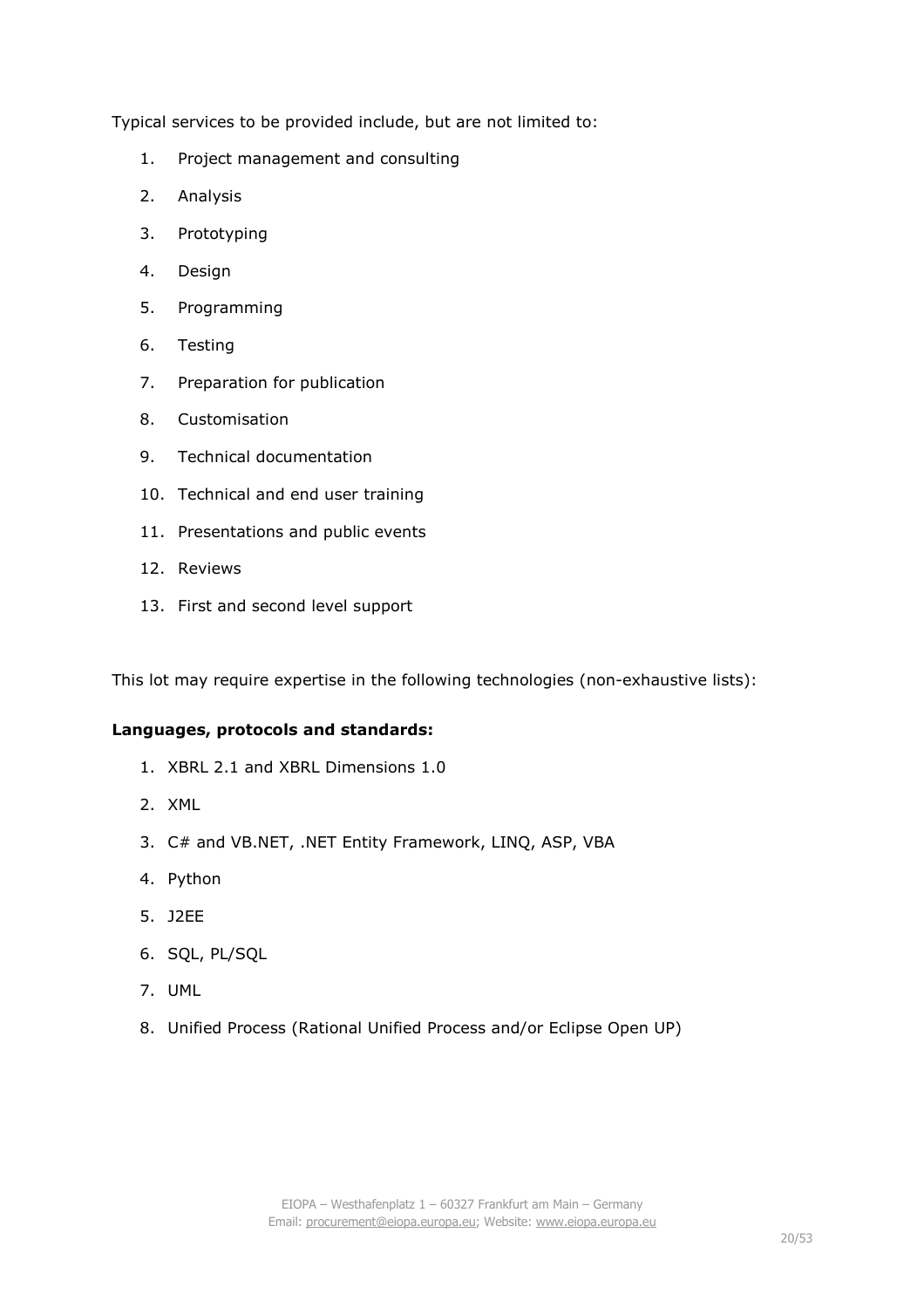## **Products<sup>11</sup>:**

- 1. Microsoft Excel 2007 and above
- 2. Microsoft Power Pivot
- 3. Microsoft Visual Studio .Net 2010 and Mono Project
- 4. XBRL platform solutions, e.g. Fujitsu Interstage XWand, Arelle, UBMatrix Taxonomy Designer or Altova MissionKit
- 5. Microsoft SQL Server 2008 and above
- 6. Oracle RDBMS 11g

In addition to the above-mentioned expertise, this lot requires a good understanding of the Solvency II framework.

Depending on the project, expertise in particular products or tools could be required.

Specific infrastructure could be needed for extra-muros projects.

## **VIII.4.2 Profiles**

The profiles needed in this lot are listed in the matrix available in IX.2 Profiles per lot.

## **VIII.5 Lot 4: Service provision for information technology audits and studies**

## **VIII.5.1 Description**

Services in this lot shall be executed by the Contractor's staff on the basis of Time & Means or Fixed Price orders.

The lot covers audits and studies related to all types of information systems used and processes applied by EIOPA.

Typical examples of activities include, but are not limited to:

## **Information systems (IS) quality management**

- 1. Develop and maintain IS quality plans;
- 2. Perform IS functional and quality tests;
- 3. Perform IS development cycle quality control and evaluation;
- 4. Conduct quality assessments;
- 5. Elaborate and implement service level agreements;
- 6. Assist in the implementation of EIOPA's project management methodology;

EIOPA – Westhafenplatz 1 – 60327 Frankfurt am Main – Germany Email: procurement@eiopa.europa.eu; Website: www.eiopa.europa.eu l  $11$  EIOPA could update products when new versions become available.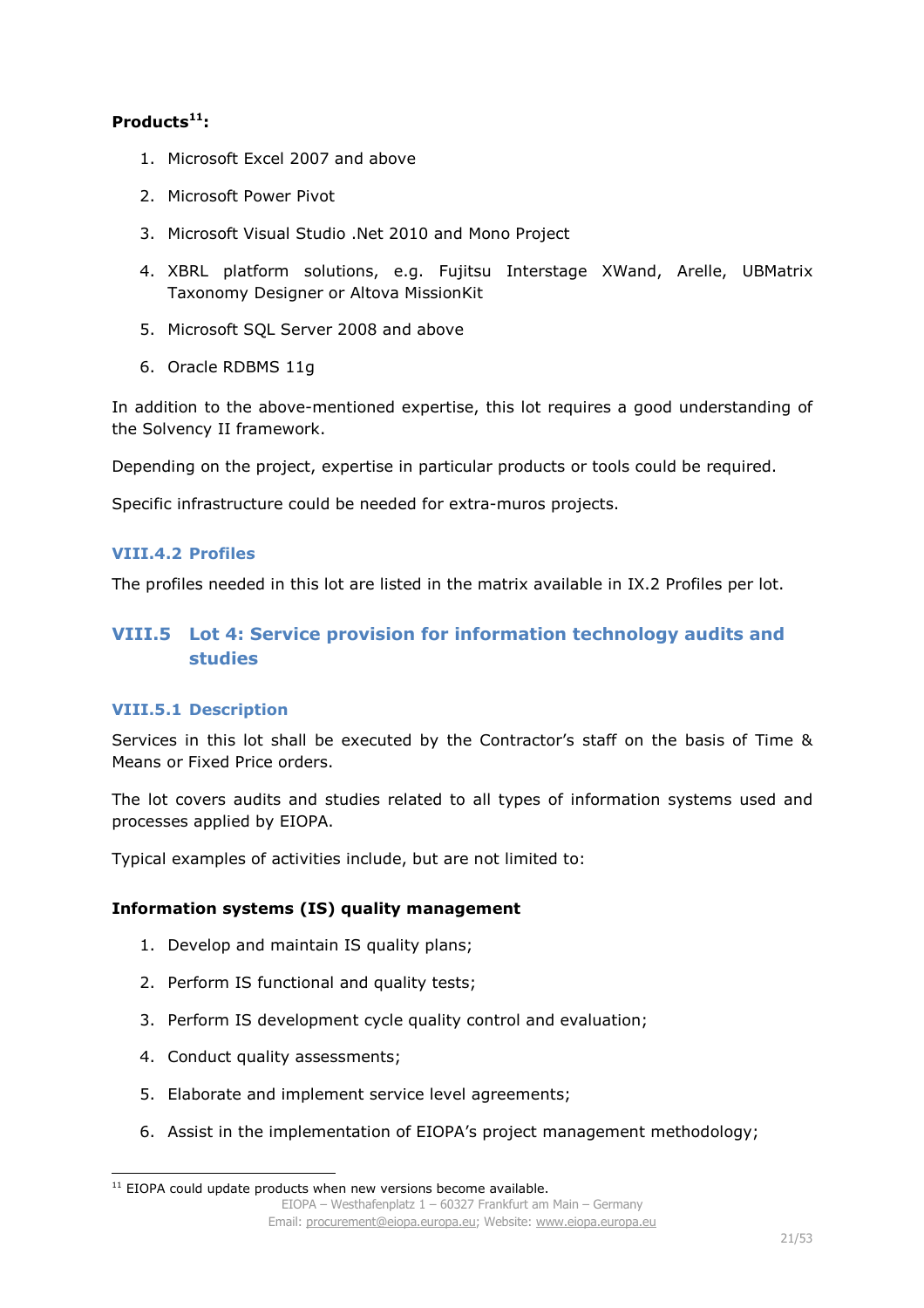7. Assist change management control and evaluation.

## **IS studies and reviews to provide assurance that the practices applied for the acquisition, development, testing, and implementation of information systems comply with EIOPA's strategy and objectives**

- 1. Evaluate business cases for proposed investments in information systems acquisition, development, maintenance and retirement;
- 2. Evaluate project management practices and controls;
- 3. Conduct reviews to determine whether a project is progressing in accordance with project plans, is adequately supported by documentation and status reporting is accurate;
- 4. Evaluate controls for information systems during the requirements, acquisition, development and testing phases for compliance with the organisation's policies, standards, procedures and applicable external requirements;
- 5. Evaluate the readiness of information systems for implementation and migration into production;
- 6. Conduct post-implementation reviews of systems.

## **IS studies and reviews to provide assurance that EIOPA's security policies, standards, procedures and controls ensure the confidentiality, integrity and availability of its information assets**

- 1. Evaluate the information security policies, standards and procedures for completeness and alignment with generally accepted practices;
- 2. Evaluate the design, implementation and monitoring of system and logical security controls to verify the confidentiality, integrity and availability of information;
- 3. Evaluate the design, implementation, and monitoring of data classification processes and procedures for alignment with EIOPA's policies, standards, procedures, and applicable external requirements;
- 4. Evaluate the design, implementation and monitoring of physical access and environmental controls to determine whether information assets are adequately safeguarded;
- 5. Evaluate the processes and procedures used to store, retrieve, transport and dispose of information assets (e.g., backup media, offsite storage, hard copy/print data, and softcopy media) to determine whether information assets are adequately safeguarded.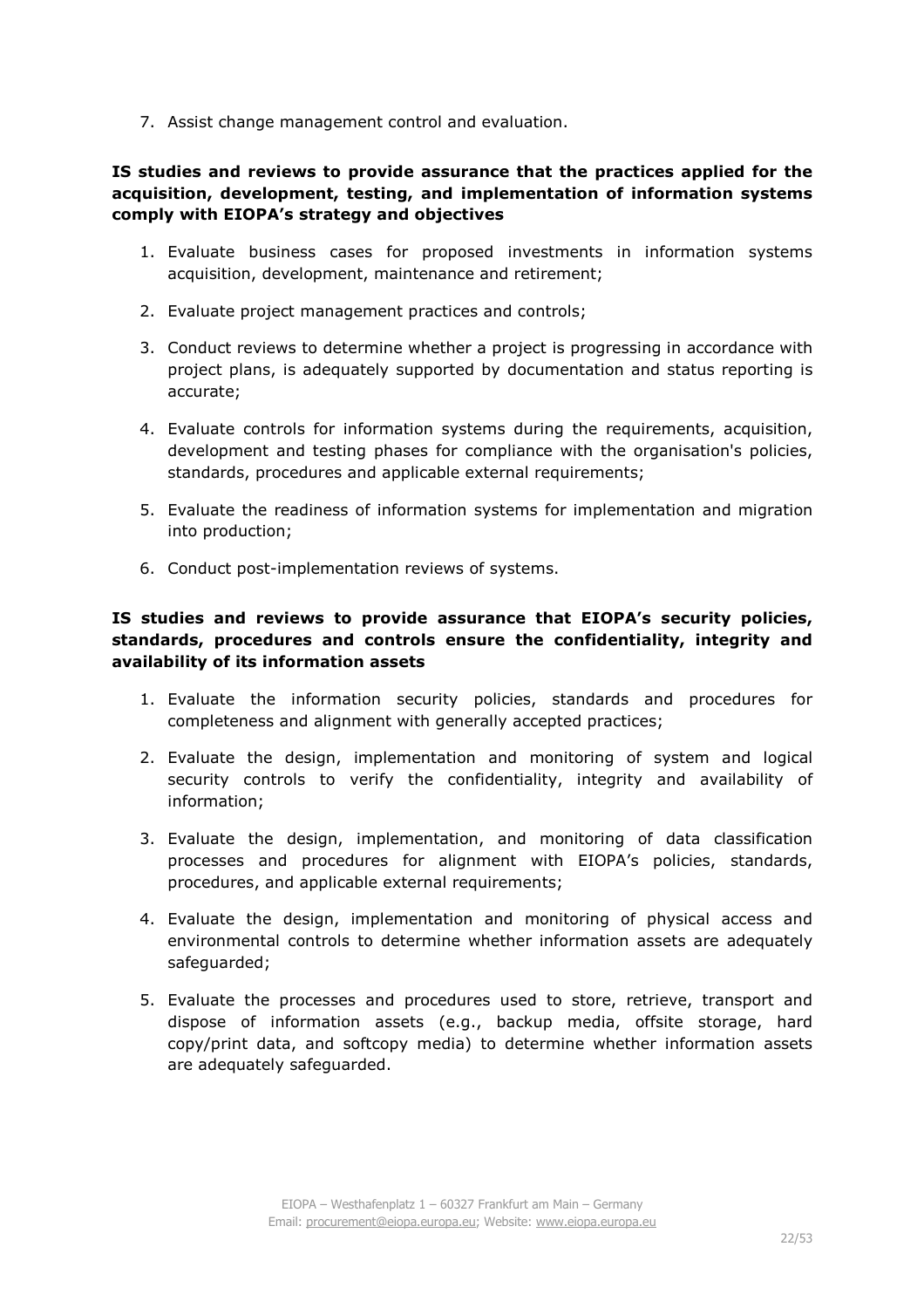## **IS audit services**

Provide audit services in accordance with IT audit standards, with a particular emphasis on data security:

- 1. Develop and implement a risk-based IT audit strategy in compliance with IT audit standards;
- 2. Plan specific audits to determine whether information systems are protected, controlled and provide value to EIOPA;
- 3. Conduct audits in accordance with IT audit standards;
- 4. Report audit findings and make recommendations to key stakeholders;
- 5. Conduct follow-ups and prepare status reports.

A strong methodology for producing audits and studies is requested.

This lot may require expertise in the following fields (non-exhaustive lists):

- 1. Information technology audits, especially information security audits
- 2. Information security management system (ISMS) standards, in particular ISO/IEC 27001
- 3. Other industry-standard methodologies (see chapter VIII.1)
- 4. Enterprise architecture tools (e.g. Metis, MEGA)
- 5. Business process analysis tools (e.g. Aris, Casewire)
- 6. BPMN
- 7. UML (e.g. Rational Rose)
- 8. MS Office
- 9. MS Project

Depending on the project, expertise in particular products or tools could be required.

Specific infrastructure could be needed for extra-muros projects.

#### **VIII.5.2 Profiles**

The profiles needed in this lot are listed in the matrix available in IX.2 Profiles per lot.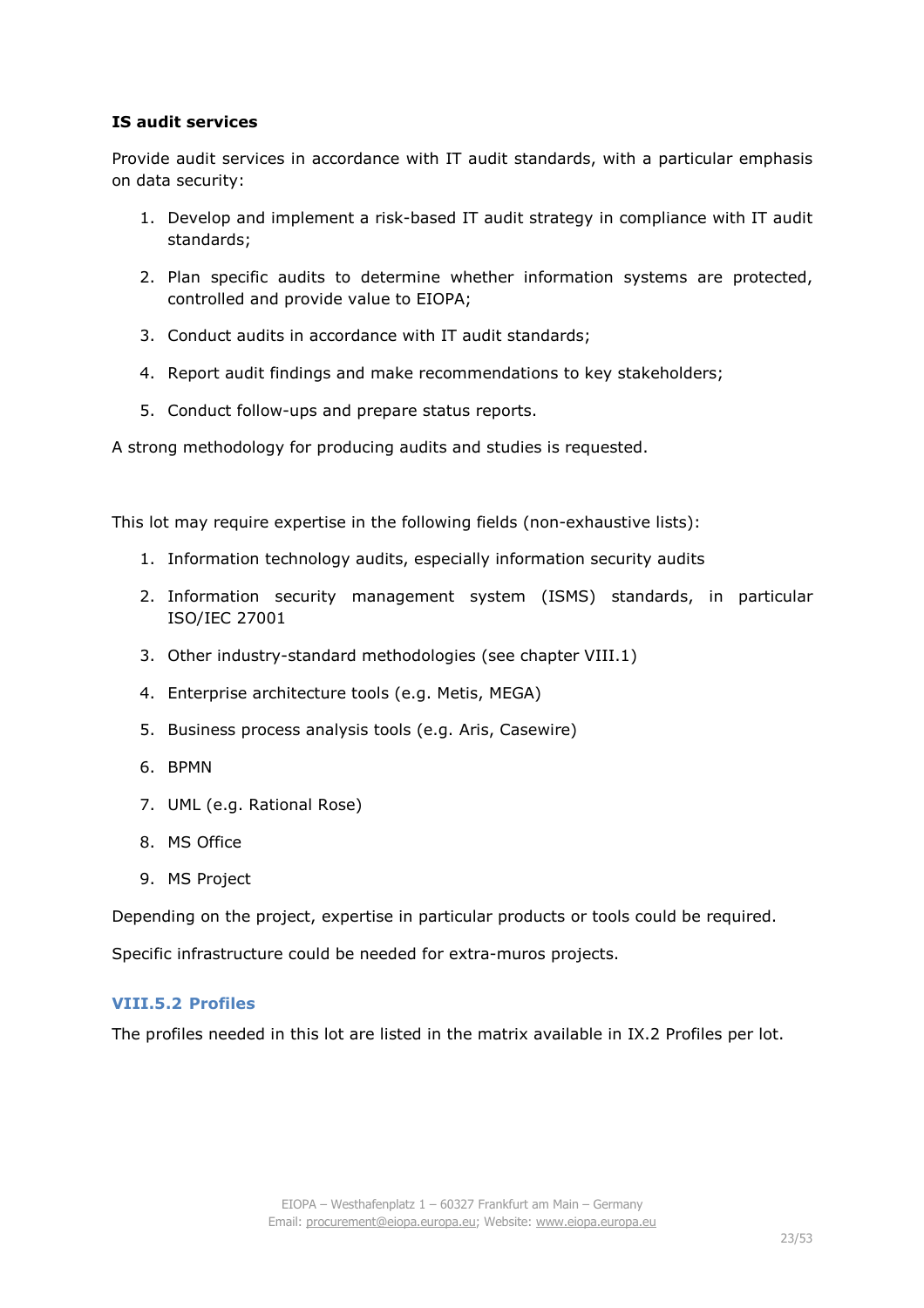## **IX Profiles**

## **IX.1 Definition of the profiles**

18 profiles are relevant for this call for tenders. Not all profiles are necessary for the service provision in each lot.

The minimum level of qualification mentioned in the profile descriptions has to be fulfilled by each person proposed for a given profile. It corresponds to a profile with **normal** expertise, independent of the technological, language or other requirements needed for particular tasks.

In addition, **senior** expertise is required for some profiles.

## **IX.2 Profiles per lot**

The following table provides an overview of the required profiles per lot.

|                                                        | Lot 1                                                                                                  | Lot <sub>2</sub>                     | Lot 3                                       | Lot 4                           |
|--------------------------------------------------------|--------------------------------------------------------------------------------------------------------|--------------------------------------|---------------------------------------------|---------------------------------|
| <b>Profile</b>                                         | Architecture,<br>software<br>development,<br>quality assurance<br>and project<br>management<br>support | <b>XBRL</b><br>taxonomy<br>modelling | <b>XBRL</b><br>software<br>develop-<br>ment | <b>Audits</b><br>and<br>studies |
| 1.<br><b>Business Analyst</b>                          | X                                                                                                      |                                      |                                             |                                 |
| 2.<br><b>IT Consultant</b>                             | X                                                                                                      |                                      |                                             | X                               |
| 3.<br>Project Manager                                  | x                                                                                                      | X                                    | x                                           | x                               |
| <b>IS Architect</b><br>4.                              | $\mathsf{x}$                                                                                           |                                      |                                             | X                               |
| 5.<br><b>Solution Architect</b>                        | X                                                                                                      |                                      | X                                           |                                 |
| 6.<br>Business Intelligence / Data<br>Warehouse Expert | X                                                                                                      |                                      |                                             |                                 |
| 7.<br>Analyst                                          | $\mathsf{x}$                                                                                           |                                      | x                                           |                                 |
| 8.<br>Analyst-Programmer                               | X                                                                                                      |                                      | X                                           |                                 |
| 9.<br>Programmer                                       | X                                                                                                      |                                      | X                                           |                                 |
| 10. Interface Designer                                 | $\mathsf{x}$                                                                                           |                                      |                                             |                                 |
| 11. Web developer                                      | X                                                                                                      |                                      |                                             |                                 |
| 12. IS Tester                                          | X                                                                                                      |                                      | X                                           | X                               |
| 13. IS User Assistant                                  | X                                                                                                      |                                      | X                                           |                                 |
| 14. XBRL Consultant                                    |                                                                                                        | x                                    |                                             |                                 |
| 15. Financial Reporting Modelling<br>Expert            |                                                                                                        | X                                    |                                             |                                 |
| 16. XBRL Development Consultant                        |                                                                                                        |                                      | X                                           |                                 |
| 17. IS Audit Manager                                   |                                                                                                        |                                      |                                             | X                               |
| 18. IS Security Expert                                 | X                                                                                                      |                                      |                                             | X                               |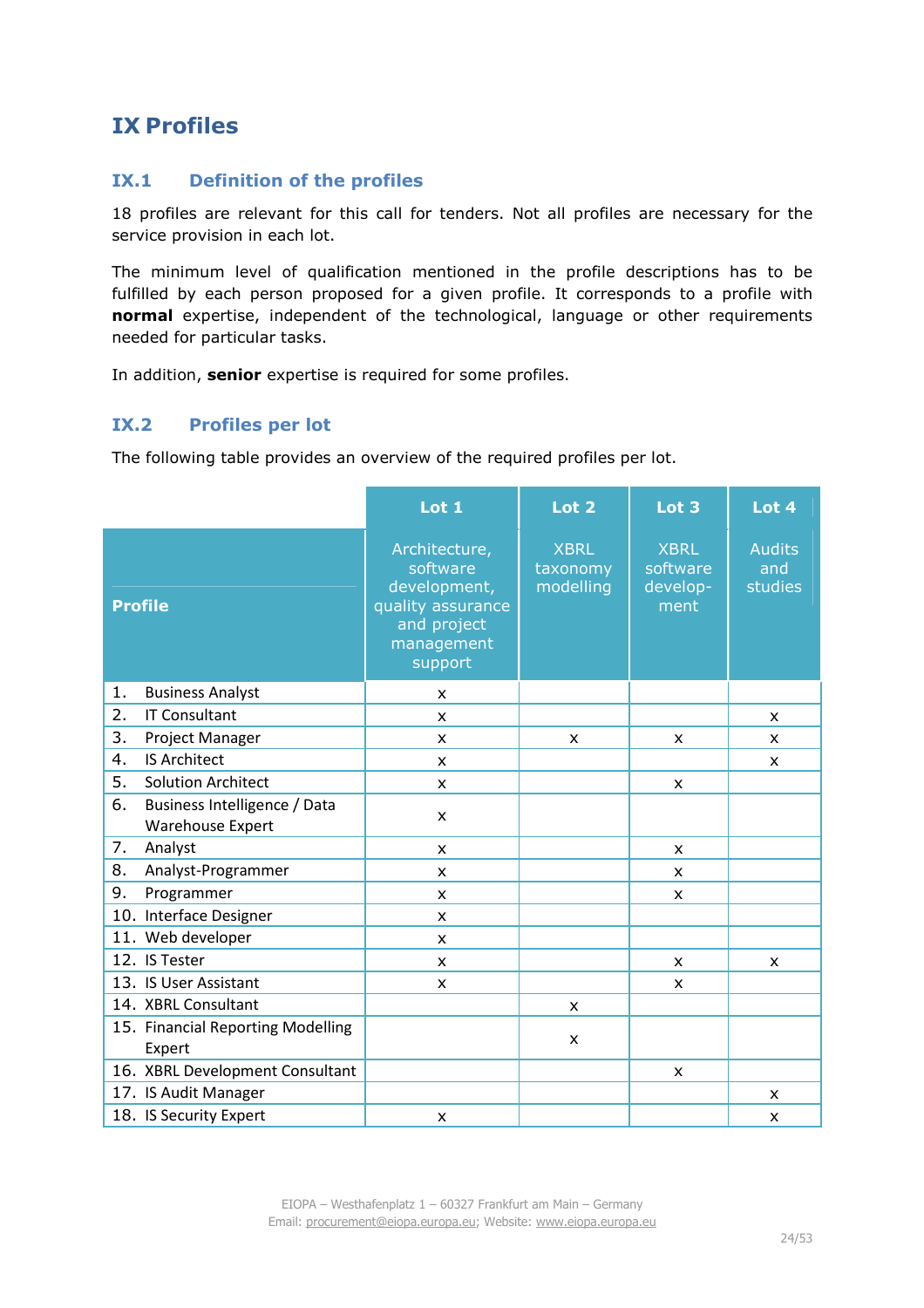## **IX.3 Description of the profiles**

For each of these profiles the following information regarding requirements is provided:

**Tasks and responsibilities:** These are examples of the tasks that will be expected of a person proposed with the required profile in relation with the corresponding lot(s). This list is not exhaustive and is to be regarded as a good indication.

**Education and experience:** The minimal education qualifications and professional experience that are required for the profile.

**Knowledge and skills:** A list of the knowledge and skills that a person with this profile is expected to possess.

The descriptions below outline the requirements for the **normal level of expertise**.

A **senior level of expertise** in the context of this tender is defined as follows: A senior level of expertise is reached when a person's professional experience in the domain of the profile is 50% higher than the experience mentioned in the profile description, and when a person has reached a very good level of the knowledge and skills described.

Example: The profile description mentions 4 years of professional experience in a certain domain.

- When a staff member with a normal level of expertise is required by EIOPA, he/she must have a minimum of 4 years of professional experience. He must possess the knowledge and skills described.
- When a staff member with a senior level of expertise is required by EIOPA, he/she must have a minimum of 6 years of professional experience. He/she must also have a reached a very good level of the knowledge and skills described.

Note that senior expertise is not required for all profiles and/or all lots. Annexes 3b and 3e include overviews of the required levels.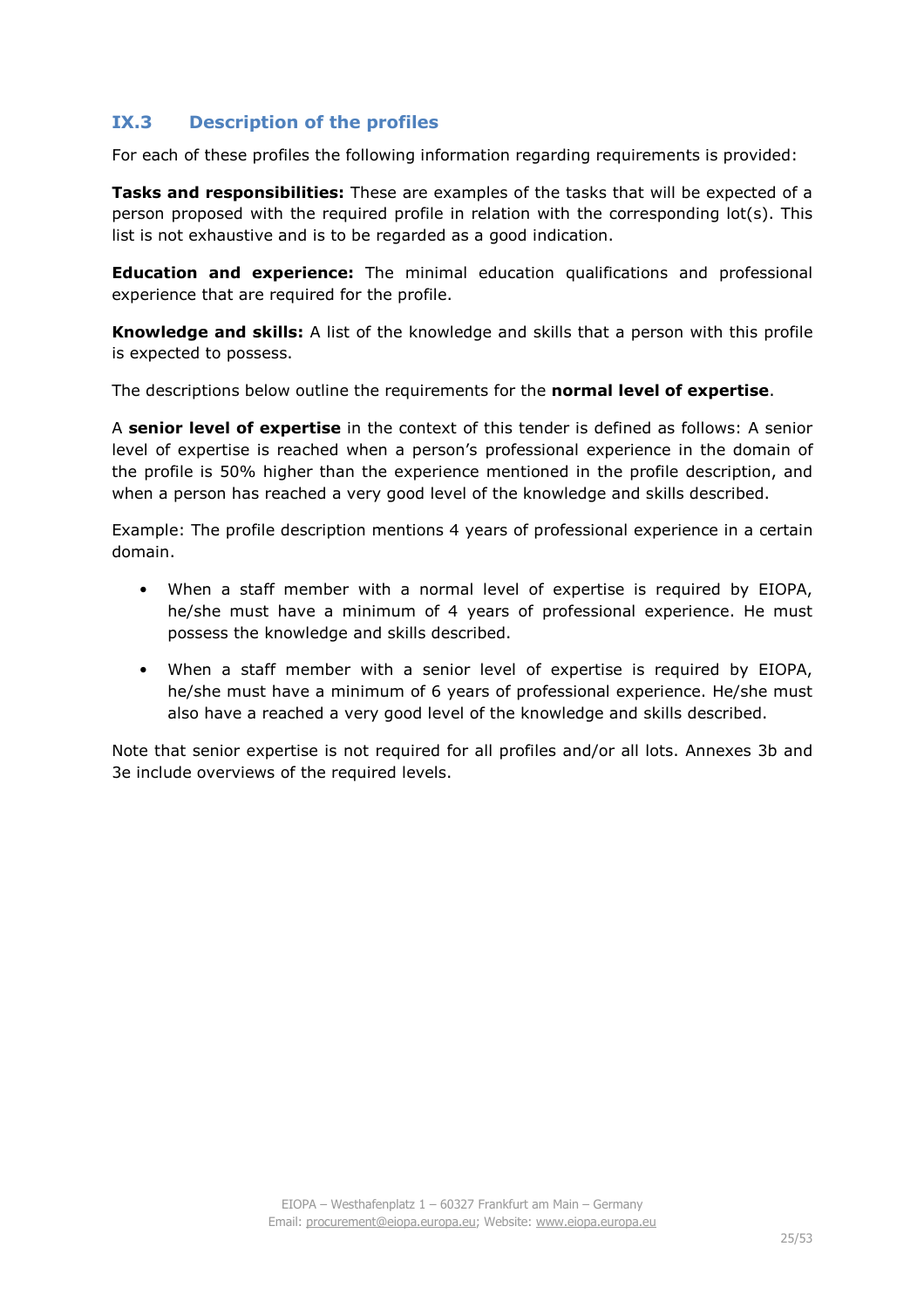### **IX.3.1 Business Analyst**

#### *Profile:* **Business Analyst**

#### **Tasks and responsibilities:**

- Supports users in analysing user requirements
- Performs requirement engineering activities based on formal techniques and methods (analysing, capturing and managing requirements)
- Develops business cases and methodologies
- Models business processes
- Organises workshops and co-ordination of project stakeholders, taking into account the data and information required for this activity and the project schedule based on user requirements
- Establishes functional specifications and data modelling, co-ordinates user acceptance testing and supports the drafting of the business area's related documentation
- Formulates service management procedures and service level requirements based on end user input
- Ensures that the IT solution meets the user requirements and complies with existing IT principles and policies
- Assists the project manager in planning activities

#### **Education and experience:**

- University or college degree in computer science, computer engineering, business administration or related studies
- Minimum 6 years of professional experience in the field of business analysis

- Excellent knowledge in defining and documenting user requirements, both functional and non-functional
- Excellent knowledge of enterprise architecture concepts
- Knowledge in requirement engineering activities based on formal techniques and methods (comprising the analysis, capture and management of requirements)
- Knowledge of BPMN
- Experience in applying test methodologies
- Knowledge of IT Service Management processes and best practice (such as ITIL), in particular in the areas of service level management
- Analytical skills and a problem-solving orientation
- Knowledge of Microsoft applications, including Word, Excel, Power Point, Visio
- Strong interpersonal skills, customer orientation, self-motivation, and the ability to work in a small team are very important
- Very good command of English with proven drafting ability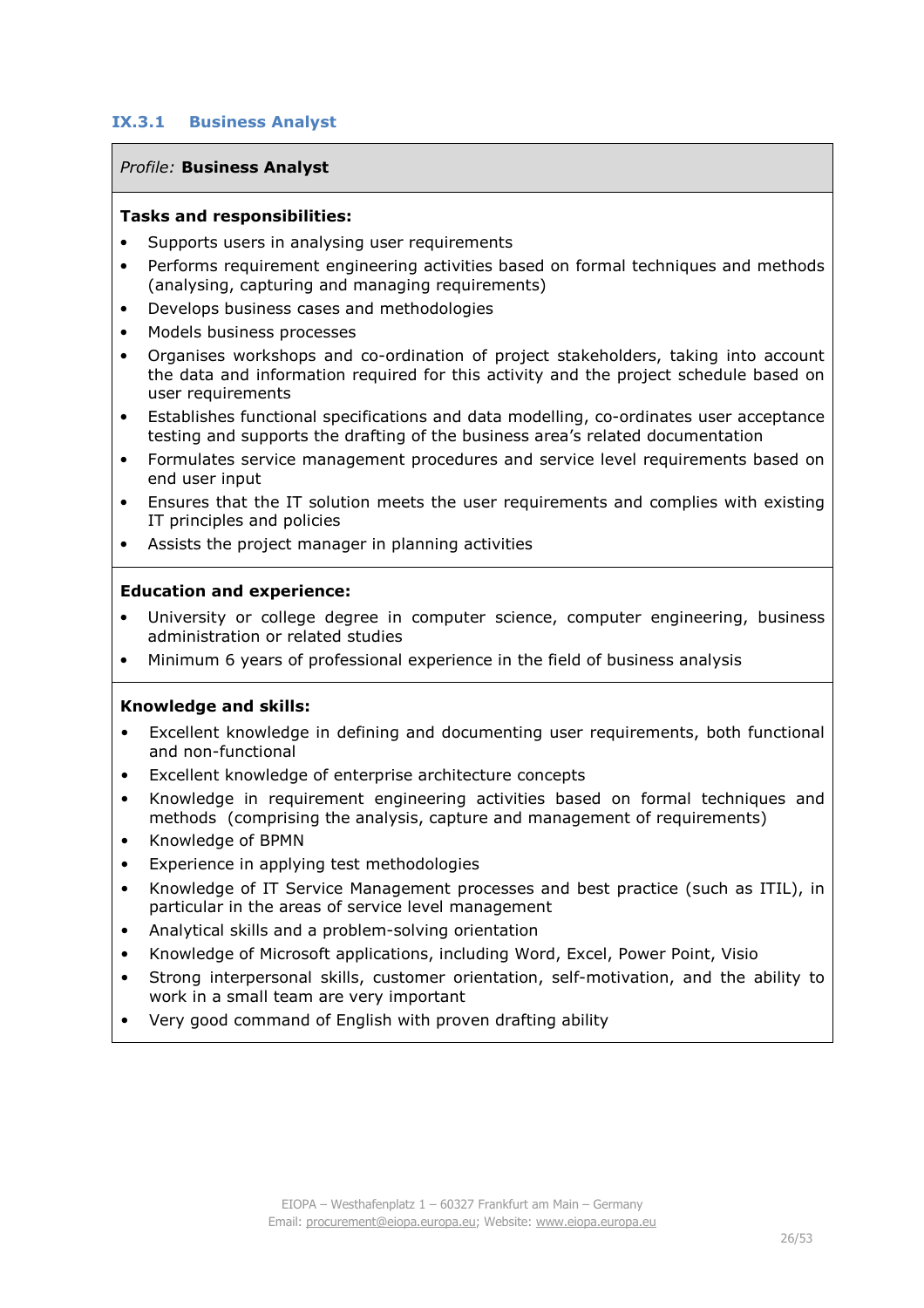## **IX.3.2 IT Consultant**

#### *Profile:* **IT Consultant**

#### **Tasks and responsibilities:**

- Provision of advice and assistance in any area associated with the provision, delivery, maintenance, deployment, hosting and effective use of information systems and their environments.
- Provision of quality plans, service level agreements, quality control and evaluation, quality assessments or other quality matters associated with information systems projects
- Management of quality tests
- Assistance in the implementation of the project management methodology
- Provision of security studies, security assessments or other security matters associated with information system projects
- Functional requirements and business case analysis
- Elaboration of vision documents
- Risk analysis
- Provision of technical studies, technical expertise, technical evaluations in relation with information systems

#### **Education and experience:**

- University or college degree in computer engineering, computer science, physics or mathematics or a related discipline
- Minimum 6 years of proven experience in IT consulting
- Proven experience in the domain of studies (e.g. quality, security, requirements analysis, technical domain)
- Proven experience with quality procedures

- In-depth knowledge of information systems matters
- In-depth knowledge of IT consulting matters
- In-depth knowledge of software development methodologies (e.g. RUP)
- Capacity to prepare and write studies
- Capacity to give high level presentations
- Very good command of English with proven drafting ability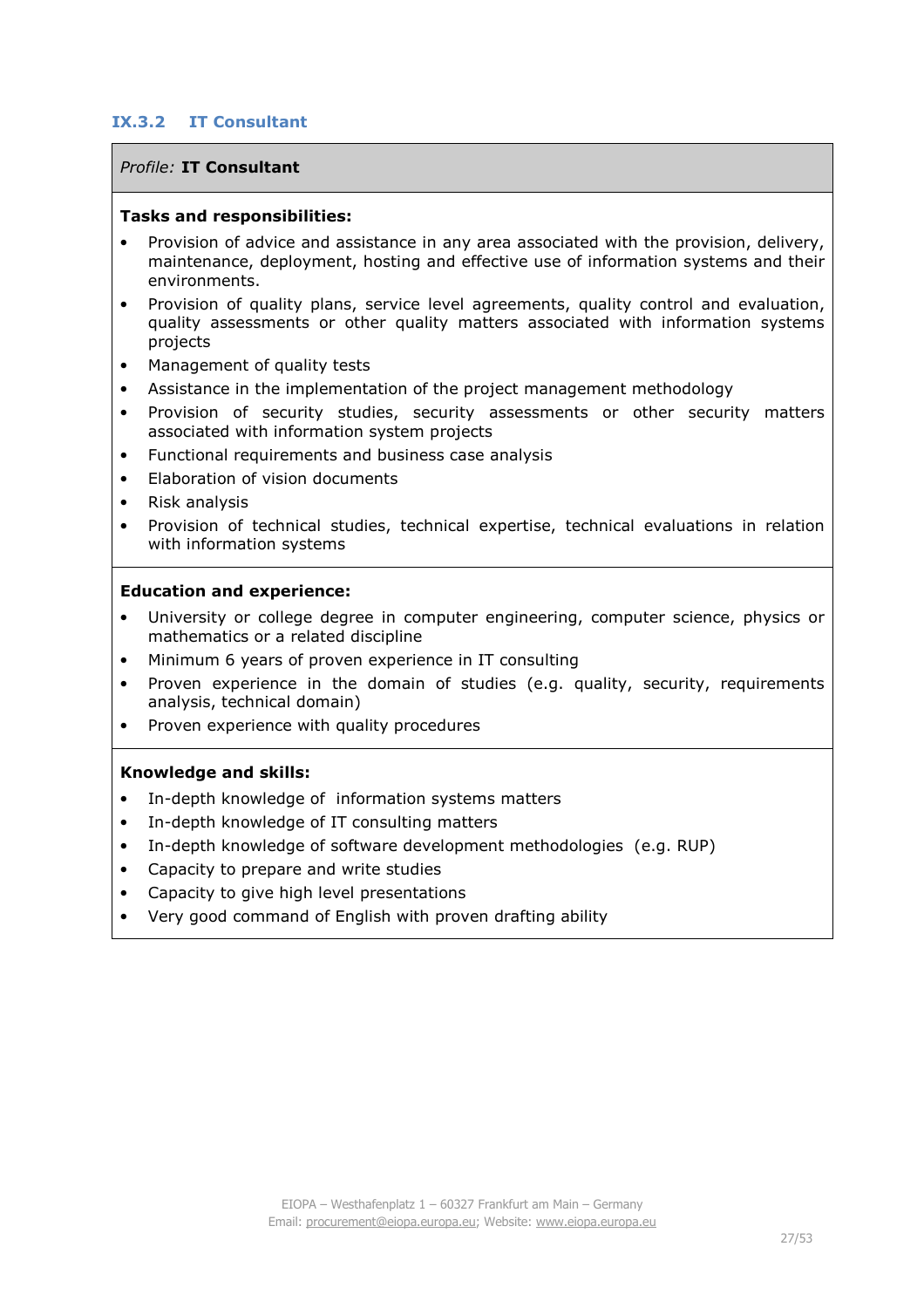#### **IX.3.3 Project Manager**

#### *Profile:* **Project Manager**

#### **Tasks and responsibilities:**

- Defines and plans project deliverables and estimates the resources necessary to meet the goals in close co-operation with EIOPA's project manager
- Ensures the delivery by the project team of the agreed deliverables on time, in the agreed quality and within the approved budget
- Ensures that the relevant manager or group receives appropriate information and provides early warnings on critical issues, supporting the responsible staff in applying project a risk management methodology
- Elaborates proposals and advises on how issues critical to the success of the project could be resolved
- Maintains the project plan, managing parts of it and revising it as appropriate to meet changing needs in terms of scope and requirements
- Monitors and reports on timeline issues arising in the project to the relevant stakeholders with a particular focus on project dependencies and milestones on the critical path
- Acts as primary point of contact on project management related issues and liaises with relevant stakeholders on an on-going basis
- Supports relevant staff in assessing whether project deliverables meet specified acceptance criteria, and assists the project team coordinating their activities

#### **Education and experience:**

- University or college degree in computer science, computer engineering, business administration or related studies
- Minimum 6 years of professional experience in the field of project management in the specific services of the lot

- Proven experience with a common project management methodology as well as planning, estimation, budget management, performance monitoring, quality assurance and risk analysis
- Proven experience and broad IT background in the areas relevant to the lot
- Understanding of business requirements in the areas of financial markets and statistics
- Knowledge of MS Project and MS Office, in particular Word, Excel and PowerPoint
- Proven ability to generate a range of practicable and innovative solutions and to assess the implications of these solutions
- Strong interpersonal skills, including excellent communication, negotiation and conflict resolution skills, self-motivation and coordination ability
- Strong analytical and planning skills
- Very good command of English with proven drafting ability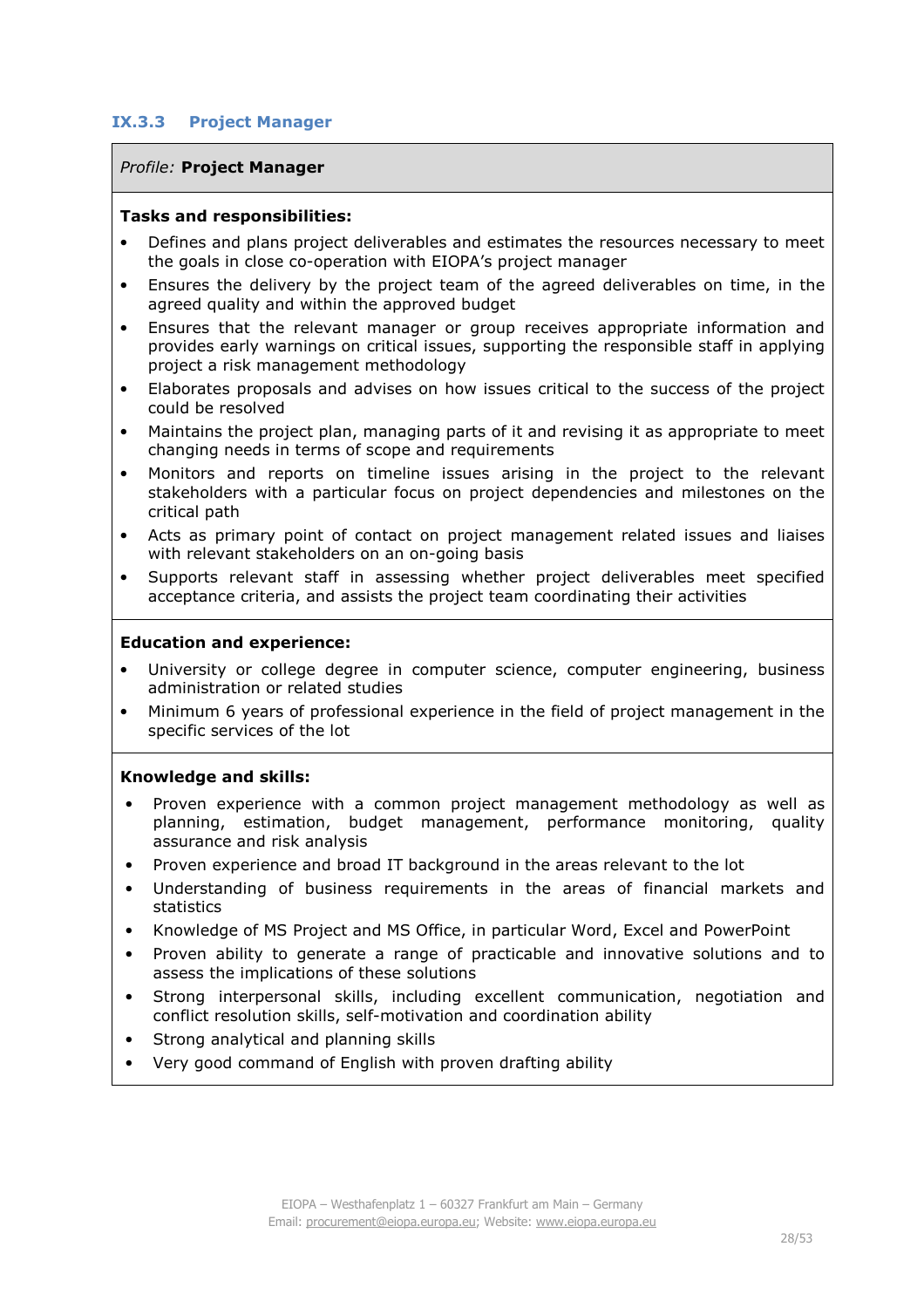## **IX.3.4 IS Architect**

## *Profile:* **IS Architect**

#### **Tasks and responsibilities:**

- Contributes to establishing and enhancing EIOPA's IT architecture (data, application and technology);
- Analyses business processes and organisational structures;
- Designs IT solutions that meet business requirements in line with the IT architectural principles;
- Participates in writing functional and technical specifications of applications;
- Participates in writing technical documentation for tender procedures;
- Works with peer colleagues and users to collect requirements, analyse and evaluate proposals, conduct negotiations and implement specifications according to defined architectural standards.

#### **Education and experience:**

- University or college degree in computer engineering, computer science, physics, mathematics or related studies
- Minimum 6 years of professional experience as an IT architect
- Minimum 3 years of professional experience with enterprise architecture tools
- Strong experience in consulting
- Microsoft certification (e.g. MCA)

- Excellent knowledge of state-of-the-art IT methodologies and tools
- Excellent knowledge of IT architectures in Microsoft environments
- Proven ability to translate technological issues into a business context
- Strong at identifying technical solutions for business requirements
- Very good analytical skills
- Strong capacity in writing and presenting studies
- Ability to work under pressure and to deliver in time
- Proven ability to generate a range of working and innovative solutions and to assess the implications of these solutions
- Good interpersonal skills, in particular communication and negotiation skills, and the ability to work in a team and co-ordinate own activities with others
- Very good command of English with proven drafting ability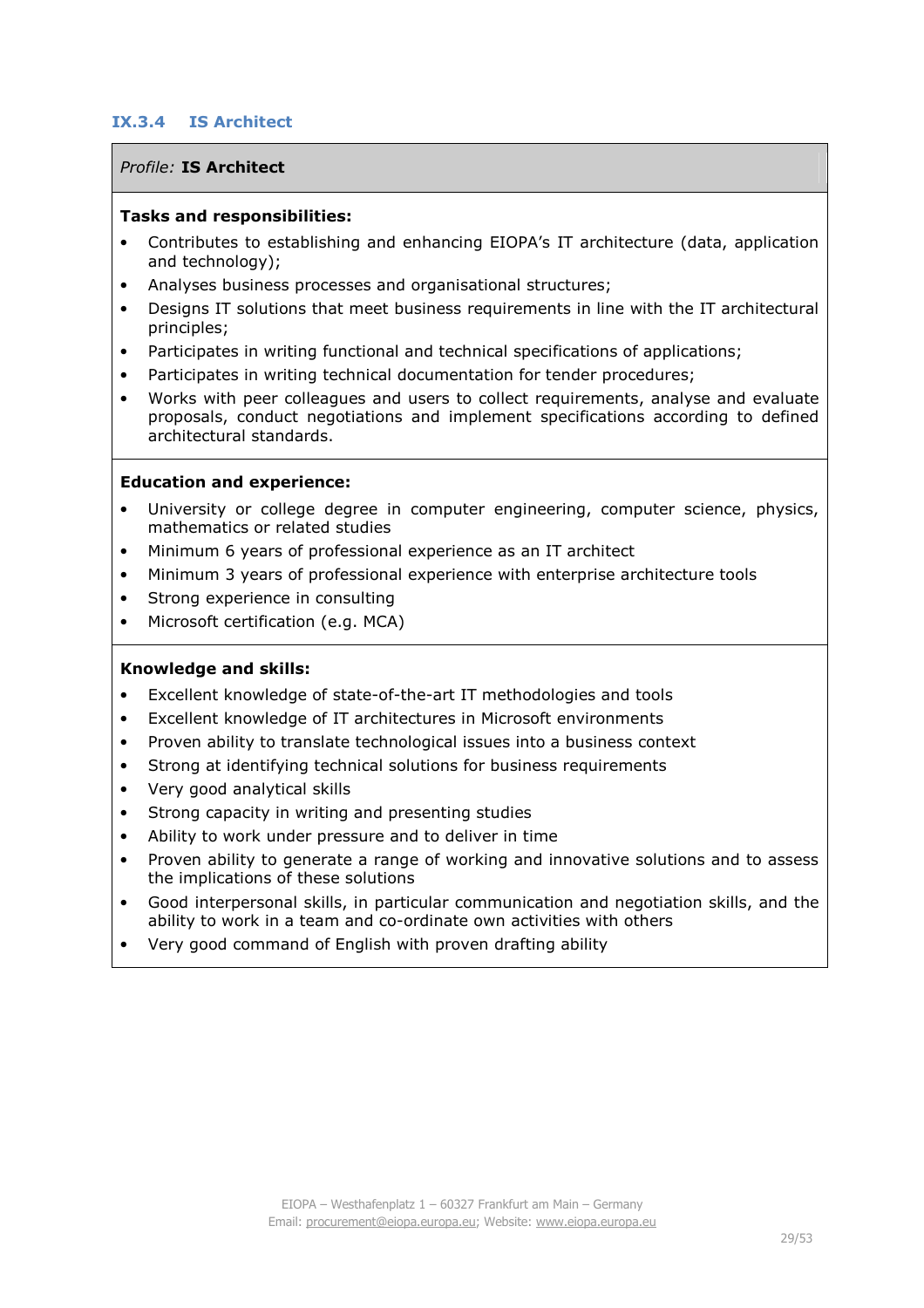## **IX.3.5 Solution Architect**

## *Profile:* **Solution Architect**

#### **Tasks and responsibilities:**

- Develops architectures and designs of new information systems
- Reviews of the architecture of existing systems
- Analyses the integration of different information systems
- Follows up on data analysis and data modelling
- Coordinates the implementation of the technical architecture
- Acts as the technical interface between the project leaders and the analysts
- Develops software architecture documents
- Participates in technical working groups, progress meetings and meetings with end users
- Assists in testing, technical documentation writing, deployment, evaluation and reporting

#### **Education and experience:**

- University or college degree in computer engineering, computer science, physics, mathematics or a related studies
- Minimum 6 years of professional IT experience
- Minimum 3 years of experience in IT architecture and design of information systems
- Experience with relational databases and data warehouse systems

- Good knowledge of enterprise architecture concepts
- In-depth knowledge of applications design
- In-depth knowledge of modelling tools (e.g. UML)
- Good knowledge of business process analysis
- Ability to give technical presentations
- Ability to apply high quality standards
- Ability to cope with fast changing technologies used in application architecture and design
- Very good command of English with proven drafting ability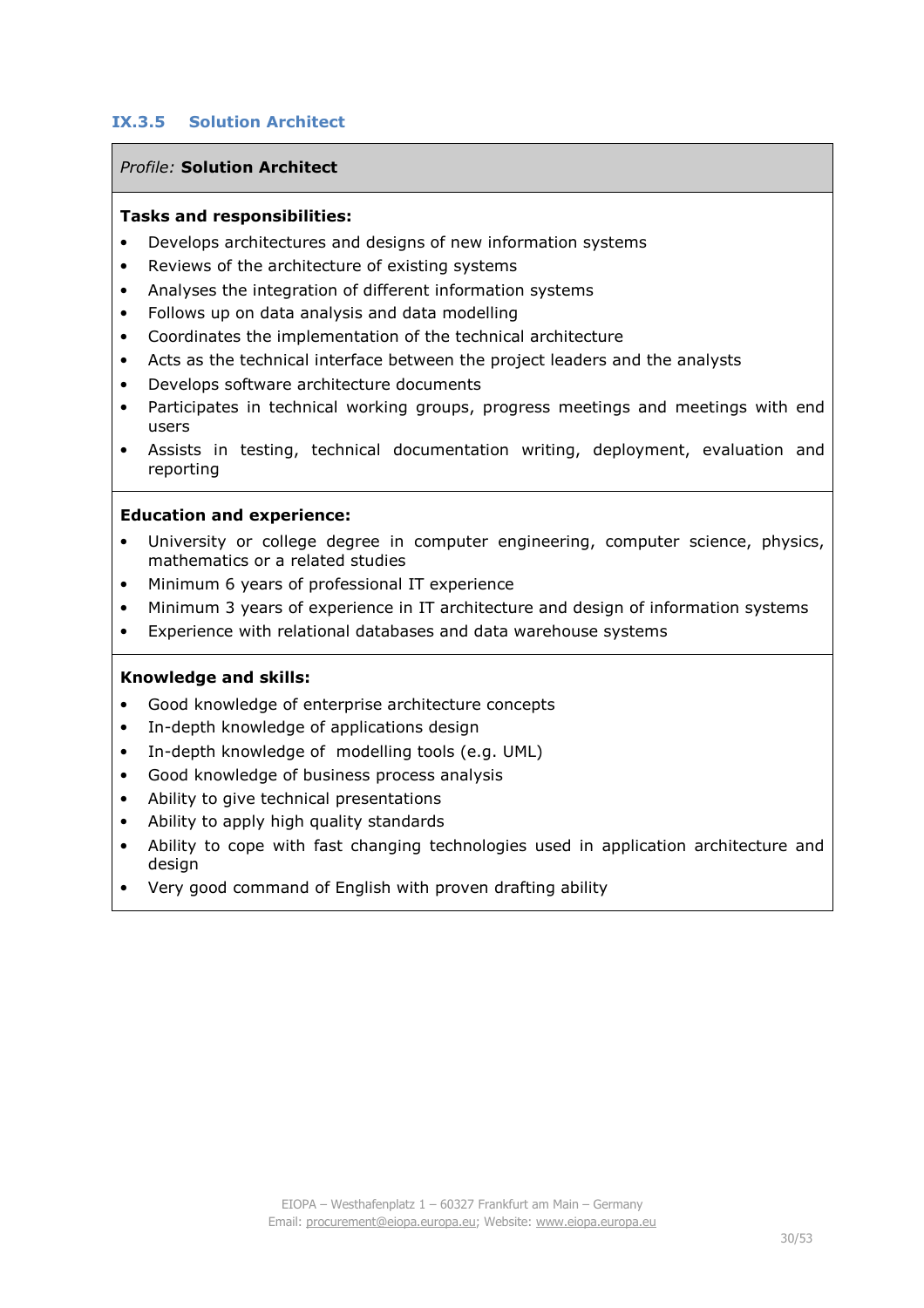## **IX.3.6 Business Intelligence / Data Warehouse Expert**

#### *Profile:* **Business Intelligence / Data Warehouse Expert**

#### **Tasks and responsibilities:**

- Participates in IT projects for the development of IT application services from design to rollout of reports and universes
- Drafts technical specifications in line with the architectural design
- Develops solutions in line with the technical specifications, integrates systems and interfaces
- Performs technical testing and prepares the relevant technical documentation
- Supports acceptance tests
- Investigates, diagnoses and resolves defects during operations
- Develops appropriate scripts and procedures for databases and universes
- Reviews and implements security policies, ensuring data consistency and integrity
- Develops a working knowledge of business processes implemented in the data warehouse

#### **Education and experience:**

- University or college degree in computer engineering, computer science, physics or mathematics or related studies
- Minimum 6 years of professional experience in the domain of business intelligence and data warehousing

- Strong knowledge of data warehouse/OLAP concepts and of dimensional modelling, as well as of the use of common RDBMS at the database design and development level
- Exposure to complex dimensional data models
- Excellent knowledge of Microsoft SQL Server
- Good knowledge of SQL, PL/SQL, stored procedure programming and shell scripting
- Good knowledge of ETL tools
- Proven experience in reporting using common reporting tools and data model analysis
- Proven ability in the logical and physical design of relational databases
- Proven experience in working with multidimensional database schemas (virtual cubes, hypercubes and multicubes)
- Proven experience in the specification of performance tuning, administration and security requirements
- Good analytical skills and a problem-solving orientation
- Very good command of English with proven drafting ability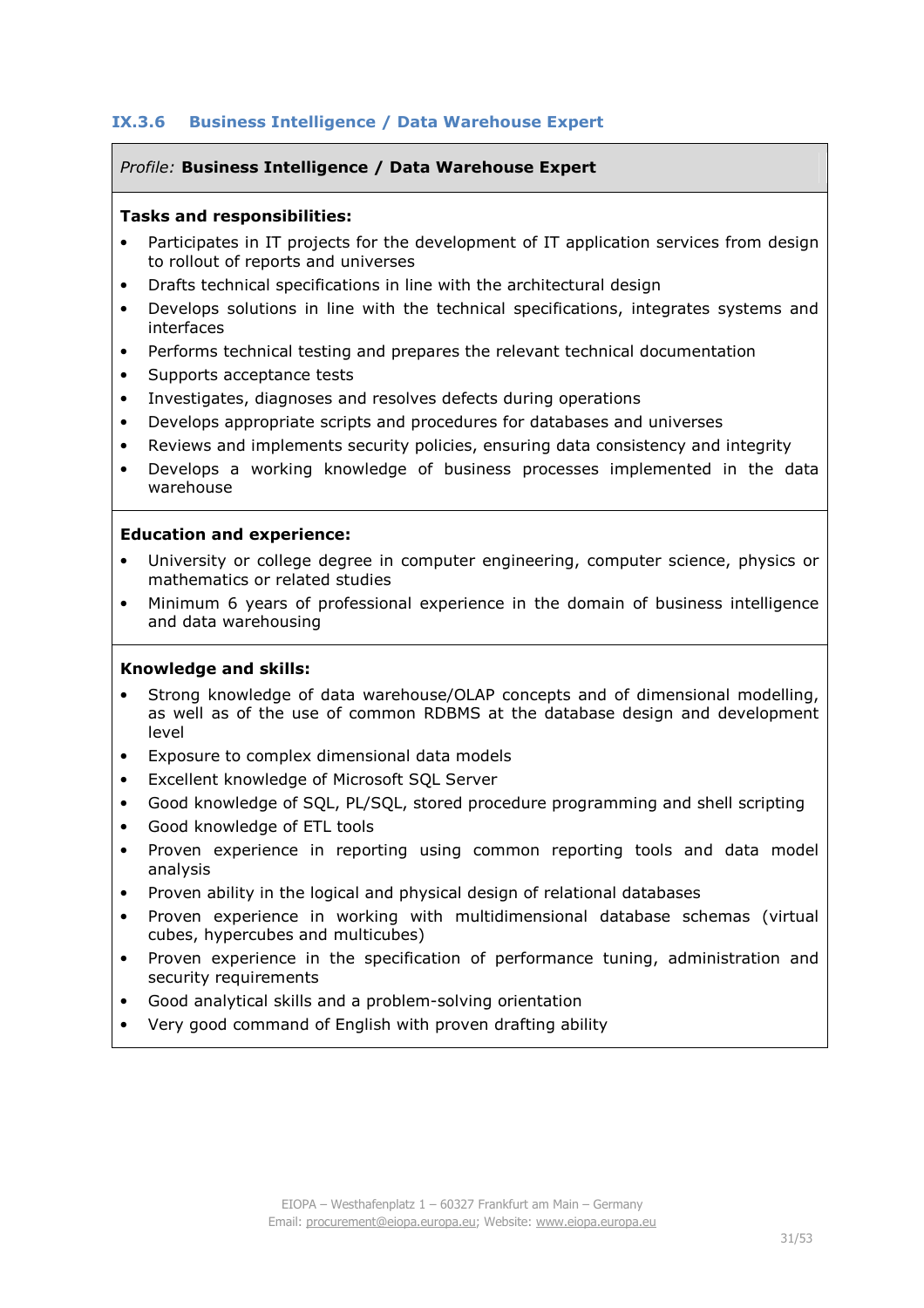## **IX.3.7 Analyst**

#### *Profile:* **Analyst**

#### **Tasks and responsibilities:**

- Analyses user requirements and models new information systems
- Produces use case, design, analysis and implementation models
- Data analysis, data modelling
- Follows up on software developments
- Acts as technical interface between the project leader, the solution architects and the developers
- Participates in technical working groups, progress meetings and meetings with the users
- Assists in testing, technical documentation writing, technical training, deployment, evaluation and reporting

#### **Education and experience:**

- University or college degree in computer engineering, computer science, physics, mathematics or related studies
- or proven ability to perform the tasks commensurate with such a formal qualification
- Minimum 5 years of professional IT experience
- Minimum 4 years of experience in IT development
- Minimum 3 years of experience with UML or a similar modelling language
- Experience with relational databases and data warehouse systems

- In-depth knowledge of modelling tools (e.g. UML)
- Good knowledge of software development methodologies
- In-depth knowledge of development environments
- Good knowledge of relational database systems and data warehouse solutions
- Ability to cope with fast changing technologies used in application development
- Ability to apply high quality standards
- Very good command of English with proven drafting ability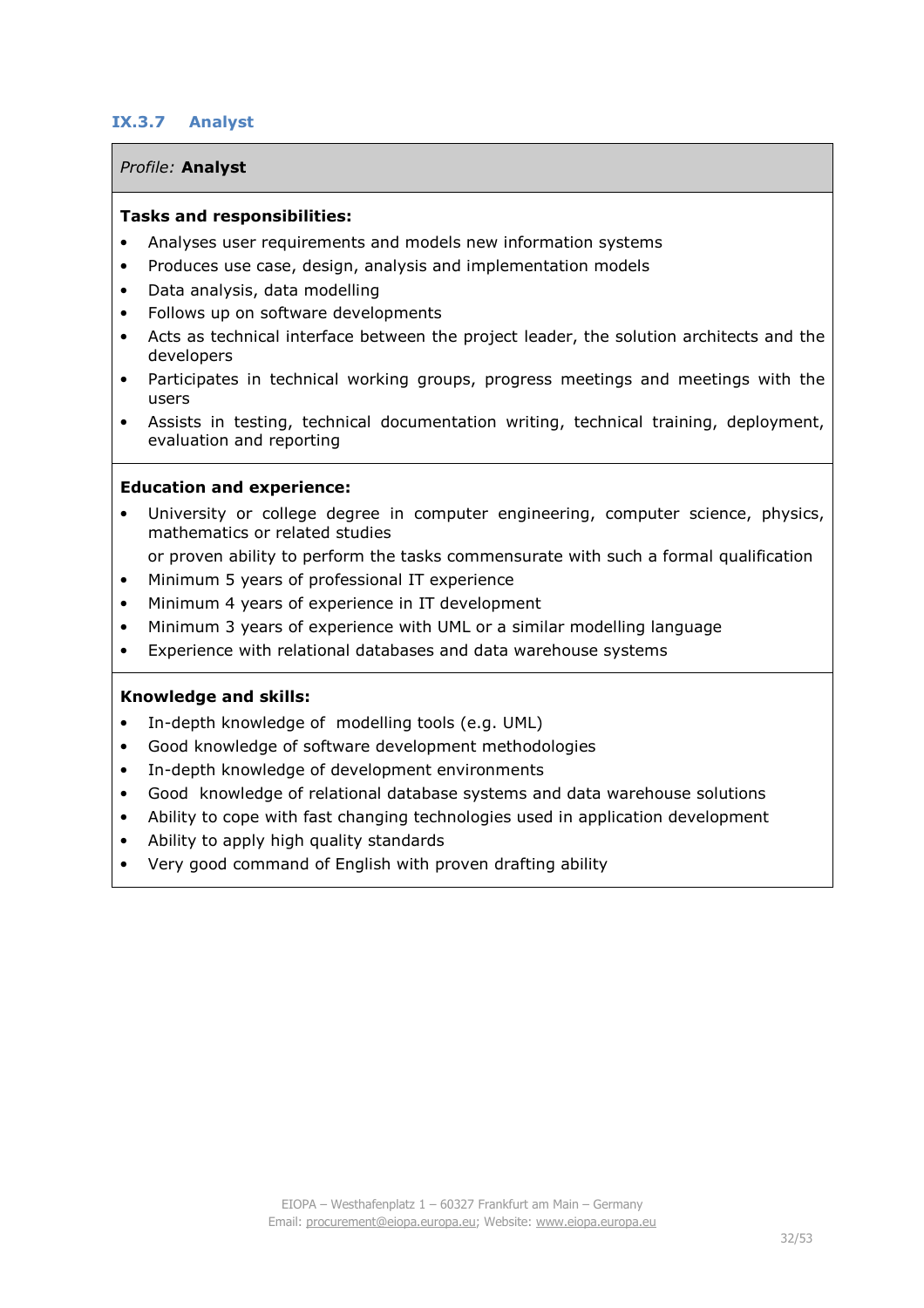## **IX.3.8 Analyst-Programmer**

#### *Profile: Analyst-Programmer*

#### **Tasks and responsibilities:**

- Performs requirements analysis
- Develops prototypes
- Writes and maintains applications that reflect the specifications
- Develops test programs
- Defines and integrates technological components
- Integrates software components with other applications
- Produces technical documentation
- Assists in training administrators and users of systems
- Assists in the deployment and configuration of systems
- Assists in evaluating and testing products delivered by other teams to ensure that they conform to the requirements
- Participates in meetings with EIOPA

#### **Education and experience:**

- University or college degree in computer engineering, computer science, physics, mathematics or related studies
	- or proven ability to perform the tasks commensurate with such a formal qualification
- Minimum 4 years of professional IT experience
- Minimum 2 years of analysis and programming experience
- Minimum 2 years of experience with RDBMS (e.g. MS SQL Server)
- Experience with UML or case tools
- Experience with relational databases and data warehouse solutions
- Experience in internet application development

- In-depth knowledge of application development environments
- Good knowledge of the design and development of web and multi-tiered internet applications
- Good knowledge of modelling tools (e.g. UML)
- Good knowledge of relational database systems and data warehouse solutions
- Knowledge of software development methodologies
- Ability to cope with fast changing technologies used in application development
- Ability to apply high quality standards
- Very good command of English with proven drafting ability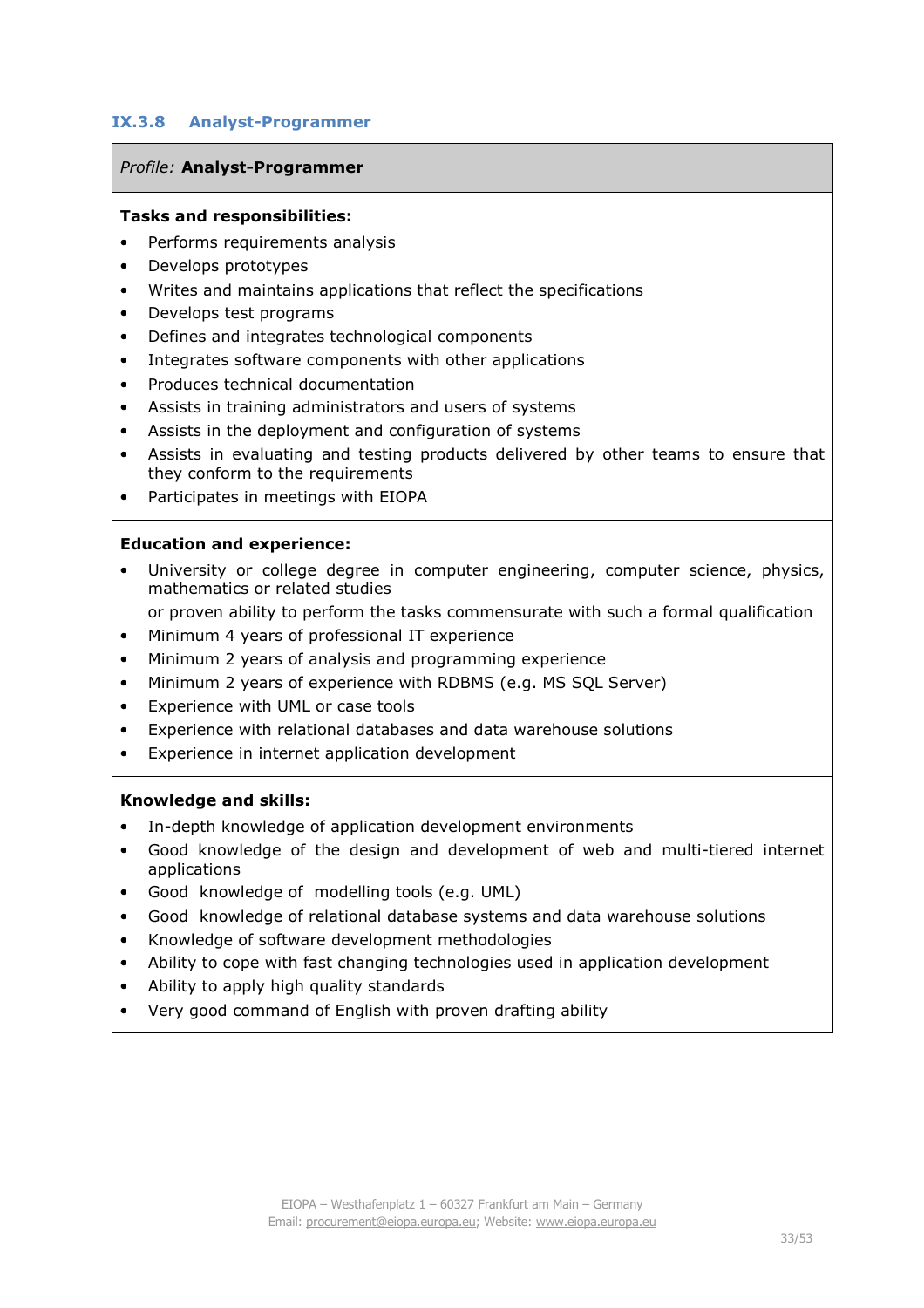#### **IX.3.9 Programmer**

#### *Profile:* **Programmer**

#### **Tasks and responsibilities:**

- Develops, integrates, tests and documents application software modules implemented in Microsoft-based environments to meet agreed business specifications
- Performs technical testing and prepares the relevant technical documentation
- Investigates, diagnoses and resolves bugs and incidents of applications
- Supports users in optimising their macros or VBA applications (e.g. in MS Access)
- Creates and maintains databases

#### **Education and experience:**

- University or college degree in computer engineering, computer science, physics, mathematics or related studies or proven ability to perform the tasks commensurate with such a formal academic qualification
- Minimum 3 years of programming experience
- Minimum 2 years of experience with RDBMS (e.g. MS SQL Server)

- Excellent knowledge of developing applications based on .NET, ASP, CSS, XML, XSLT;
- Proven experience in application development in MS Office with VBA;
- Knowledge of MS SQL server, the .NET Entity Framework and LINQ;
- Knowledge of SQL and PL/SQL;
- Knowledge of current PC technologies and client/server architectures;
- Good analytical skills and a problem-solving orientation;
- Very good command of English with proven drafting ability.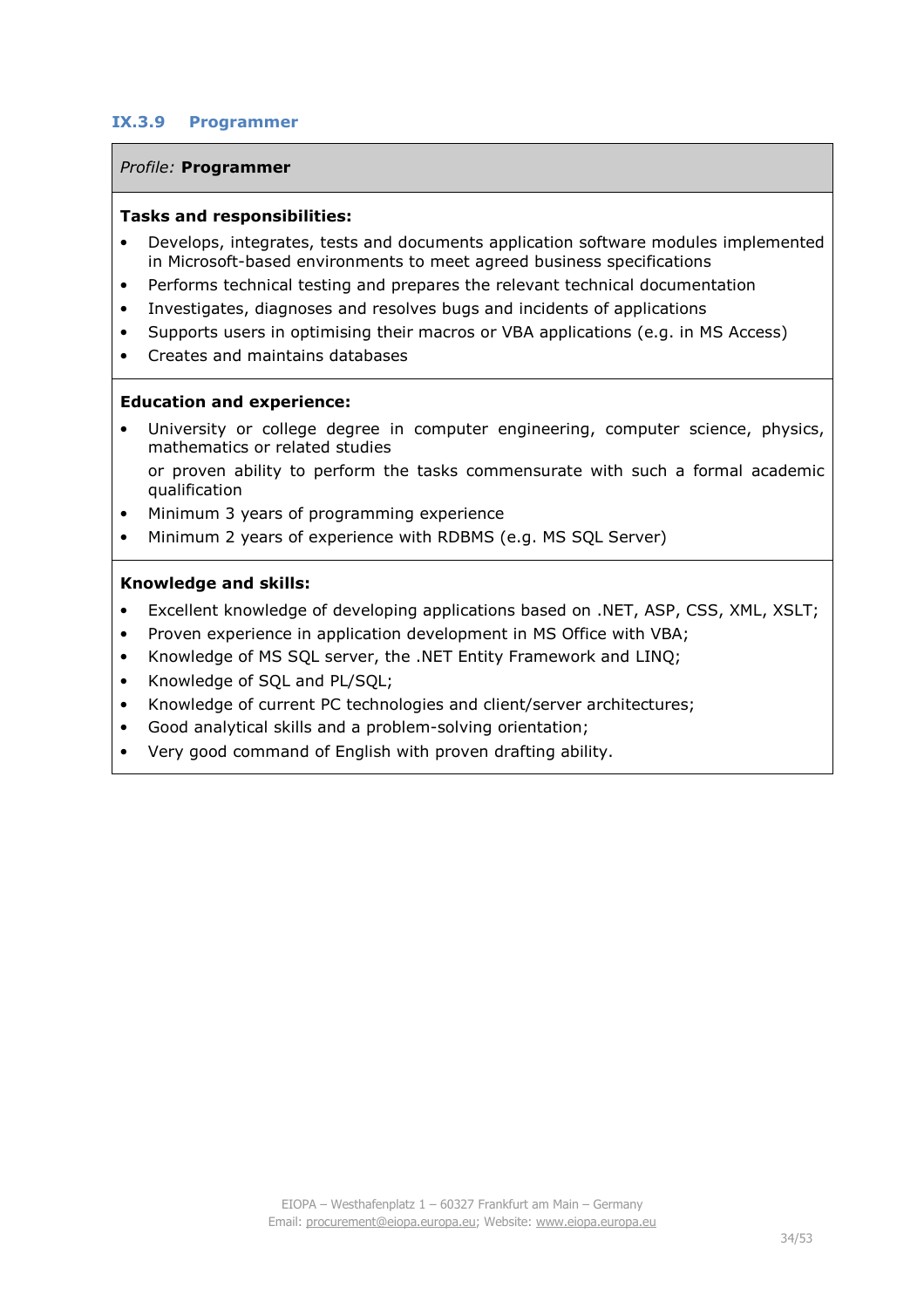## **IX.3.10 Interface Designer**

#### *Profile:* **Interface Designer**

#### **Tasks and responsibilities:**

- Designs and develops user interfaces
- Defines and creates graphical layouts and content
- Writes guidelines and style guides
- Creates first prototypes in HTML
- Thrives to enhance and standardise user ergonomics throughout all applications

#### **Education and experience:**

- University or college degree in graphic design, user interface design, web design, information design or related studies
- Minimum 3 years of professional experience in user interface design

- In-depth knowledge of design and graphical tools
- In-depth knowledge of ergonomics and man/machine interfacing
- Excellent knowledge of web technologies and standards (e.g. HTML, XML,CSS)
- Good knowledge of next generation standards (HTML5, CSS3)
- Good knowledge of state of the art web techniques (responsive design)
- Very good understanding of usability and accessibility
- Experience in designing Master Pages for MS SharePoint 2010
- Ability to cope with fast changing technologies
- Ability to apply high quality standards
- Very good command of English with proven drafting ability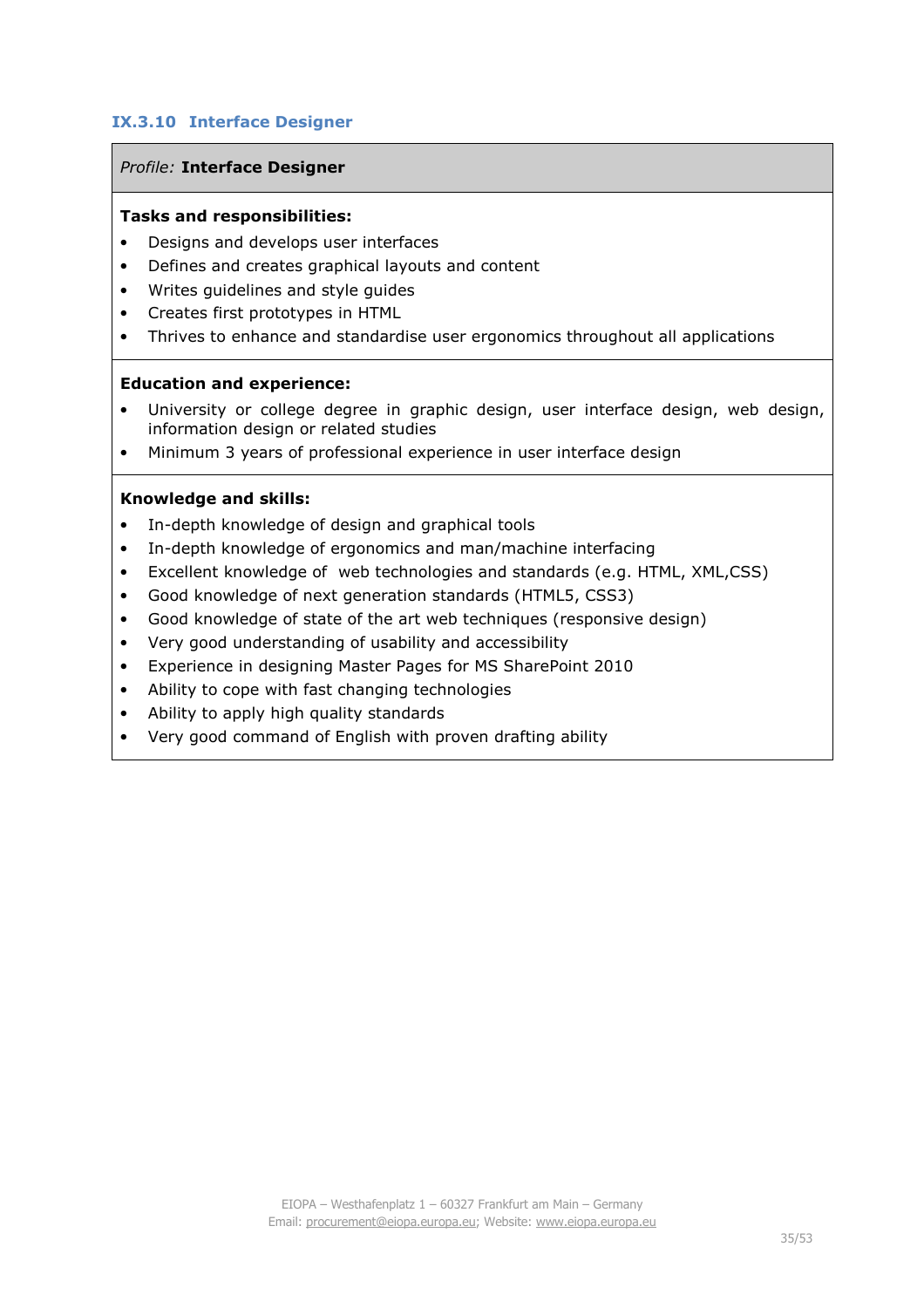## **IX.3.11 Web developer**

#### *Profile:* **Web developer**

#### **Tasks and responsibilities:**

- Builds and maintains web sites
- Ensures coherence between different web sites, web pages and navigation structures

#### **Education and experience:**

- University or college degree in computer engineering, computer science, physics, mathematics or related studies
- Minimum 3 years of experience as a web developer

- Excellent knowledge of web technologies (HTML, XML, CSS)
- Excellent knowledge of customising and extending Microsoft SharePoint 2010
- Good knowledge of next generation standards (HTML5, CSS3)
- Good knowledge of JS and common JS Frameworks (jQuery, Prototype, Ext JS )
- Good knowledge of implementing responsive designs
- Knowledge of MS SQL
- Proven conceptual understanding of content structuring, storage, access and presentation elements
- Ability to cope with fast changing technologies
- Ability to apply high quality standards
- Very good command of English with proven drafting ability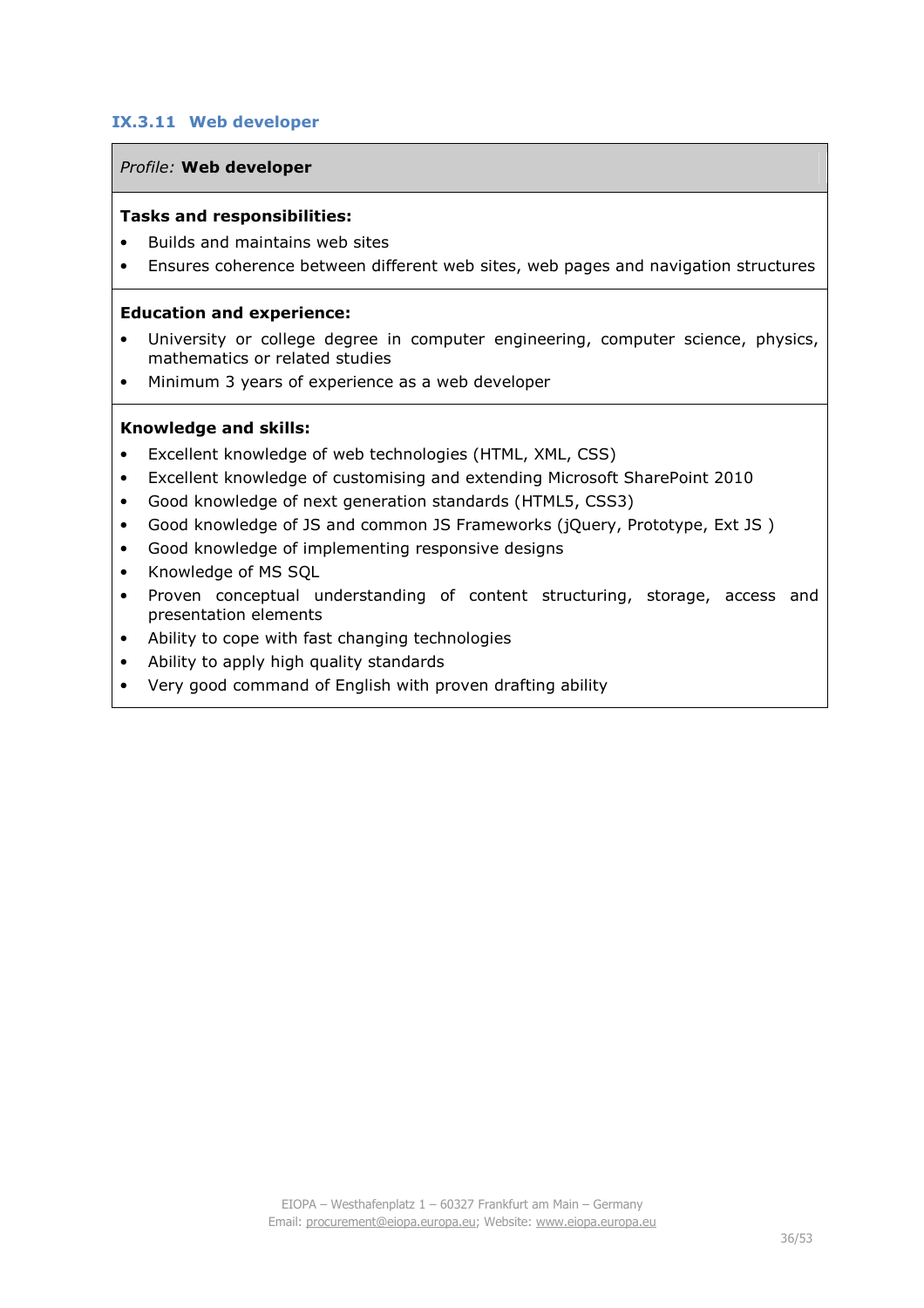## **IX.3.12 IS Tester**

#### *Profile:* **IS Tester**

#### **Tasks and responsibilities:**

- Participates in the requirements analysis
- Defines test plans
- Defines test cases
- Develops test scenarios and scripts
- Executes tests
- Coordinates tests and their execution
- Produces reports on test results
- Retests defects

#### **Education and experience:**

- University or college degree in computer engineering, computer science, physics, mathematics or related studies or proven ability to perform the tasks commensurate with such a formal academic qualification
- Minimum 2 years of professional IT experience
- Minimum 2 years of IS testing experience

- Proven knowledge of testing methodologies, including unit-, integration-, system and system integration testing
- Proven knowledge of testing tools
- Ability to cope with fast changing technologies
- Ability to apply high quality standards
- Very good command of English with proven drafting ability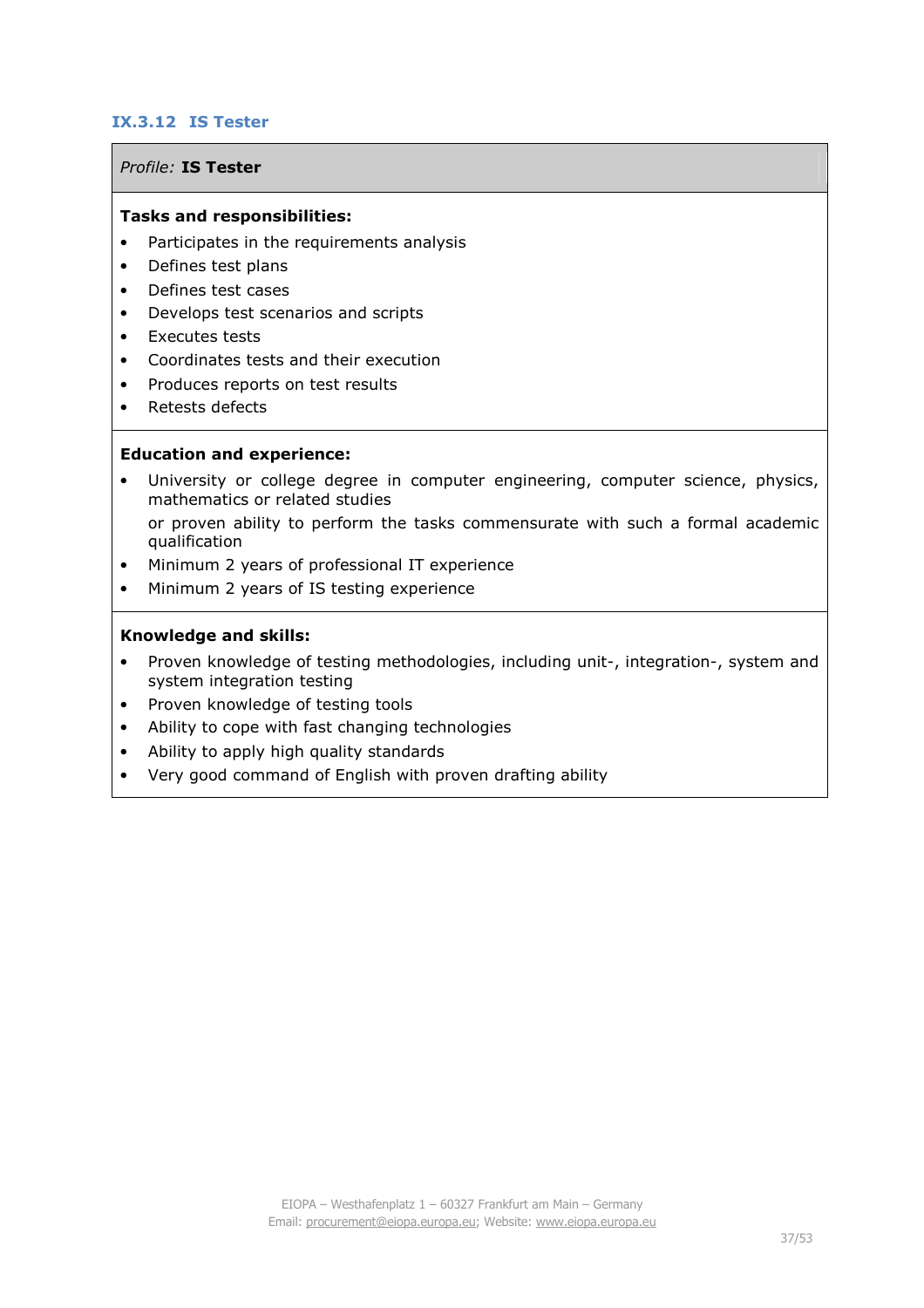## **IX.3.13 IS User Assistant**

#### *Profile:* **IS User Assistant**

#### **Tasks and responsibilities:**

- Provides assistance to end users
- Records and tracks incident information
- Organises and runs information system installations from the end user perspective
- Follows up on service quality
- Plans and writes user documentation for information systems
- Plans and provides training courses on information systems

#### **Education and experience:**

- University or college degree in computer engineering, computer science, physics, mathematics or related studies or proven ability to perform the tasks commensurate with such a formal academic qualification
- Minimum 2 years of relevant professional experience in user support, training or documentation writing
- Experience in Windows environments

- Proven knowledge in end user assistance or support of information systems
- Ability to cope with fast changing technologies
- Ability to apply high quality standards
- Very good command of English with proven drafting ability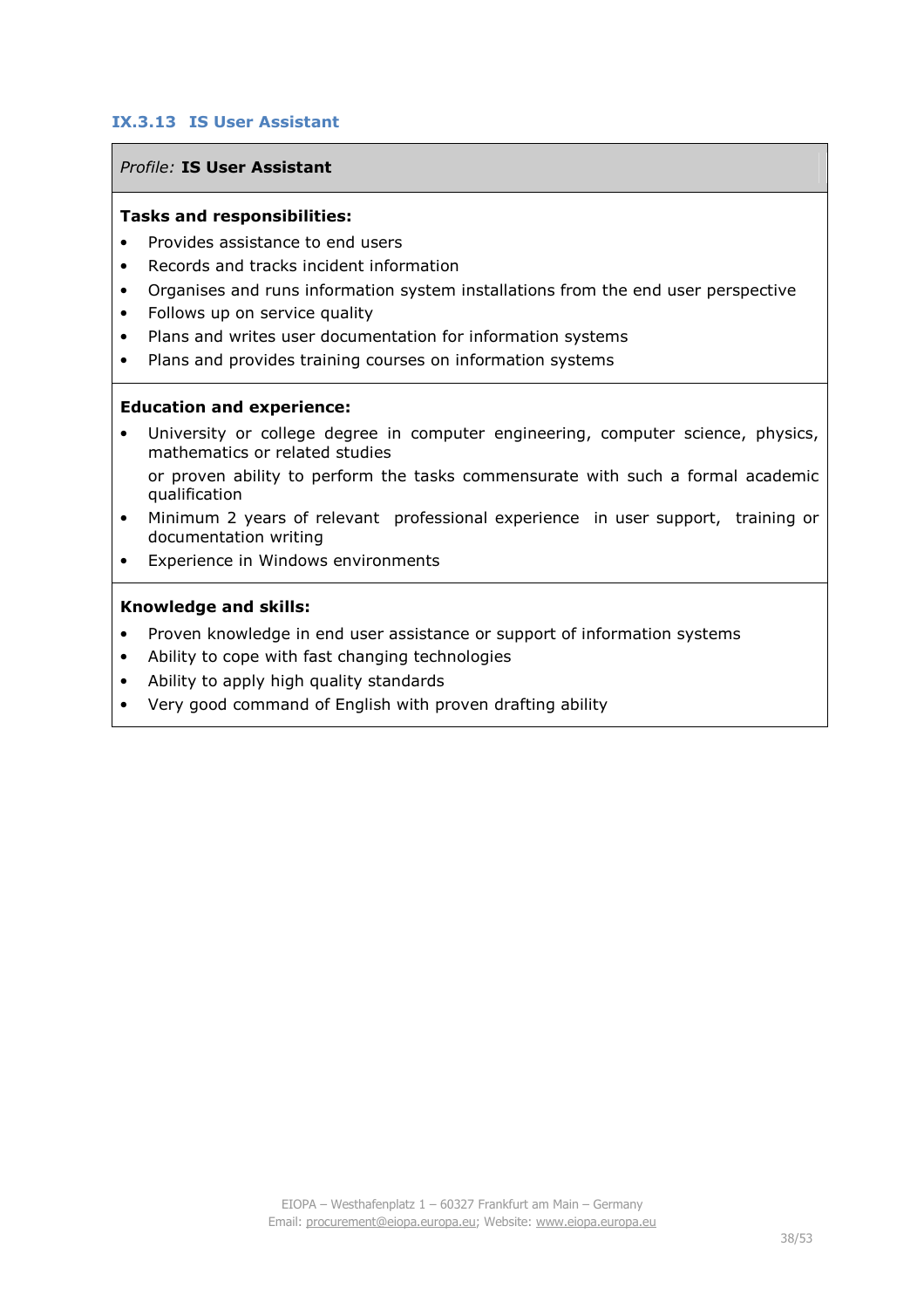## **IX.3.14 XBRL Consultant**

#### *Profile:* **XBRL Consultant**

**XBRL** Consultant

#### **Tasks and responsibilities:**

- Advises on, develops and integrates XBRL solutions
- Manages XBRL development projects
- Develops XBRL taxonomies in close cooperation with a wide range of business users, both internal and external to EIOPA
- Updates existing taxonomies when business needs change
- Performs reviews and quality assurance of implemented XBRL taxonomies
- Trains key users from EIOPA and National Supervisory Authorities on XBRL and financial data reporting
- Assists in EIOPA's internal meetings, public events and EIOPA's collaborative networks
- Writes documentation of processes and deliverables

#### **Education and experience:**

- University or college degree in economics, computer engineering, computer science, mathematics or related studies
- Minimum 4 years of proven experience on XBRL projects for Supervisory Authorities, the development of XBRL taxonomies, and the integration of XBRL in financial reporting solutions

- Excellent knowledge of the XBRL 2.1 specification and the XBRL dimension 1.0 specification
- Excellent knowledge of at least one of the European reporting frameworks (Solvency II, COREP, FINREP or IFRS)
- Good knowledge of software products used to create and maintain XBRL taxonomies
- Good analytical skills and a problem-solving orientation
- Strong communication skills with XBRL technical project teams and others, including communicating with the public
- Very good command of English with proven drafting ability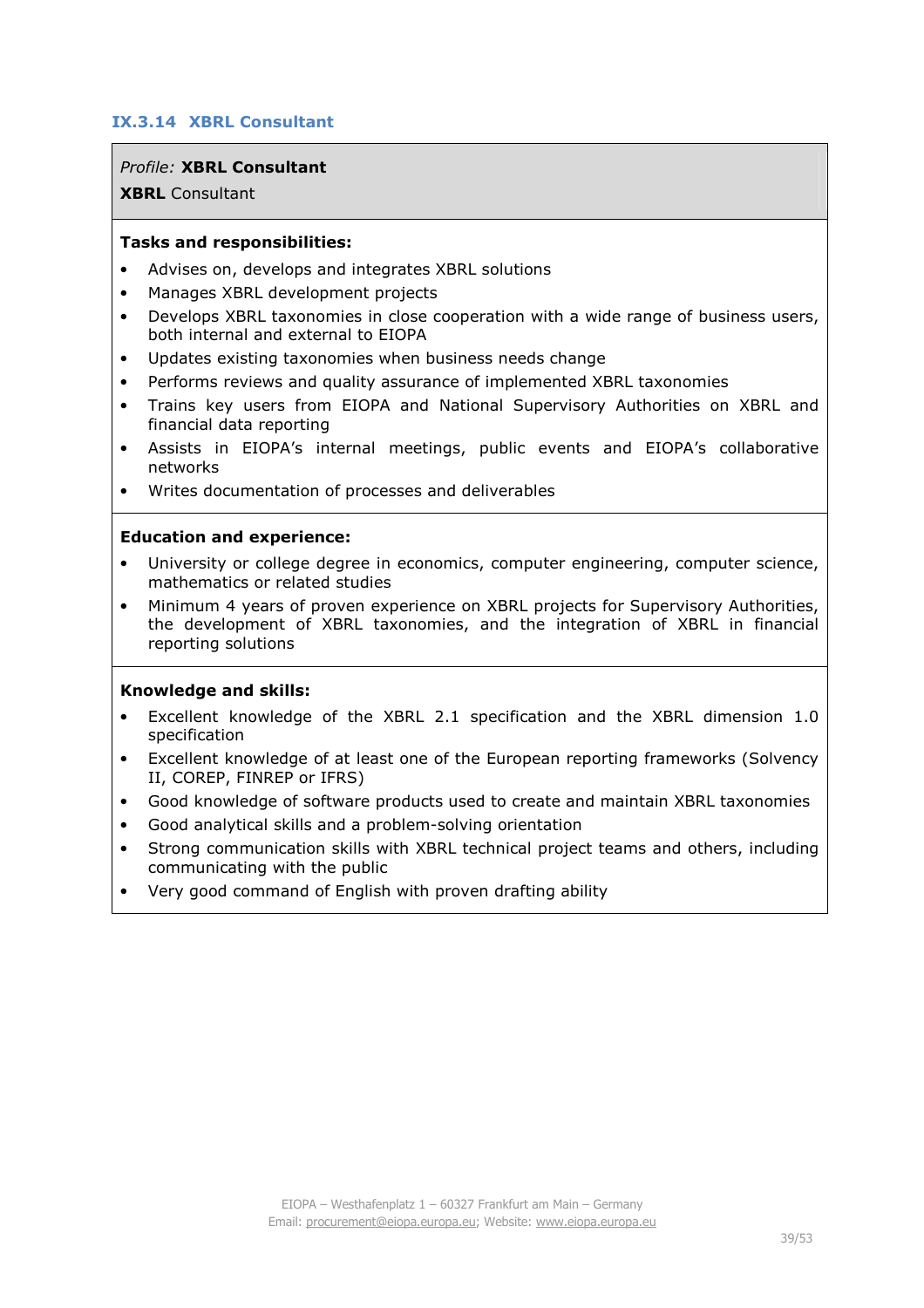## **IX.3.15 Financial Reporting Modelling Expert**

#### *Profile:* **Financial Reporting Modelling Expert**

#### **Tasks and responsibilities:**

- Develops data models based on the concept of Data Point Modelling<sup>12</sup> in close cooperation with a wide range of business users, both internal and external to EIOPA
- Updates existing models when business needs change
- Performs quality reviews of implemented models
- Assists in EIOPA's internal meetings, public events and EIOPA's collaborative networks
- Writes documentation of processes and deliverables

#### **Education and experience:**

- University or college degree in economics, computer engineering, computer science, mathematics or related studies
- Minimum 4 years of proven experience in Financial Reporting Modelling
- Minimum 3 concluded data modelling projects for other European or national authorities

#### **Knowledge and skills:**

l

- Knowledge of accounting, financial disclosure and reporting practices
- Excellent knowledge of creating data models, especially by applying the Data Point Modelling methodology
- Knowledge of the XBRL 2.1 specification and the XBRL dimension 1.0 specification
- Good analytical skills and a problem-solving orientation
- Strong communication skills with XBRL technical project teams and others, including communicating with the public
- Very good command of English with proven drafting ability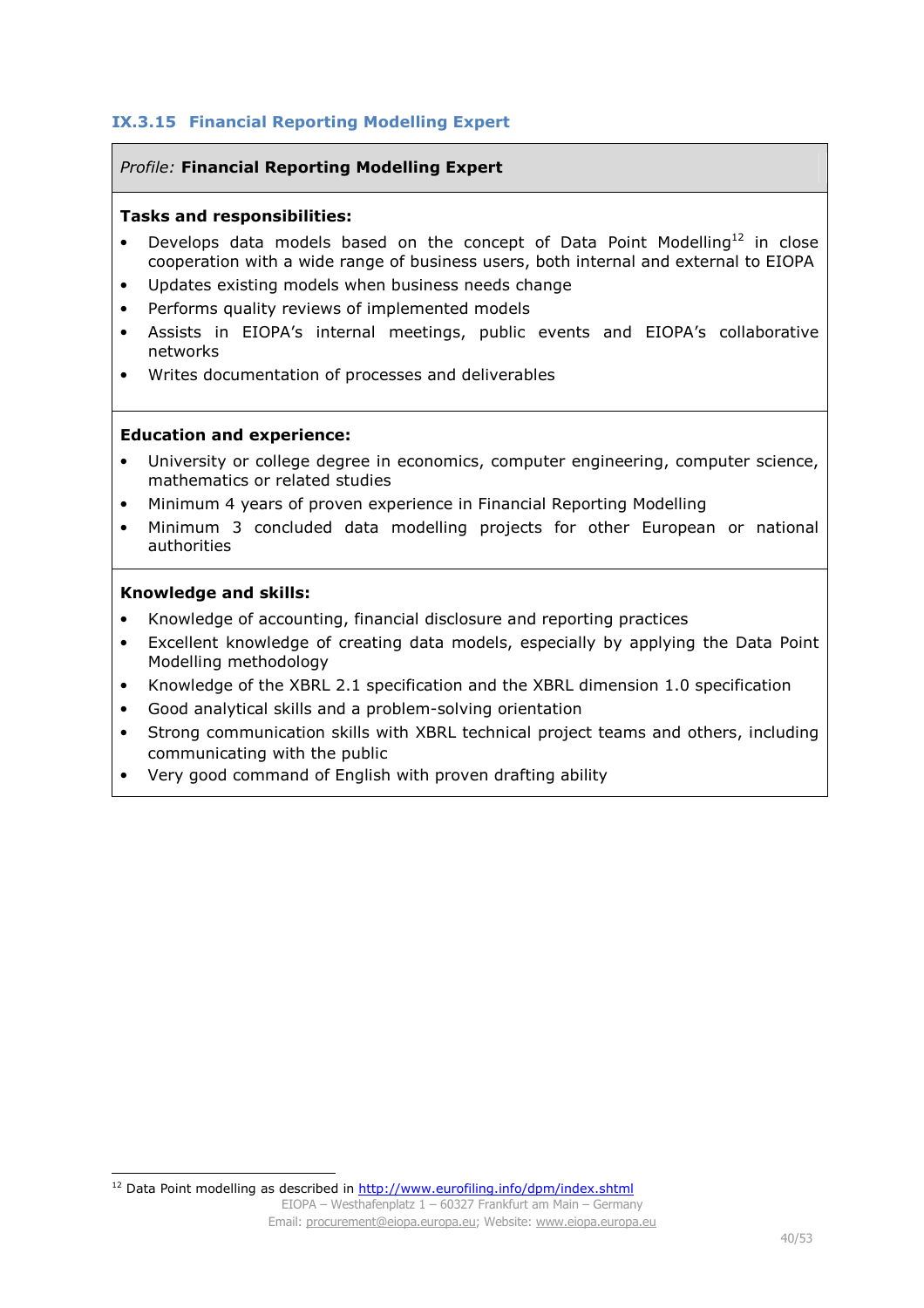## **IX.3.16 XBRL Development Consultant**

#### *Profile:* **XBRL Development Consultant**

#### **Tasks and responsibilities:**

- Provides advice and assistance in any area associated with the provision, delivery, maintenance, deployment, hosting and effective use of information systems and their environments
- Develops, implements and integrates XBRL solutions
- Assists in the development of XBRL taxonomies
- Performs XBRL solution and taxonomy quality assurance and reviews;
- Designs and develops business intelligence solutions oriented towards XBRL?based information
- Provides quality plans, service level agreements, quality control and evaluation, quality assessments or other quality matters associated with information systems projects
- Assists in the implementation of the project management methodology
- Assists at EIOPA's internal meetings, public events and EIOPA's collaborative networks.
- Trains key users in EIOPA and the National Supervisory Authorities;

#### **Education and experience:**

University or college degree in economics, computer engineering, computer science, mathematics or related studies

or proven ability to perform the tasks commensurate with such a formal qualification

- Minimum 6 years of experience in developing Java, .NET, Python or related environments
- Minimum 3 years of experience in developing financial reporting applications
- Experience in developing and maintaining taxonomies
- Experience with UML or case tools
- Experience with relational databases and data warehouse solutions

- Excellent knowledge of the XBRL 2.1 specification and the XBRL dimension 1.0 specification
- Excellent knowledge of XBRL formulas and table linkbases
- Very good knowledge of software products used to create and maintain XBRL taxonomies
- Knowledge of MS SQL server and Oracle
- Good analytical skills and a problem-solving orientation
- Good command of English with proven drafting ability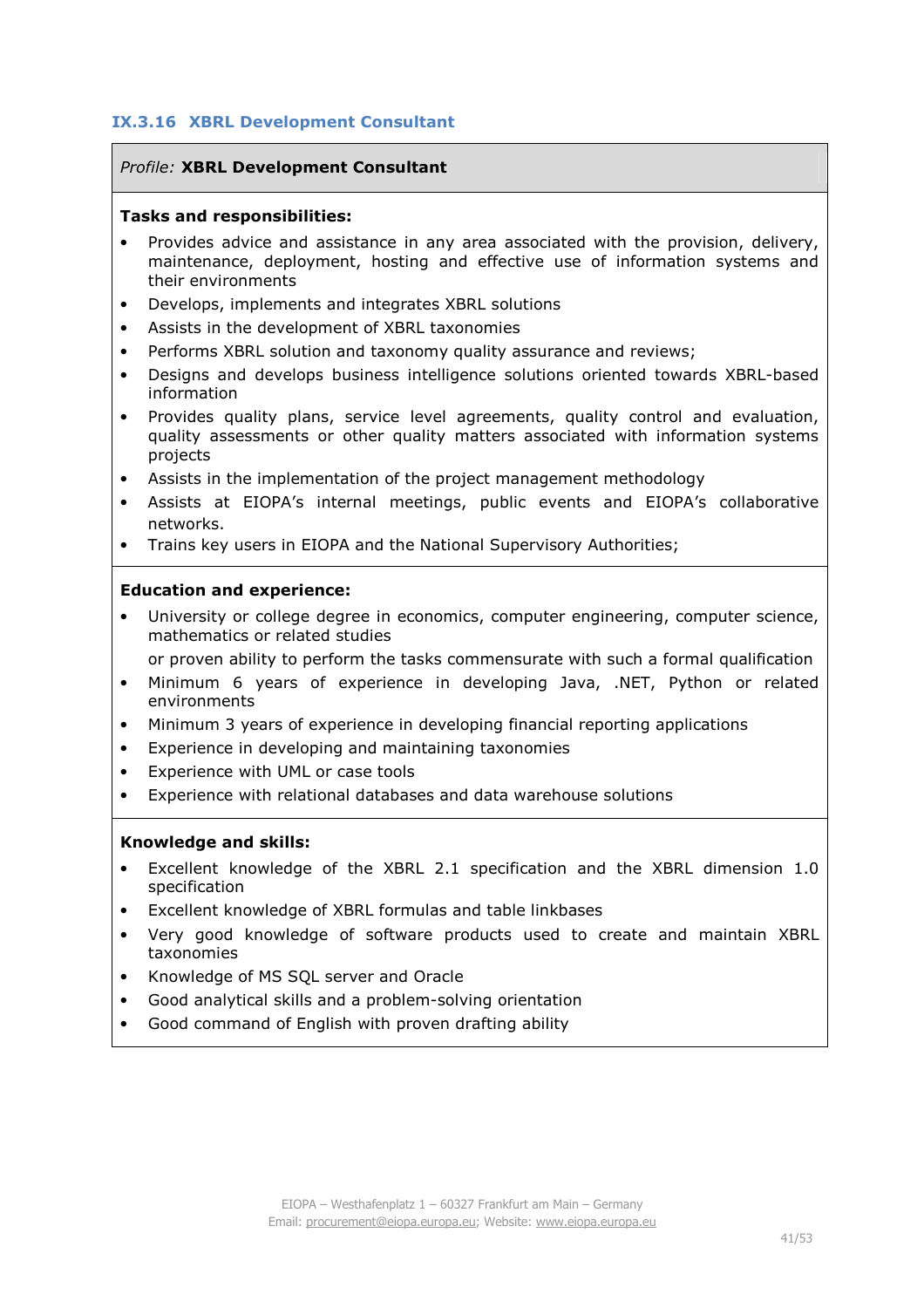## **IX.3.17 IS Audit Manager**

#### *Profile:* **IS Audit Manager**

#### **Tasks and responsibilities:**

Provides audit services in accordance with IT audit standards to assist EIOPA in protecting and controlling information systems.

- Develops and implements a risk-based IT audit strategy in compliance with IT audit standards to ensure that key areas are included.
- Plans specific audits to determine whether information systems are protected, controlled and provide value to the organization.
- Conducts audits in accordance with IT audit standards to achieve planned audit objectives.
- Reports audit findings and makes recommendations to key stakeholders to communicate results and effect change when necessary.
- Conducts follow-ups and prepares status reports to ensure appropriate actions have been taken in a timely manner.

Provides assurance that the practices for the acquisition, development, testing, and implementation of information systems meet the organization's strategies and objectives.

- Evaluates the business case for the proposed investments in information systems acquisition, development, maintenance and subsequent retirement to determine whether it meets business objectives.
- Evaluates the project management practices and controls to determine whether business requirements are achieved in a cost-effective manner while managing risks to the organization.
- Conducts reviews to determine whether a project is progressing in accordance with project plans, is adequately supported by documentation and status reporting is accurate.
- Evaluates controls for information systems during the requirements, acquisition, development and testing phases for compliance with the organization's policies, standards, procedures and applicable external requirements.
- Evaluates the readiness of information systems for implementation and migration into production to determine whether project deliverables, controls and organization's requirements are met.
- Conducts post-implementation reviews of systems to determine whether project deliverables, controls and organization's requirements are met.

Provides assurance that EIOPA's security policies, standards, procedures and controls ensure the confidentiality, integrity and availability of information assets.

- Evaluates the information security policies, standards and procedures for completeness and alignment with generally accepted practices.
- Evaluates the design, implementation and monitoring of system and logical security controls to verify the confidentiality, integrity and availability of information.
- Evaluates the design, implementation, and monitoring of the data classification processes and procedures for alignment with the organization's policies, standards, procedures, and applicable external requirements.
- Evaluates the design, implementation and monitoring of physical access and environmental controls to determine whether information assets are adequately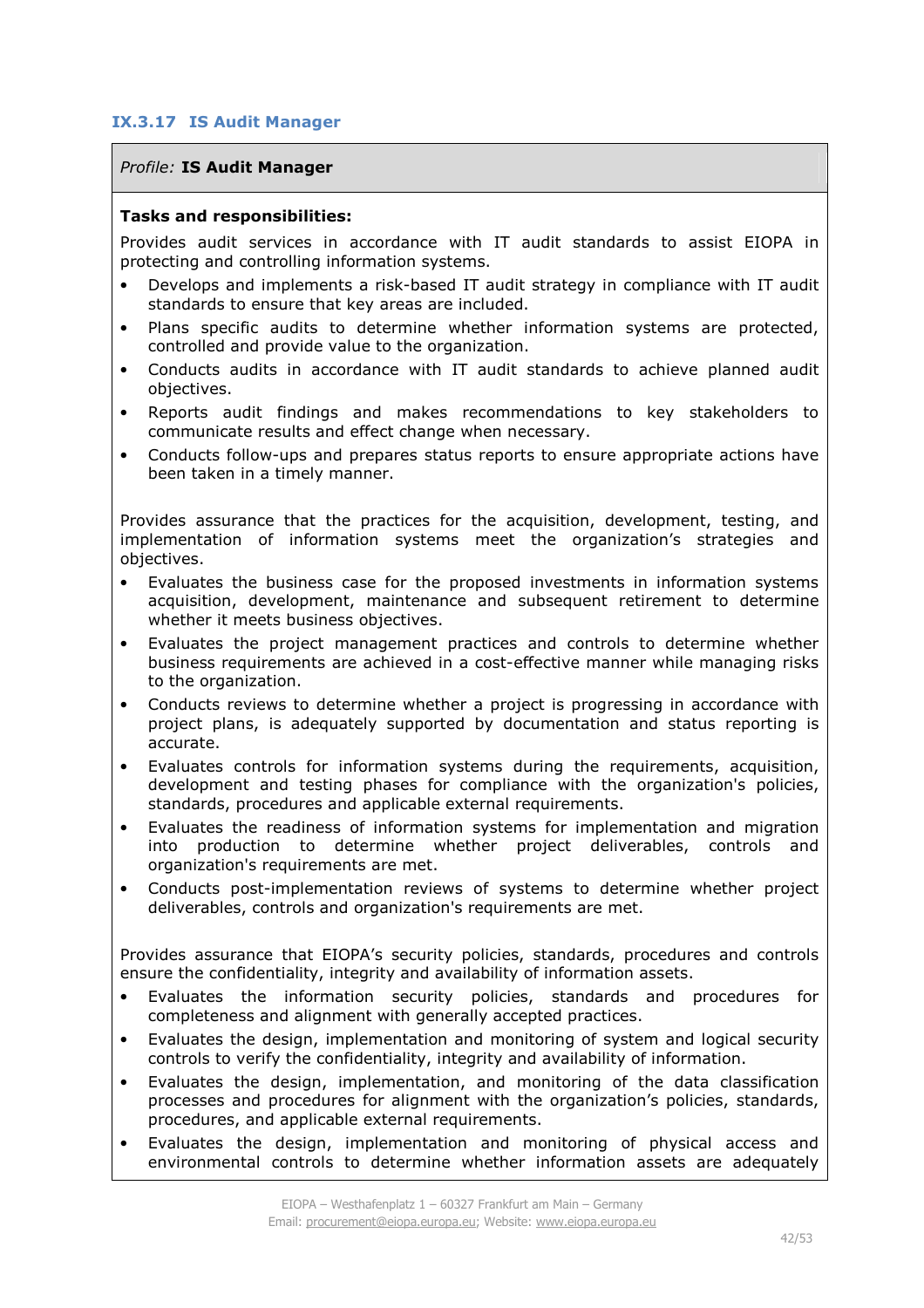## *Profile:* **IS Audit Manager**

safeguarded.

• Evaluates the processes and procedures used to store, retrieve, transport and dispose of information assets (e.g., backup media, offsite storage, hard copy/print data, and softcopy media) to determine whether information assets are adequately safeguarded.

## **Education and experience:**

- University or college degree in computer science, computer engineering, business administration or related studies
- Minimum 10 years of experience in information technology auditing
- Certified Information Systems Auditor (CISA)
- Holding at least one of the certifications below:
	- Certified Information Systems Security Professional (CISSP)
	- Certified Information Security Manager (CISM)
	- CompTIA Security+ Certified Professional

- Knowledge of ISACA IT Audit and Assurance Standards, Guidelines and Tools and Techniques, Code of Professional Ethics and other applicable standards
- Knowledge of audit planning and audit project management techniques, including follow-up
- Knowledge of environments based on technology provided by Microsoft
- Knowledge of CobiT
- Knowledge of risk assessment concepts, tools and techniques in an audit context
- Knowledge of fundamental business processes (e.g., purchasing, payroll, accounts payable, accounts receivable) including relevant IT
- Knowledge of evidence collection techniques (e.g., observation, inquiry, inspection, interview, data analysis) used to gather, protect and preserve audit evidence
- Knowledge of audit quality assurance systems and frameworks
- Knowledge of enterprise risk management
- Knowledge of the standards and procedures for the development and maintenance of the business continuity plan and testing methods
- Knowledge of IT architecture related to data, applications and technology (e.g., distributed applications, web-based applications, web services, n-tier applications)
- Knowledge of requirements analysis and management practices (e.g., requirements verification, traceability, gap analysis, vulnerability management, security requirements)
- Knowledge of control objectives and techniques that ensure the completeness, accuracy, validity and authorization of transactions and data
- Knowledge of testing methodologies and practices related to information systems development
- Knowledge of the techniques for the design, implementation, and monitoring of security controls, including security awareness programs
- Knowledge of processes related to monitoring and responding to security incidents (e.g., escalation procedures, emergency incident response team)
- Knowledge of logical access controls for the identification, authentication and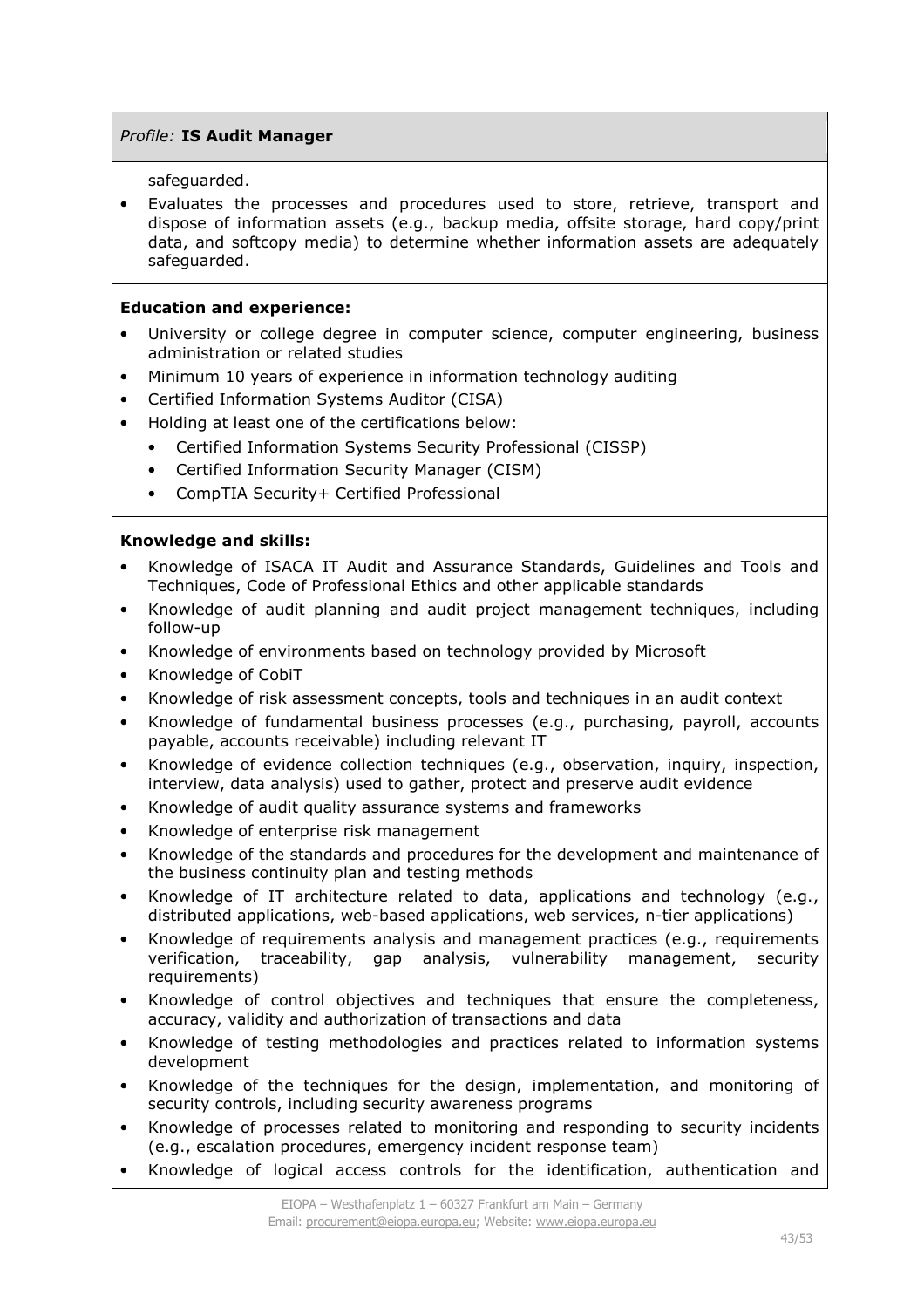## *Profile:* **IS Audit Manager**

restriction of users to authorized functions and data

- Knowledge of the security controls related to hardware, system software (e.g., applications, operating systems), and database management systems.
- Knowledge of the configuration, implementation, operation and maintenance of network security controls
- Knowledge of network and Internet security devices, protocols, and techniques
- Knowledge of information system attack methods and techniques
- Knowledge of detection tools and control techniques (e.g., malware, virus detection, spyware)
- Knowledge of security testing techniques (e.g., intrusion testing, vulnerability scanning)
- Knowledge of risks and controls associated with data leakage
- Knowledge of the evidence preservation techniques and processes followed in forensics investigations (e.g., IT, process, chain of custody)
- Knowledge of data classification standards and supporting procedures
- Knowledge of physical access controls for the identification, authentication and restriction of users to authorized facilities
- Knowledge of the processes and procedures used to store, retrieve, transport and dispose of confidential information assets
- Very good command of English with proven drafting ability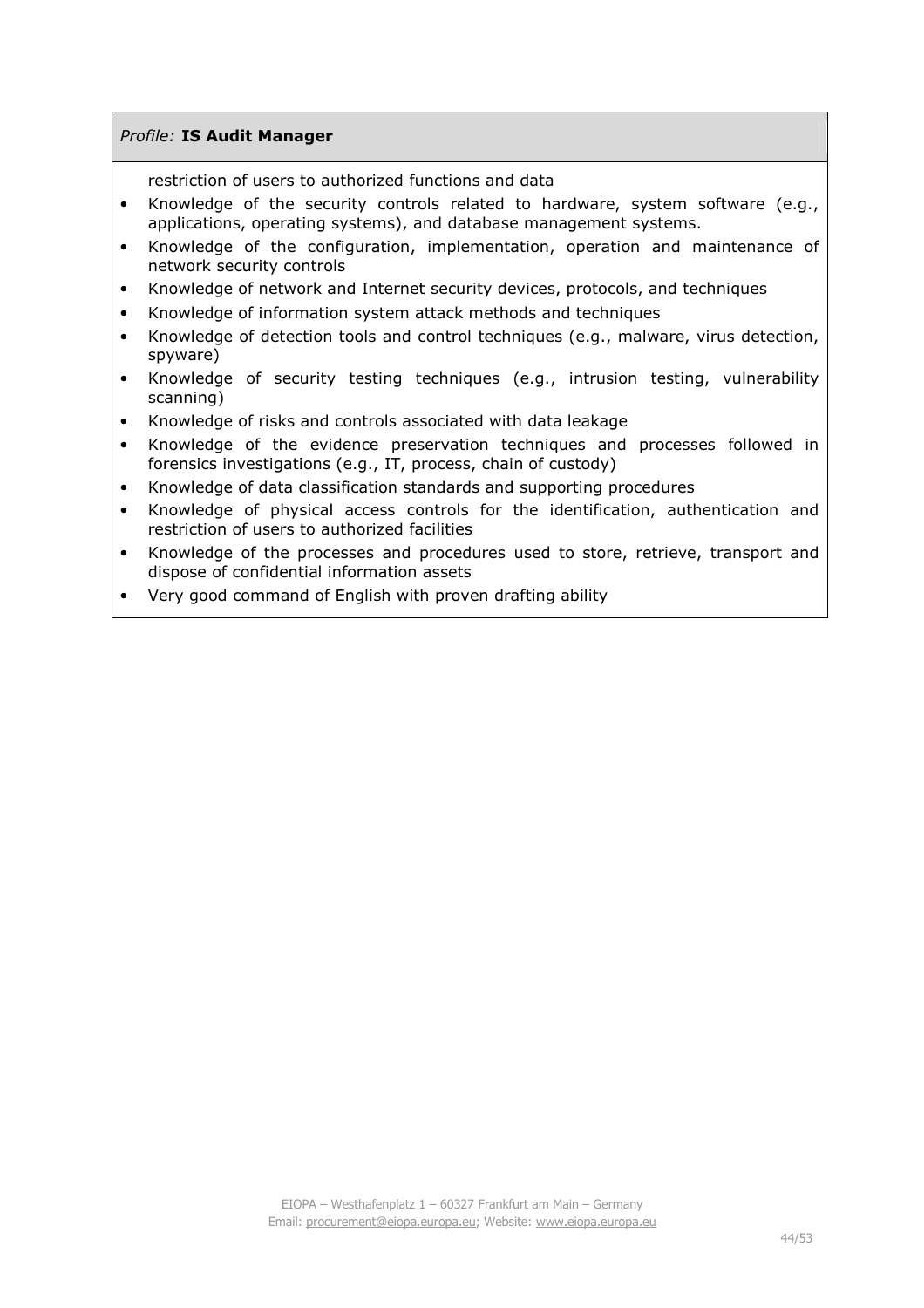## **IX.3.18 IS Security Expert**

#### *Profile:* **IS Security Expert**

#### **Tasks and responsibilities:**

- Contributes to establishing and enhancing the IT Security policy;
- Defines the security requirements for projects in line with the security policies and methodologies;
- Works closely with the Business Analyst and IT Architect in designing IT solutions that meet business requirements;
- Works closely with the IS Audit Manager when audits are conducted
- Participates in writing functional and technical specifications for security related topics;
- Performs security assessments and penetration tests, identifies security measures and informs the Project Manager and the system owners of any remaining risks prior to the live operation of the IT system or application;
- Works with peers, colleagues and users to collect requirements, analyse and evaluate proposals, conduct negotiations and implement specifications according to defined architectural standards.

#### **Education and experience:**

- University or college degree in computer engineering, computer science, physics, mathematics or related studies
- Minimum 6 years of proven experience in the domain of IS security
- Professional certification in IS security (e.g. CISSP, CISA, ISO 27001)
- Technical IS Security certification (e.g. GIAC, CEH, MCSE:Security)

- Experience in application development and database security, OS security, network security;
- Strong knowledge of state-of-the-art security techniques and methods such as internet security tools, IDS, PKI and encryption;
- Excellent knowledge of IT security requirements in Microsoft environments;
- Ability to perform penetration testing;
- Strong knowledge of state-of-the-art IT methodologies and tools;
- Proven ability in translating technological issues into a business context;
- Deep experience in documenting and writing technical and business papers;
- Identifying technical solutions for business requirements;
- Experience in team/group facilitation, project management and training;
- Very good analytical skills;
- Ability to work under pressure and to deliver to agreed deadlines;
- Proven ability to generate a range of feasible and innovative solutions, and to assess the implications of these solutions;
- Good interpersonal skills, in particular communication and negotiation skills, and the ability to work in a team and co-ordinate own activities with others;
- Very good command of English with proven drafting ability.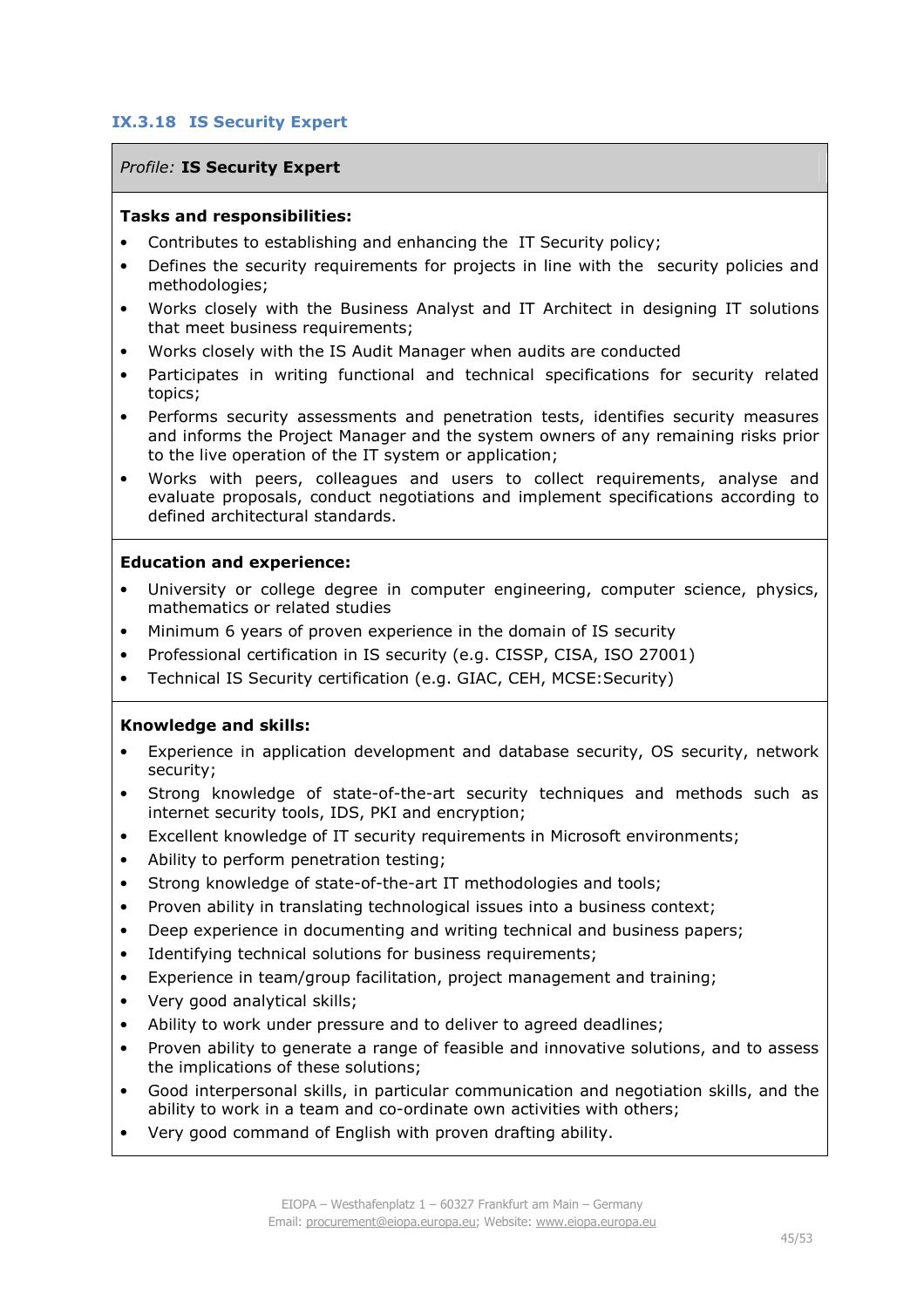## **X Annexes**

The following documents are annexed:

- Indicative Request Form templates for Time & Means contracts
- Indicative Request Form templates for Fixed Price contracts
- CV Form (to be used during the execution of the contract)

Note that all forms are **indicative** and can be modified during the execution of the framework contract.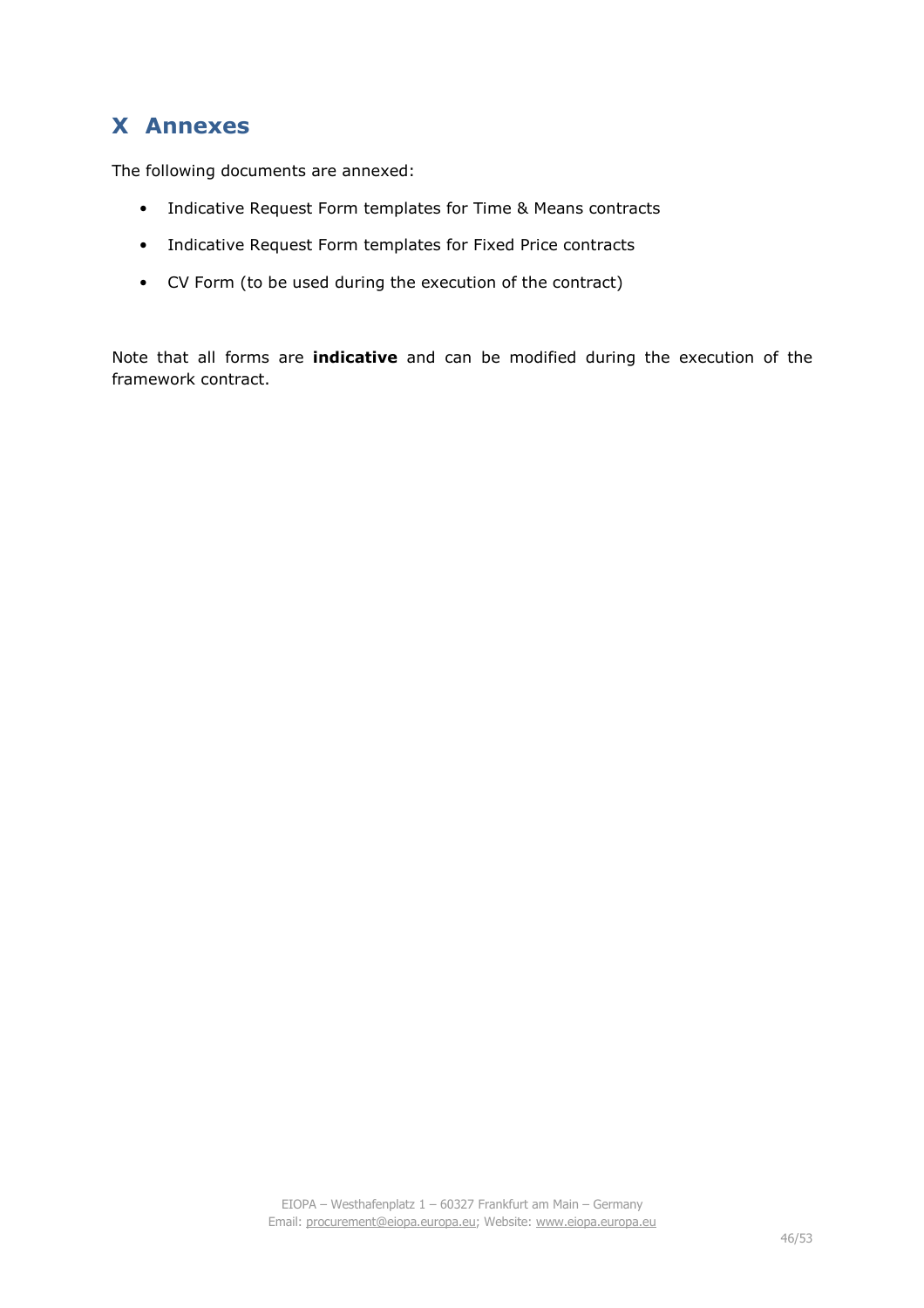

## **REQUEST FORM**

## **Time & Means (TM)**

## **EIOPA/OP/07/2012**

External service provision for the development and auditing of information systems, including XBRL-related developments

| <b>Request Form ID</b>       |  |
|------------------------------|--|
| <b>Framework Contract N°</b> |  |
| Lot $N^{\circ}$              |  |

| To   Contractor: | Phone $n^{\circ}$ : |
|------------------|---------------------|
| Contact person:  | Fax n°: …………………     |
|                  | E-Mail: ……………………    |

| Description of required service                   |  |  |  |  |
|---------------------------------------------------|--|--|--|--|
|                                                   |  |  |  |  |
| General requirements / information:               |  |  |  |  |
|                                                   |  |  |  |  |
| <b>Profile:</b><br>$N^{\circ}$ of days: $\dots$   |  |  |  |  |
| Profile:<br>N° of days:                           |  |  |  |  |
| Expected start date:                              |  |  |  |  |
| <b>Place of delivery: Frankfurt/Main, Germany</b> |  |  |  |  |
| Reply date (available/not available):             |  |  |  |  |
| Proposal date (candidate list) :                  |  |  |  |  |
|                                                   |  |  |  |  |

| From EIOPA |                 | Phone n <sup>o</sup> : |
|------------|-----------------|------------------------|
|            | Contact person: | <b>FAX n°:</b>         |
|            |                 | E-Mail:                |
|            | Signature:      | Date:                  |

We wish to remind you that this Request Form does not constitute any firm order until such time as a contractual document, signed by EIOPA, has been received by you.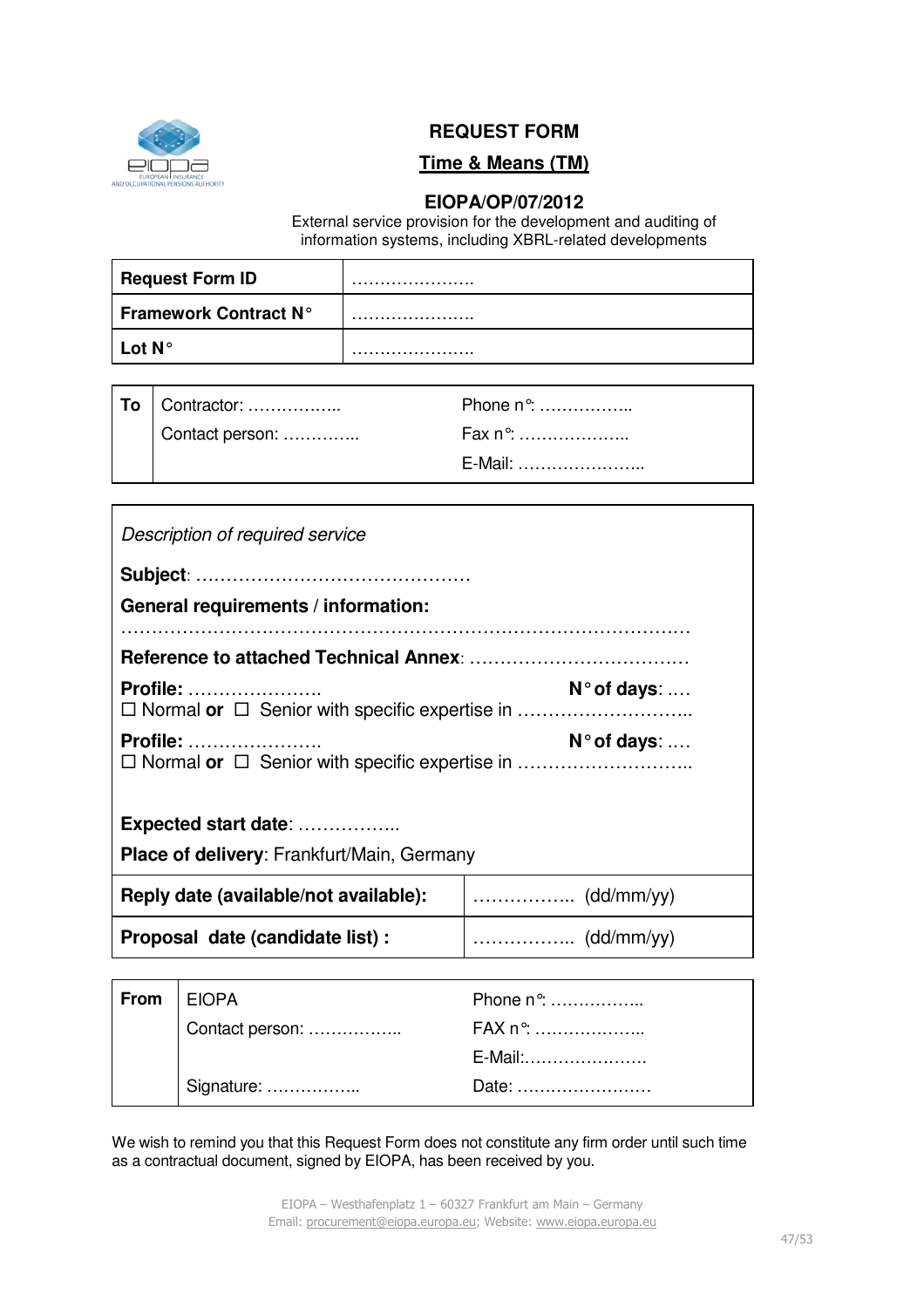

## **REQUEST FORM**

# **Fixed Price (FP)**

## **EIOPA/OP/07/2012**

External service provision for the development and auditing of information systems, including XBRL-related developments

| <b>Request Form ID</b>       |  |
|------------------------------|--|
| <b>Framework Contract N°</b> |  |
| Lot $N^{\circ}$              |  |

| To Contractor:  | Phone n°:        |
|-----------------|------------------|
| Contact person: | Fax n°: …………………  |
|                 | E-Mail: …………………… |

| Description of required service                   |  |  |  |
|---------------------------------------------------|--|--|--|
|                                                   |  |  |  |
| General requirements / information:               |  |  |  |
|                                                   |  |  |  |
|                                                   |  |  |  |
| Expected start date:                              |  |  |  |
| <b>Delay for delivery</b> (e.g. in weeks):        |  |  |  |
| <b>Place of delivery:</b> Frankfurt/Main, Germany |  |  |  |
| Reply date (available/not available):             |  |  |  |
| Proposal date (candidate list) :                  |  |  |  |
|                                                   |  |  |  |
|                                                   |  |  |  |

| From   EIOPA |                 | Phone n°: |
|--------------|-----------------|-----------|
|              | Contact person: | FAX n°:   |
|              |                 | E-Mail:   |
|              | Signature:      | Date:     |

We wish to remind you that this Request Form does not constitute any firm order until such time as a contractual document, signed by EIOPA, has been received by you.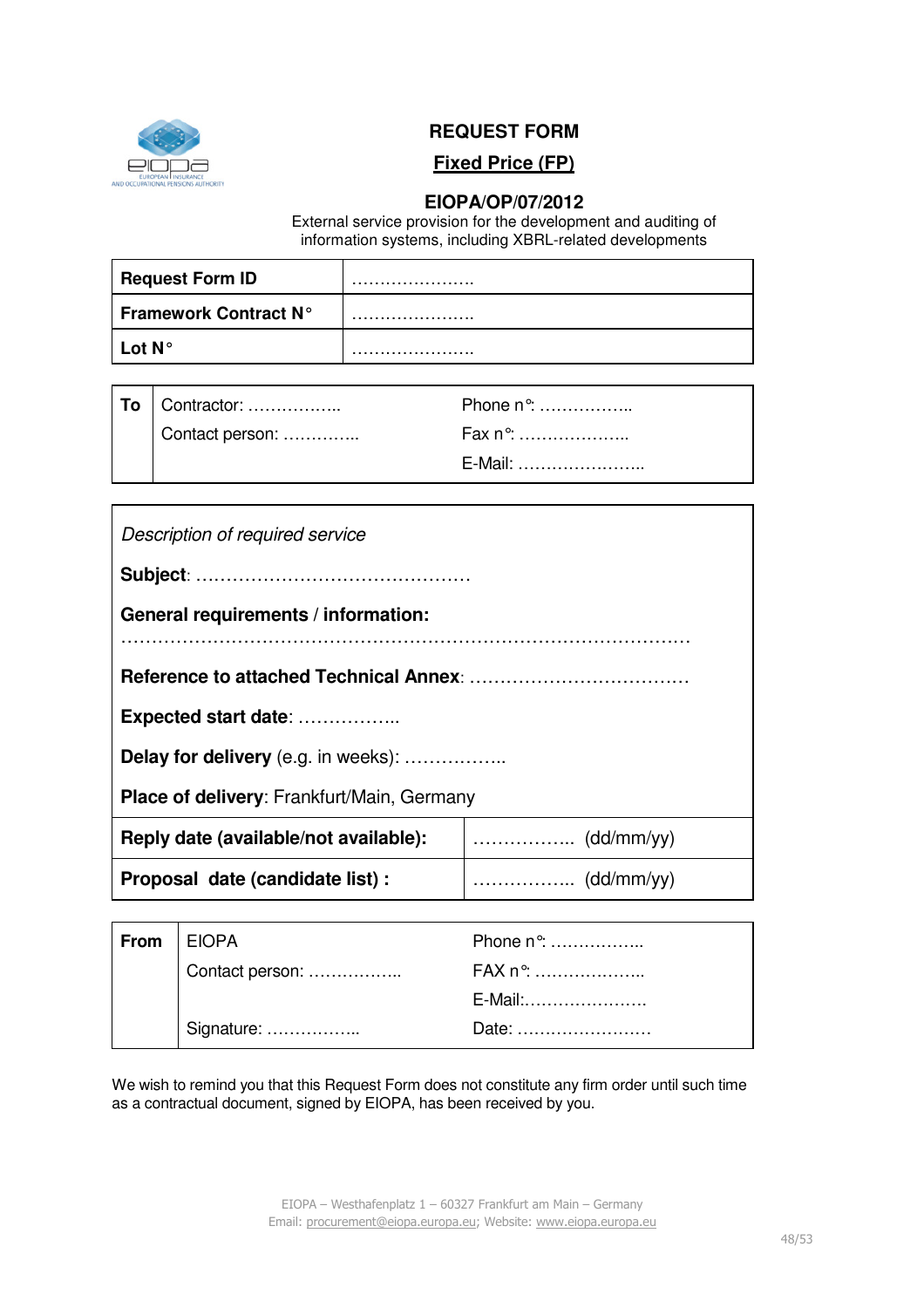## **CV FRONT PAGE (to be used during the execution of the contract)**

| Surname, first name :                                                      |                                                                                                                                                                                                                                                                                   |                                         |                      |                                                                                                                                                                                                                                                             |  |
|----------------------------------------------------------------------------|-----------------------------------------------------------------------------------------------------------------------------------------------------------------------------------------------------------------------------------------------------------------------------------|-----------------------------------------|----------------------|-------------------------------------------------------------------------------------------------------------------------------------------------------------------------------------------------------------------------------------------------------------|--|
| Date of last update :                                                      | "Paraphe" of the person, for approval:                                                                                                                                                                                                                                            |                                         |                      |                                                                                                                                                                                                                                                             |  |
| <b>E-mail address:</b>                                                     |                                                                                                                                                                                                                                                                                   |                                         |                      |                                                                                                                                                                                                                                                             |  |
| Date of birth:                                                             |                                                                                                                                                                                                                                                                                   |                                         |                      |                                                                                                                                                                                                                                                             |  |
| Type of contract:                                                          | $Employee: \ldots \ldots \ldots \ldots \ldots \ldots \ldots \ldots \ldots \ldots \ldots$<br>Check the appropriate:<br>$\Box$ Permanent<br>tenderer:<br>$\Box$ Non-permanent<br>Comments:                                                                                          |                                         |                      | Date of recruitment:<br>Number of months working for the<br>$\ldots$ months                                                                                                                                                                                 |  |
| <b>Current function:</b>                                                   | (indicate the function in the company)                                                                                                                                                                                                                                            |                                         |                      |                                                                                                                                                                                                                                                             |  |
| Profile for which<br>employee is proposed:                                 | Check the appropriate $(s)$ :<br>$\Box$ Business Analyst<br>$\Box$ IT Consultant<br>$\Box$ Project Manager<br>$\Box$ IT Architect<br>$\Box$ Solution Architect<br>Business Intelligence/Data Warehouse Expert<br>$\Box$ Analyst<br>$\Box$ Analyst-Programmer<br>$\Box$ Programmer |                                         | $\Box$ IS Tester     | $\Box$ Interface Designer<br>$\Box$ Web developer<br>$\Box$ IS User Assistant<br>$\Box$ Senior XBRL Consultant<br>$\Box$ Financial Reporting Modelling Expert<br>$\Box$ XBRL Development Consultant<br>$\Box$ IS Audit Manager<br>$\Box$ IT Security Expert |  |
| <b>Normal or Senior</b>                                                    | $\Box$ Senior<br>$\Box$ Normal<br>According to Annex 2 IX.12, Definition of the profiles                                                                                                                                                                                          |                                         |                      |                                                                                                                                                                                                                                                             |  |
| <b>Highest relevant</b><br>educational<br>qualification:                   | Check the appropriate :<br>$\Box$ Master degree or<br>equivalent (>=4 years)<br>$\Box$ Bachelor degree<br>$\Box$ Secondary school<br>Number of (successful)<br>after<br>secondary<br>years<br>school:                                                                             | Certificate and/or diploma<br>obtained: |                      | Institute:<br>Date:                                                                                                                                                                                                                                         |  |
| Languages:<br>(indicate level of skill:<br>from 1=basic to<br>5=excellent) | English:<br>German:<br>French:<br>Other(s):                                                                                                                                                                                                                                       | Spoken                                  |                      | Written                                                                                                                                                                                                                                                     |  |
| <b>Professional</b><br>experience                                          | Date IT career started:                                                                                                                                                                                                                                                           |                                         | (after the studies): | Number of years/months of experience                                                                                                                                                                                                                        |  |
| Date available :                                                           |                                                                                                                                                                                                                                                                                   |                                         |                      |                                                                                                                                                                                                                                                             |  |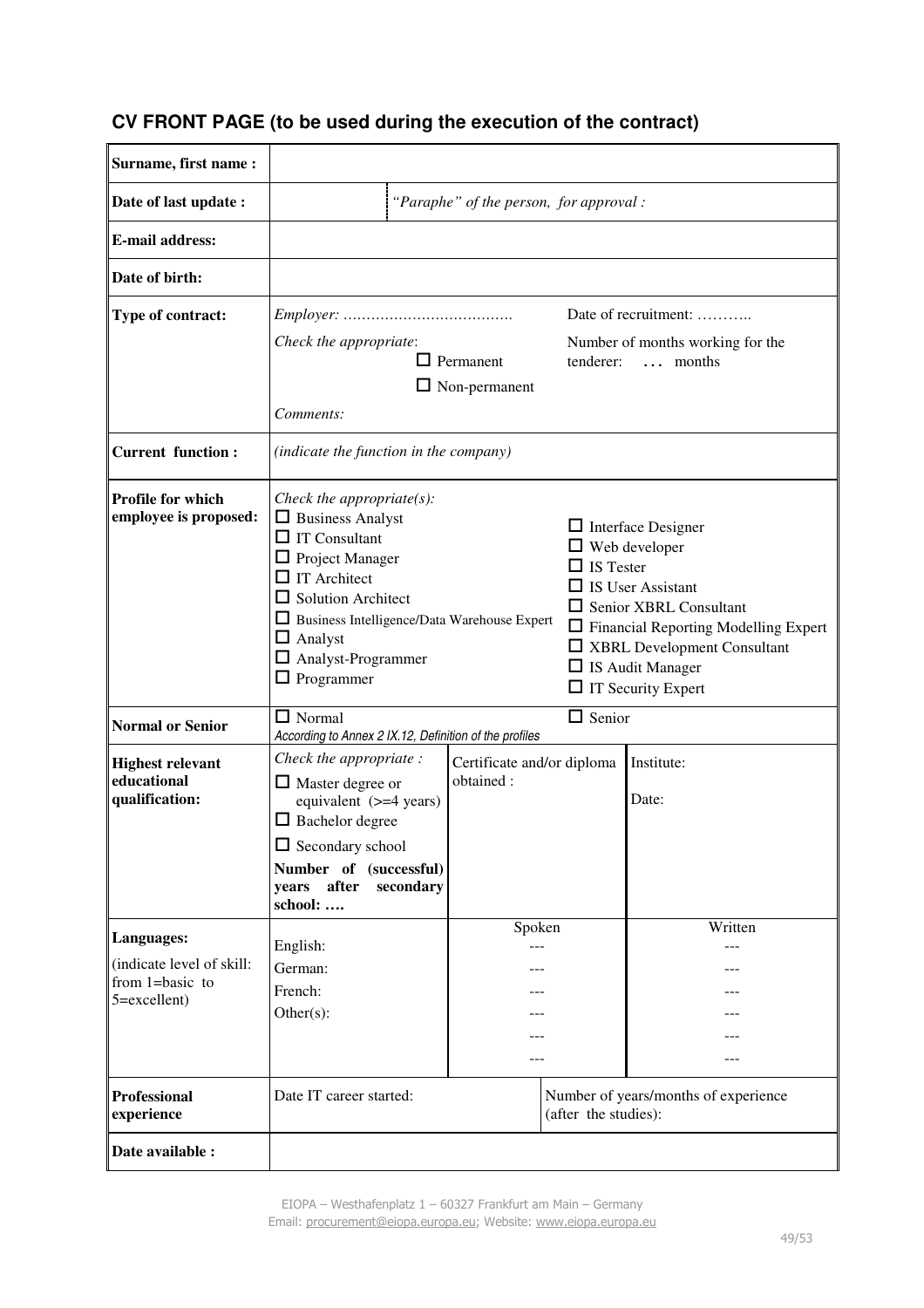## **CV Summary**

(*use this area to briefly indicate the major facts that should be known about this employee)*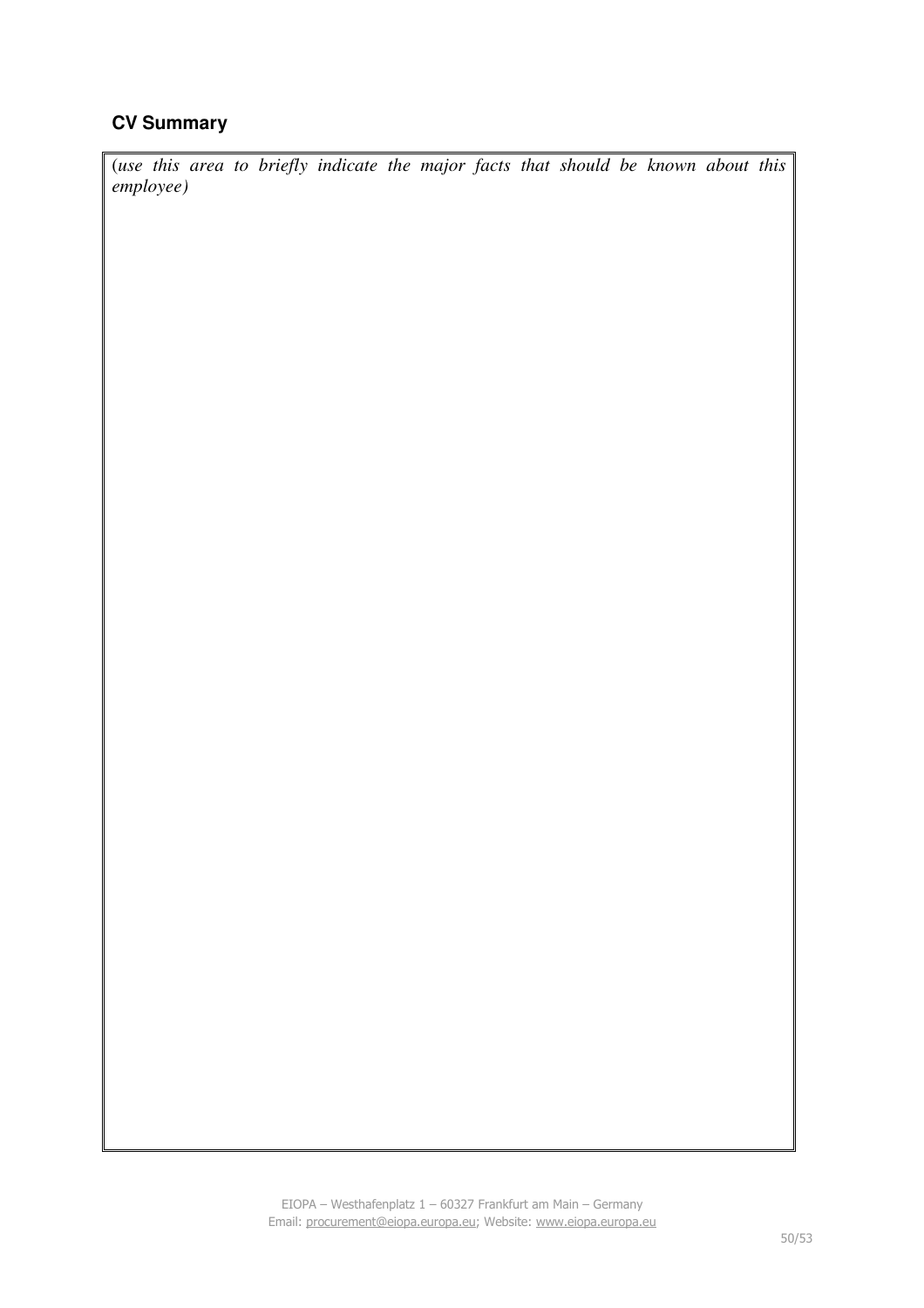## **CV training page**

Copy and number pages if more space is needed

| <b>TRAINING</b>  |                       |                                                  |                               |                               |  |  |
|------------------|-----------------------|--------------------------------------------------|-------------------------------|-------------------------------|--|--|
|                  | <b>Training name:</b> | Company/institute<br>organising the<br>training: | Date(s) training<br>followed: | <b>Exams or certificates:</b> |  |  |
| $\overline{1}$ . |                       |                                                  |                               |                               |  |  |
| $\overline{2}$ . |                       |                                                  |                               |                               |  |  |
| $\overline{3}$ . |                       |                                                  |                               |                               |  |  |
| $\overline{4}$ . |                       |                                                  |                               |                               |  |  |
| 5.               |                       |                                                  |                               |                               |  |  |
| $\overline{6}$ . |                       |                                                  |                               |                               |  |  |
| 7.               |                       |                                                  |                               |                               |  |  |
| 8.               |                       |                                                  |                               |                               |  |  |
| 9.               |                       |                                                  |                               |                               |  |  |
| 10.              |                       |                                                  |                               |                               |  |  |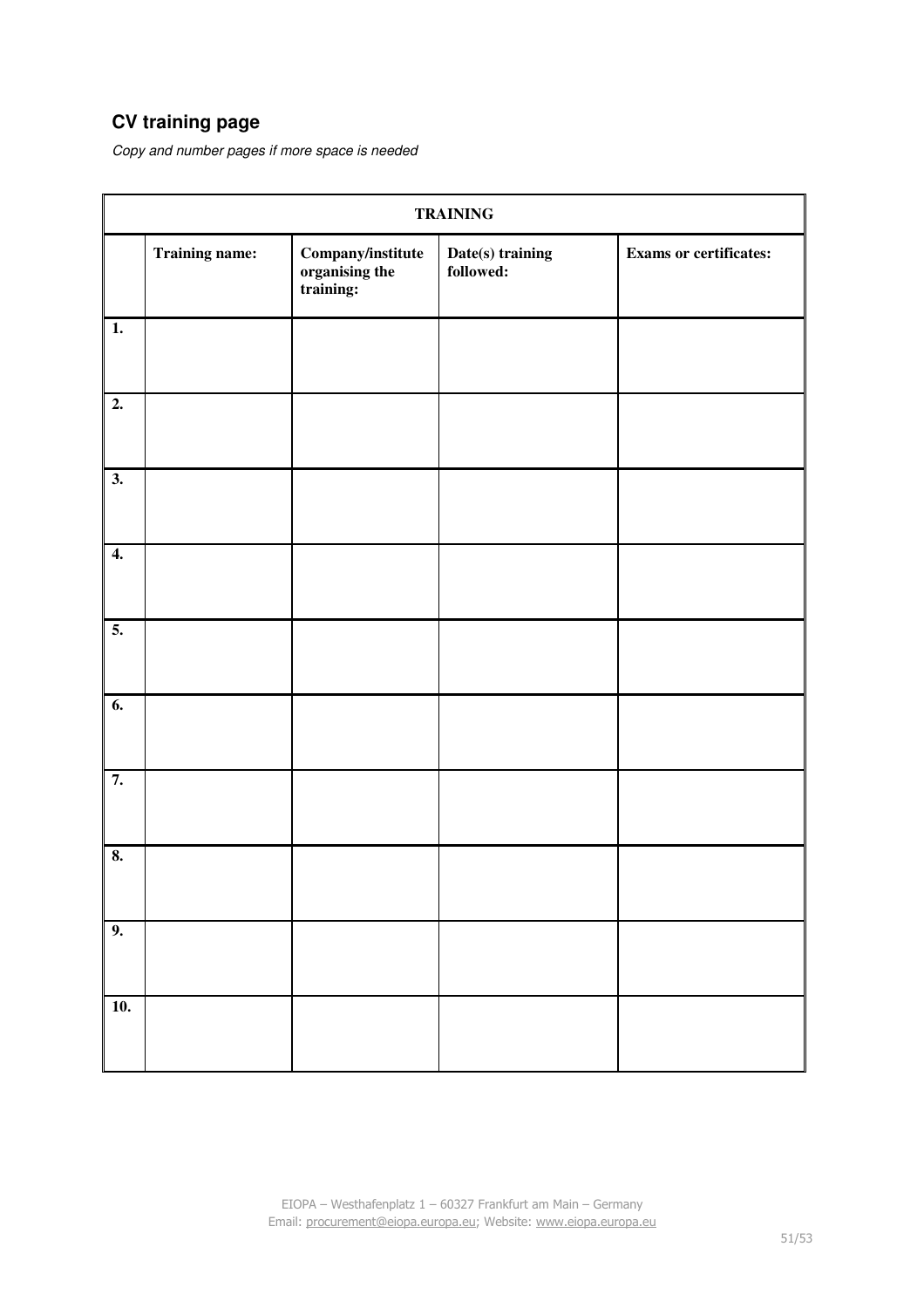## **CV software expertise page**

Copy and number pages if more space is needed

| Software expertise |                                                                                 |                                                               |                                |                                                                                                         |
|--------------------|---------------------------------------------------------------------------------|---------------------------------------------------------------|--------------------------------|---------------------------------------------------------------------------------------------------------|
|                    | Tool (when possible<br>specify manufacturer,<br>product name and<br>version(s)) | $\label{eq:Comptence} \textbf{Competence}$<br>$(rating: 1-5)$ | <b>Duration</b><br>(in months) | <b>Description (reference to relevant<br/>entries under "professional<br/>experience" is mandatory)</b> |
|                    |                                                                                 |                                                               |                                |                                                                                                         |
|                    |                                                                                 |                                                               |                                |                                                                                                         |
|                    |                                                                                 |                                                               |                                |                                                                                                         |
|                    |                                                                                 |                                                               |                                |                                                                                                         |
|                    |                                                                                 |                                                               |                                |                                                                                                         |
|                    |                                                                                 |                                                               |                                |                                                                                                         |
|                    |                                                                                 |                                                               |                                |                                                                                                         |
|                    |                                                                                 |                                                               |                                |                                                                                                         |
|                    |                                                                                 |                                                               |                                |                                                                                                         |
|                    |                                                                                 |                                                               |                                |                                                                                                         |